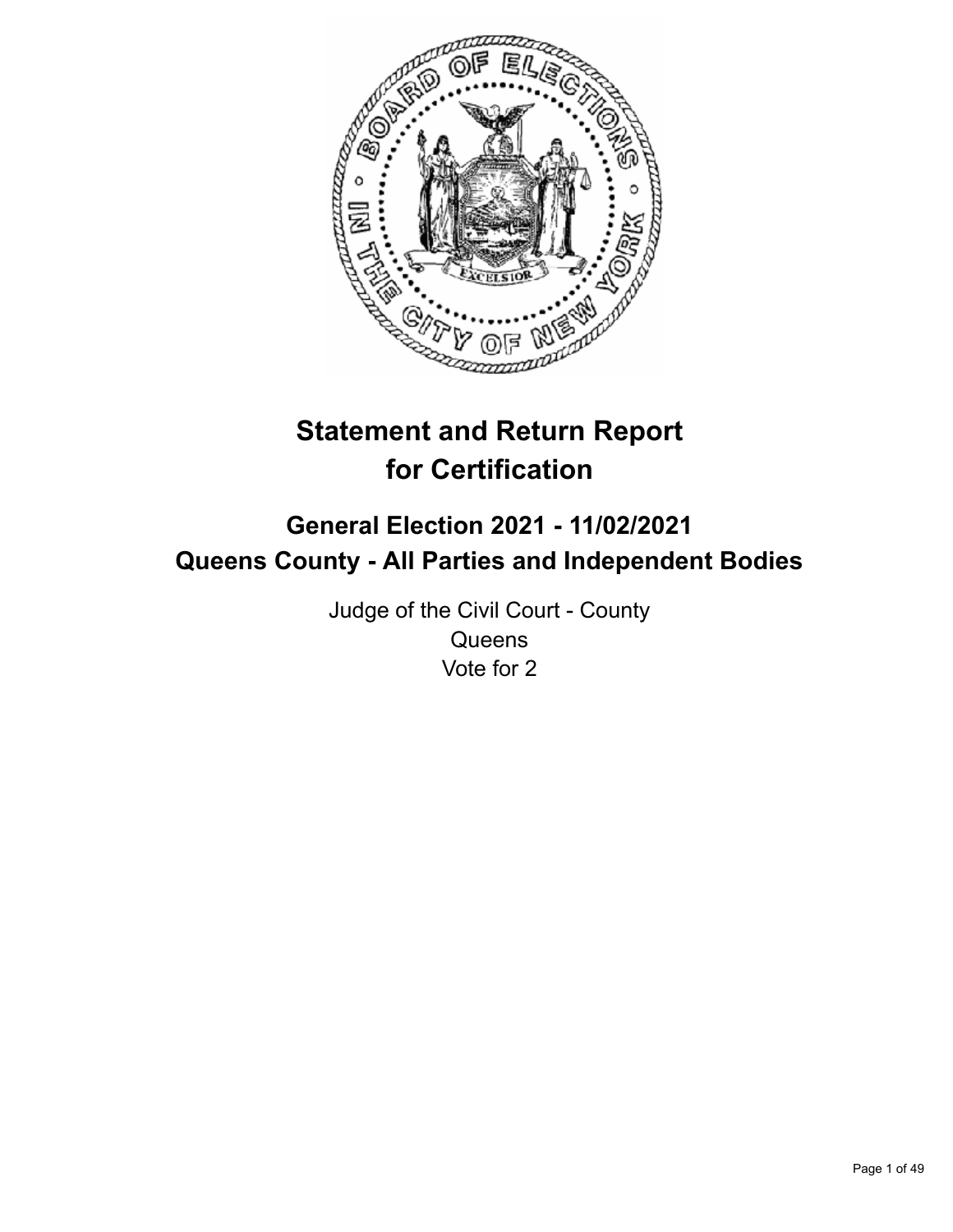

| PUBLIC COUNTER                                           | 23,094 |
|----------------------------------------------------------|--------|
| MANUALLY COUNTED EMERGENCY                               | 0      |
| ABSENTEE / MILITARY                                      | 1,401  |
| AFFIDAVIT                                                | 198    |
| <b>Total Ballots</b>                                     | 24,693 |
| Less - Inapplicable Federal/Special Presidential Ballots | 0      |
| <b>Total Applicable Ballots</b>                          | 24,693 |
| SOMA S. SYED (DEMOCRATIC)                                | 7,360  |
| WILLIAM D. SHANAHAN (REPUBLICAN)                         | 12,706 |
| WILLIAM D. SHANAHAN (CONSERVATIVE/SAVE OUR CITY)         | 1,290  |
| ANDREA S. OGLE (DEMOCRATIC)                              | 7,941  |
| AMAURY PIANTINI (WRITE-IN)                               | 1      |
| ANDREW GIULIANI (WRITE-IN)                               | 1      |
| ANDREY SILOV (WRITE-IN)                                  | 1      |
| ANGELO LAMARNTO (WRITE-IN)                               | 1      |
| ARYEH RUBENSTEIN (WRITE-IN)                              | 1      |
| AVI LAUER (WRITE-IN)                                     | 1      |
| BEN FRANKLIN (WRITE-IN)                                  | 1      |
| BENJAMIN KAPLA (WRITE-IN)                                | 1      |
| BRETT KAVANAUGH (WRITE-IN)                               | 1      |
| CASSANDRA JOHNSON (WRITE-IN)                             | 1      |
| CHANA P. AMENT (WRITE-IN)                                | 1      |
| CHARA BLAU (WRITE-IN)                                    | 1      |
| CHRIS WALLACE (WRITE-IN)                                 | 1      |
| CHRISTIAN DICLEMENTI (WRITE-IN)                          | 1      |
| CONNER KELLY (WRITE-IN)                                  | 1      |
| CURTIS A. SLIWA (WRITE-IN)                               | 1      |
| DANIEL MERVIS (WRITE-IN)                                 | 1      |
| DAVID MONOSOV (WRITE-IN)                                 | 1      |
| DELORES ROSS (WRITE-IN)                                  | 1      |
| DONALD J. TRUMP (WRITE-IN)                               | 1      |
| ED SHEEHAN (WRITE-IN)                                    | 1      |
| EDWARD P TOIAN (WRITE-IN)                                | 1      |
| EDWARD RICHTOFER (WRITE-IN)                              | 1      |
| ELICZER BROWN (WRITE-IN)                                 | 1      |
| ELKANA ADELMAN (WRITE-IN)                                | 1      |
| ELLIOT SCHWAB (WRITE-IN)                                 | 1      |
| ESTER SINGER (WRITE-IN)                                  | 1      |
| ESTHER M. AMENT (WRITE-IN)                               | 1      |
| FRANTZ SOUFFRANT (WRITE-IN)                              | 1      |
| GAVIN LIND (WRITE-IN)                                    | 1      |
| <b>GERARD DURNEY (WRITE-IN)</b>                          | 1      |
| HERSHEL WEIN (WRITE-IN)                                  | 1      |
| HILLEL ROBERTS (WRITE-IN)                                | 1      |
| HOWARD STERN (WRITE-IN)                                  | 1      |
| JAMES GUNTHER JR. (WRITE-IN)                             | 1      |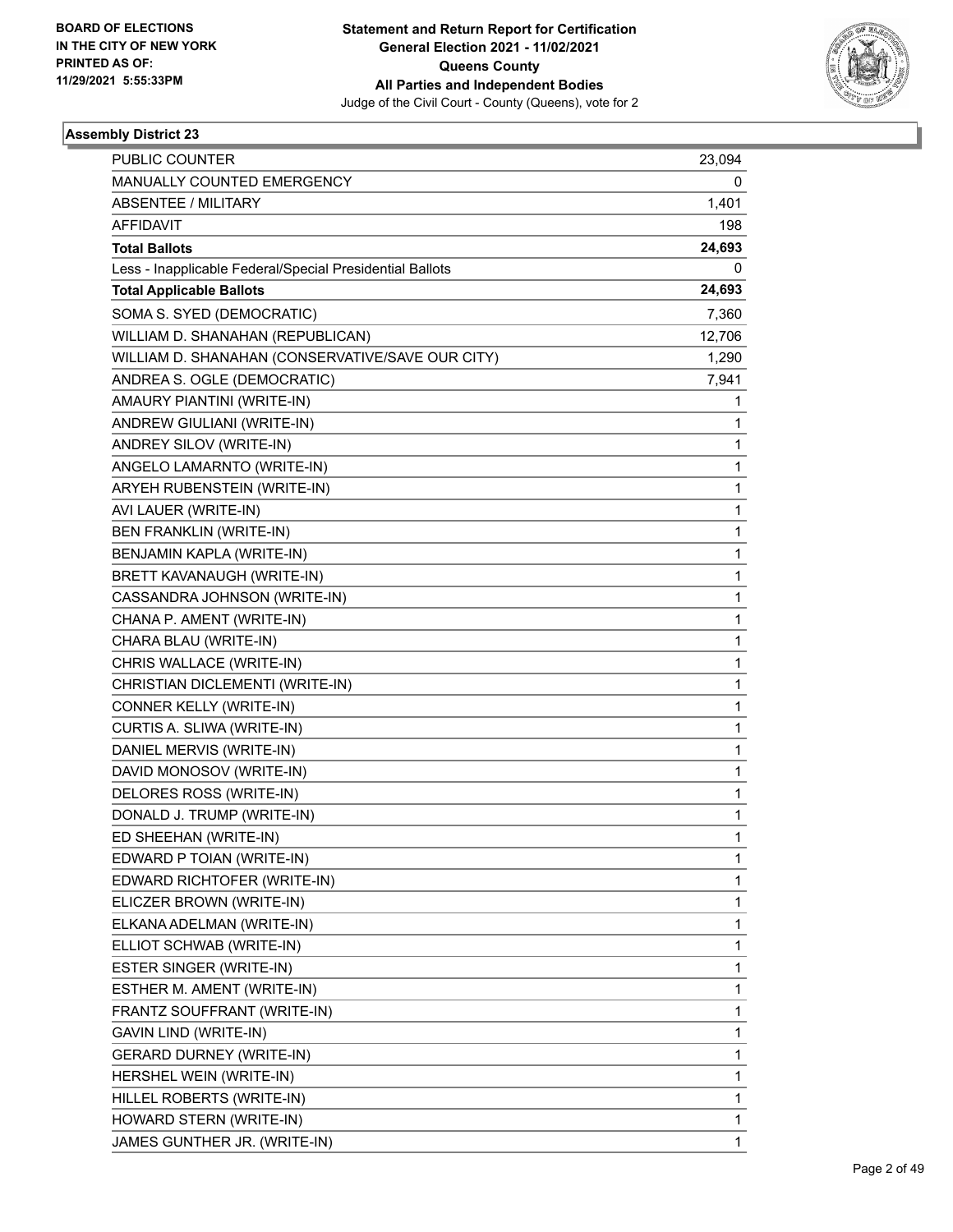

| JANET MCDONNELL (WRITE-IN)         | $\overline{2}$          |
|------------------------------------|-------------------------|
| JIMMY FERCHLAND (WRITE-IN)         | 1                       |
| JOEL BEREZON (WRITE-IN)            | 1                       |
| JOHN C. SPATARO (WRITE-IN)         | 1                       |
| JOHN GALLAGHER (WRITE-IN)          | 1                       |
| JOHN MCGOLDRICK (WRITE-IN)         | 1                       |
| JONATHAN MINDBUCK (WRITE-IN)       | 1                       |
| JOSEPH F. KASPER (WRITE-IN)        | 1                       |
| JOSEPH F. RE (WRITE-IN)            | 1                       |
| JOSEPH FOX (WRITE-IN)              | 2                       |
| JUDAH LUDMIR (WRITE-IN)            | 1                       |
| JUDGE JUDY SHANKMAN (WRITE-IN)     | 1                       |
| KANYE WEST (WRITE-IN)              | 3                       |
| KATHRYN ELLARD (WRITE-IN)          | 2                       |
| KATHY WU PARRINO (WRITE-IN)        | 4                       |
| KAYLA LEV (WRITE-IN)               | 1                       |
| KEITH SULLIVAN (WRITE-IN)          | 2                       |
| KENNETH GOOD (WRITE-IN)            | 1                       |
| <b>KERRY GITTLE (WRITE-IN)</b>     | 1                       |
| KEVIN BOYLE (WRITE-IN)             | 2                       |
| <b>KEVIN RICHARDSON (WRITE-IN)</b> | 1                       |
| KRISTIN RICHES (WRITE-IN)          | 1                       |
| LEW M. SIMON (WRITE-IN)            | 1                       |
| LISA MAGEE (WRITE-IN)              | 1                       |
| LUCIUS MCBRIDE (WRITE-IN)          | 1                       |
| MAIR RIBOWSKY (WRITE-IN)           | 1                       |
| MARC MENDLOWITZ (WRITE-IN)         | 1                       |
| MARGARET A. WAGNER (WRITE-IN)      | 2                       |
| MARTIN RITHOLTZ (WRITE-IN)         | 1                       |
| MARVIN GOODMAN (WRITE-IN)          | 1                       |
| MATT O'EMIC (WRITE-IN)             | 1                       |
| MATT RAVENTINI (WRITE-IN)          | $\overline{2}$          |
| MATTHEW KESSLER (WRITE-IN)         | 1                       |
| MEGAN TERNLAND (WRITE-IN)          | 1                       |
| MICHAEL NOONE (WRITE-IN)           | $\overline{\mathbf{c}}$ |
| MICHAEL PAROBEK (WRITE-IN)         | 1                       |
| MICHELE SALIMENI (WRITE-IN)        | 2                       |
| MICKEY MOUSE (WRITE-IN)            | 1                       |
| MIKE WHITE (WRITE-IN)              | 1                       |
| MINI LICHTMAN (WRITE-IN)           | 1                       |
| MOREDECHAI O'SHAN (WRITE-IN)       | 1                       |
| MOSEY KAPLAN (WRITE-IN)            | 1                       |
| NICHOLAS BRYCE ROGERS (WRITE-IN)   | 1                       |
| PATRICK KELLY (WRITE-IN)           | 1                       |
| PAUL J. ROSS (WRITE-IN)            | 2                       |
| PAUL ROSS (WRITE-IN)               | 1                       |
|                                    |                         |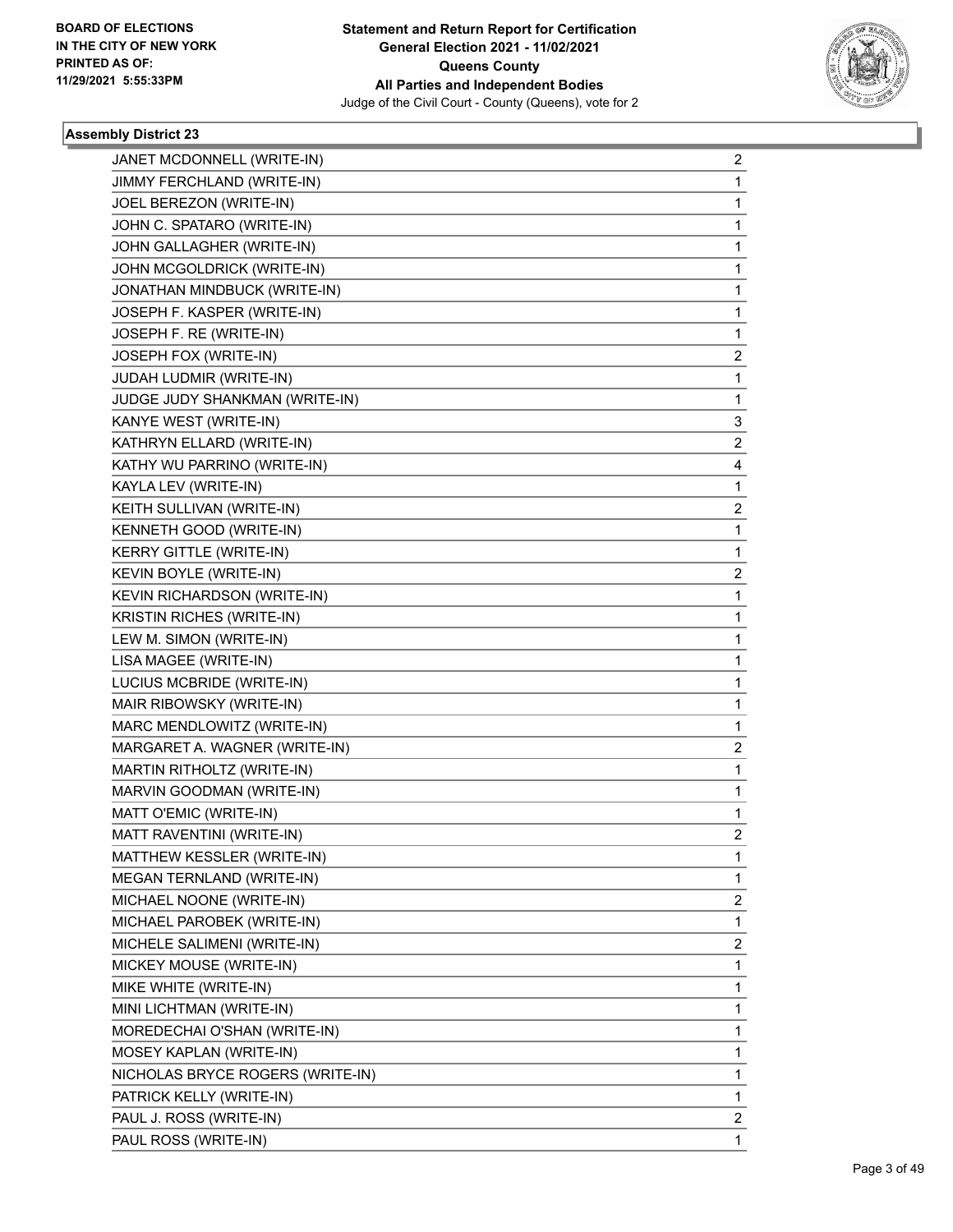

| PESACH OSINA (WRITE-IN)                   | 1      |
|-------------------------------------------|--------|
| PETER GRIFFIN (WRITE-IN)                  | 1      |
| PHILIP GOLDFEDER (WRITE-IN)               | 2      |
| RACHEL B. FOXMAN (WRITE-IN)               | 1      |
| RAFAEL METZ (WRITE-IN)                    | 1      |
| RAY HICKEY (WRITE-IN)                     | 1      |
| REB CHAIM SEIB (WRITE-IN)                 | 1      |
| RICHARD ALTABE (WRITE-IN)                 | 2      |
| RICHARD CIRILO (WRITE-IN)                 | 1      |
| ROBERT TEITELBAUM (WRITE-IN)              | 1      |
| ROGER EVANS (WRITE-IN)                    | 1      |
| RUDOLPH GIULIANI (WRITE-IN)               | 1      |
| SANDRA SATT (WRITE-IN)                    | 1      |
| SARA SHULEVITZ VORHAND (WRITE-IN)         | 1      |
| SAUL FEDER (WRITE-IN)                     | 1      |
| SEAN NEAFSEY (WRITE-IN)                   | 1      |
| SEAN STRONGREEN (WRITE-IN)                | 1      |
| SHMIEL AARON SCHWARTZ (WRITE-IN)          | 1      |
| SOLOMON REISMAN (WRITE-IN)                | 1      |
| TERRENCE DEMASO (WRITE-IN)                | 1      |
| THOMAS F CRAKE (WRITE-IN)                 | 1      |
| THOMAS F CROKE (WRITE-IN)                 | 2      |
| UNATTRIBUTABLE WRITE-IN (WRITE-IN)        | 40     |
| UNCOUNTED WRITE-IN PER STATUTE (WRITE-IN) | 7      |
| VANESSA CORCHIA (WRITE-IN)                | 1      |
| WILIAM FITZPATRICK (WRITE-IN)             | 1      |
| YECHIEF PERR (WRITE-IN)                   | 1      |
| YLLI DAUTAJ (WRITE-IN)                    | 1      |
| YOSEF YOAKO LICHTMAN (WRITE-IN)           | 1      |
| <b>Total Votes</b>                        | 29,470 |
| Unrecorded                                | 19,916 |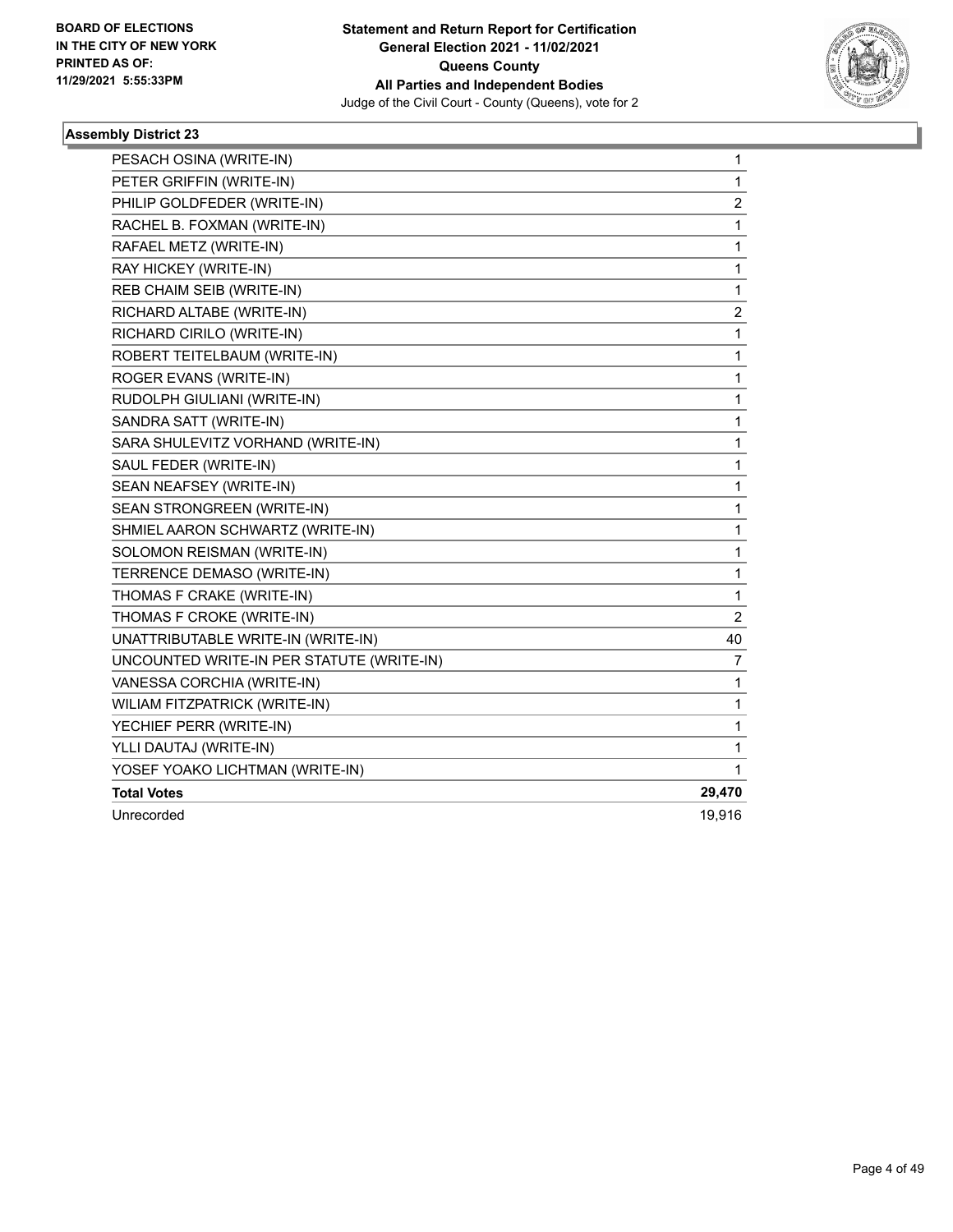

| <b>PUBLIC COUNTER</b>                                    | 13,728                  |
|----------------------------------------------------------|-------------------------|
| MANUALLY COUNTED EMERGENCY                               | 0                       |
| ABSENTEE / MILITARY                                      | 1,309                   |
| AFFIDAVIT                                                | 50                      |
| <b>Total Ballots</b>                                     | 15,087                  |
| Less - Inapplicable Federal/Special Presidential Ballots | 0                       |
| <b>Total Applicable Ballots</b>                          | 15,087                  |
| SOMA S. SYED (DEMOCRATIC)                                | 8,503                   |
| WILLIAM D. SHANAHAN (REPUBLICAN)                         | 4,438                   |
| WILLIAM D. SHANAHAN (CONSERVATIVE/SAVE OUR CITY)         | 545                     |
| ANDREA S. OGLE (DEMOCRATIC)                              | 8,189                   |
| AARON JUDGE (WRITE-IN)                                   | 1                       |
| AL SHARPTON (WRITE-IN)                                   | 1                       |
| ALI NAJMI (WRITE-IN)                                     | 1                       |
| ANITA DIANA (WRITE-IN)                                   | 1                       |
| DEBORAH ROSENSWEIG (WRITE-IN)                            | 2                       |
| DONALD J. TRUMP (WRITE-IN)                               | 2                       |
| DOUGLAS R MICHAELS (WRITE-IN)                            | 3                       |
| ERROL KRASS (WRITE-IN)                                   | 1                       |
| EZRIAH RUIZ (WRITE-IN)                                   | 1                       |
| GEORGE I LEVY (WRITE-IN)                                 | $\overline{\mathbf{c}}$ |
| GINGER JAMES SCHULMAN (WRITE-IN)                         | $\overline{2}$          |
| HAROLD MOSKOWITZ (WRITE-IN)                              | 1                       |
| HYMAN RICKOVEN (WRITE-IN)                                | 1                       |
| JANTONY JIMENEZ (WRITE-IN)                               | 1                       |
| JENNY WANG (WRITE-IN)                                    | 1                       |
| JOHN CRAIN (WRITE-IN)                                    | 1                       |
| JOHN DEBENEDITTO (WRITE-IN)                              | 1                       |
| JOSEPH CROWLEY (WRITE-IN)                                | 1                       |
| <b>JUSTIN MANEN (WRITE-IN)</b>                           | 1                       |
| KARAN KUKREJA (WRITE-IN)                                 | 1                       |
| KAREN STRAUZER (WRITE-IN)                                | 1                       |
| KELLY CORDERO (WRITE-IN)                                 | 1                       |
| KENNETH SOKOL (WRITE-IN)                                 | 1                       |
| KWOK KEUNG MAN (WRITE-IN)                                | 1                       |
| KWOK PUN MAN (WRITE-IN)                                  | 1                       |
| LAWRENCE ROODENBURG (WRITE-IN)                           | 1                       |
| LEANDRE JOHN (WRITE-IN)                                  | 1                       |
| LENNY ZIEGLER (WRITE-IN)                                 | 1                       |
| MICHAEL GOLDMAN (WRITE-IN)                               | 11                      |
| MICHAEL I TRAGER (WRITE-IN)                              | 1                       |
| MICHAEL I TRAYER (WRITE-IN)                              | 1                       |
| MICHEAL GOLDMAN (WRITE-IN)                               | 1                       |
| OMA DEONARINE (WRITE-IN)                                 | 2                       |
| PAUL VALLONE JR (WRITE-IN)                               | 1                       |
| PHILIP S GRILLO (WRITE-IN)                               | 1                       |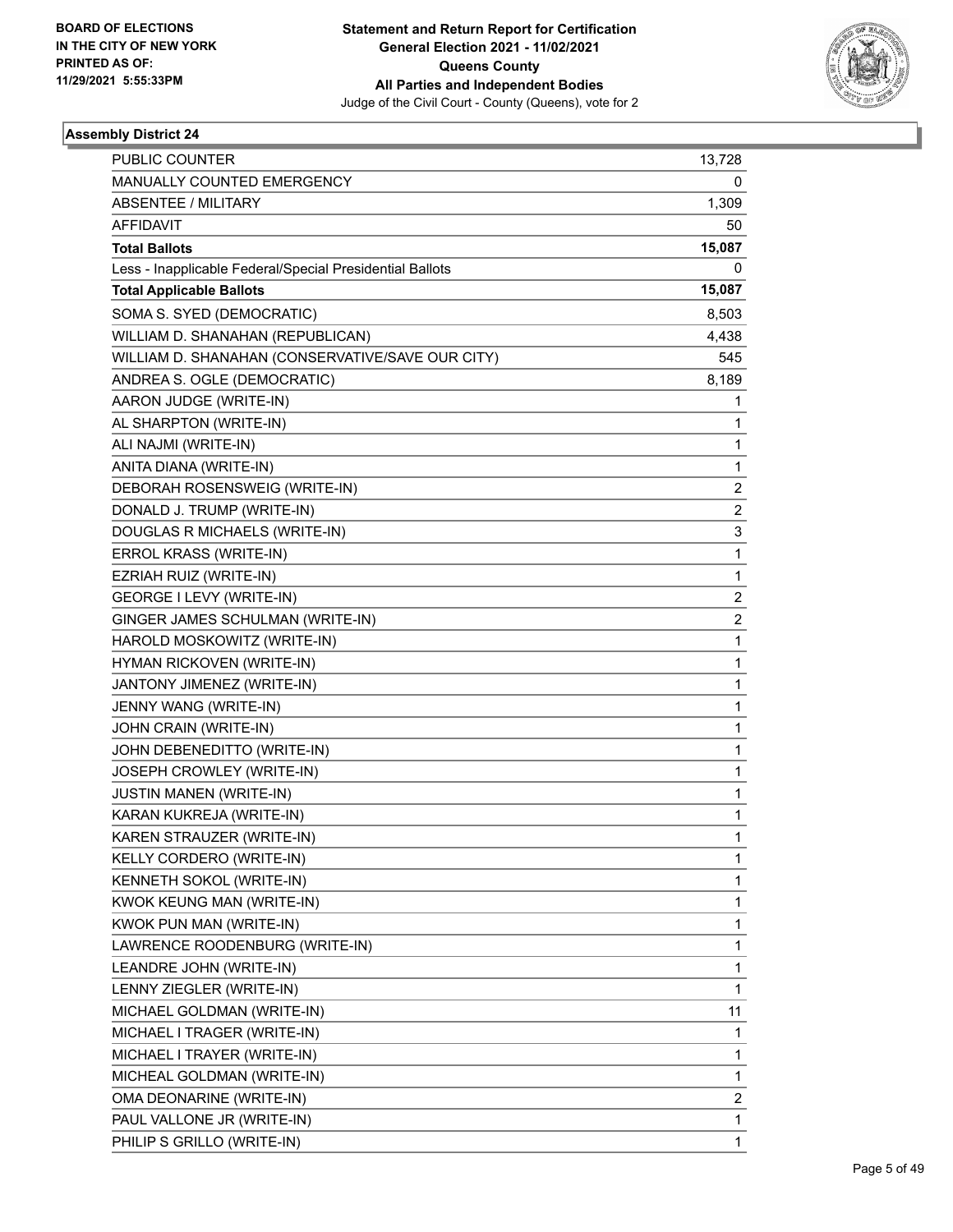

| SEAN SORGHAN (WRITE-IN)                   |        |
|-------------------------------------------|--------|
| SINGH MAN (WRITE-IN)                      |        |
| STANLEY YU (WRITE-IN)                     |        |
| STEWART BERKELEY (WRITE-IN)               |        |
| THOMAS GRONER (WRITE-IN)                  |        |
| THOMAS HILLGARDNER (WRITE-IN)             |        |
| TIBERIV WEISZ (WRITE-IN)                  |        |
| TIM ROSEN (WRITE-IN)                      |        |
| TRICIA MARINO (WRITE-IN)                  | 1      |
| UNATTRIBUTABLE WRITE-IN (WRITE-IN)        | 21     |
| UNCOUNTED WRITE-IN PER STATUTE (WRITE-IN) | 3      |
| <b>VERMIN SUPREME (WRITE-IN)</b>          | 1      |
| VINCENT CHIA (WRITE-IN)                   |        |
| VINCENT SAPIENZA (WRITE-IN)               |        |
| <b>WELSON CHANG (WRITE-IN)</b>            |        |
| <b>Total Votes</b>                        | 21,764 |
| Unrecorded                                | 8,410  |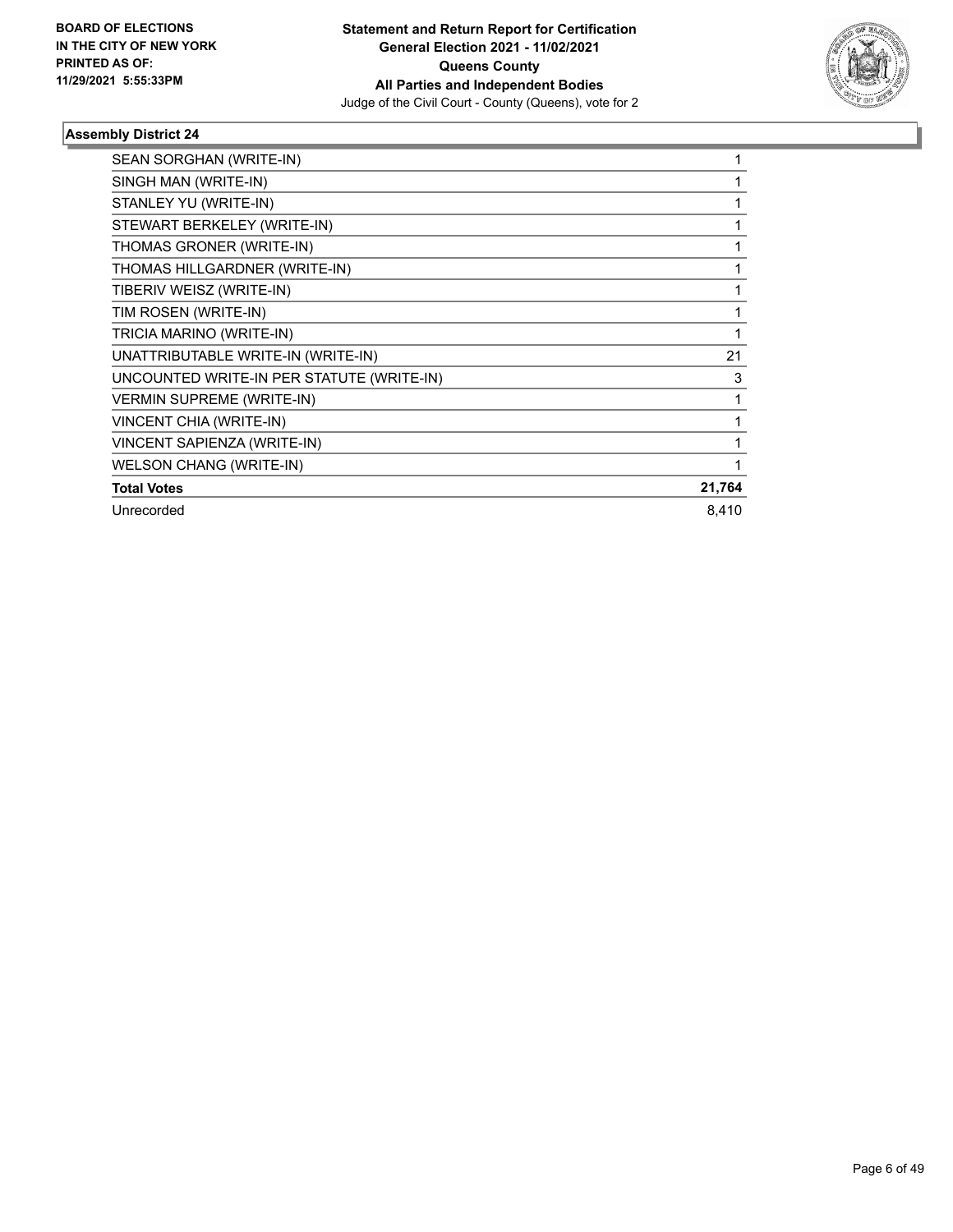

| <b>PUBLIC COUNTER</b>                                    | 12,833 |
|----------------------------------------------------------|--------|
| MANUALLY COUNTED EMERGENCY                               | 0      |
| <b>ABSENTEE / MILITARY</b>                               | 1,548  |
| AFFIDAVIT                                                | 67     |
| <b>Total Ballots</b>                                     | 14,448 |
| Less - Inapplicable Federal/Special Presidential Ballots | 0      |
| <b>Total Applicable Ballots</b>                          | 14,448 |
| SOMA S. SYED (DEMOCRATIC)                                | 6,170  |
| WILLIAM D. SHANAHAN (REPUBLICAN)                         | 5,976  |
| WILLIAM D. SHANAHAN (CONSERVATIVE/SAVE OUR CITY)         | 583    |
| ANDREA S. OGLE (DEMOCRATIC)                              | 6,460  |
| ABBY GOLDSTEIN (WRITE-IN)                                | 1      |
| ALEJANDRO ORTEGA (WRITE-IN)                              | 1      |
| ALEX BOUKIS (WRITE-IN)                                   | 1      |
| ALI MUHAMMED (WRITE-IN)                                  | 1      |
| AMIT BAGGA (WRITE-IN)                                    | 1      |
| ARTHUR SISSER (WRITE-IN)                                 | 2      |
| CHACHAM NAHOOOOOM (WRITE-IN)                             | 1      |
| CLARA WAJYURT-LEVY (WRITE-IN)                            | 1      |
| DARIO SILVERBUS (WRITE-IN)                               | 1      |
| DAVEY DEE (WRITE-IN)                                     | 1      |
| DAVID REICH (WRITE-IN)                                   | 1      |
| DEBI FEDORA JR. (WRITE-IN)                               | 1      |
| DEREK ZISSER (WRITE-IN)                                  | 1      |
| DONALD J. TRUMP (WRITE-IN)                               | 1      |
| EDWARD BRUCKSTEIN (WRITE-IN)                             | 1      |
| GAVIN WAX (WRITE-IN)                                     | 1      |
| HUGH GALLO (WRITE-IN)                                    | 1      |
| JAMES MAY (WRITE-IN)                                     | 1      |
| JEANNETTE LOELLS (WRITE-IN)                              | 1      |
| JOEL S. VERNAN (WRITE-IN)                                | 1      |
| JOHN C. SPATARO (WRITE-IN)                               | 2      |
| JOHN L. JANCE (WRITE-IN)                                 | 1      |
| JOHN SEVASTIAN BACH (WRITE-IN)                           | 1      |
| JOSEPH R. BIDEN (WRITE-IN)                               | 1      |
| KATHY WU PARRINO (WRITE-IN)                              | 2      |
| KAYED FASFOUS (WRITE-IN)                                 | 1      |
| KEVIN BUGGY (WRITE-IN)                                   | 1      |
| LIQ MADIRUE (WRITE-IN)                                   | 1      |
| LUKE SKYWALKER (WRITE-IN)                                | 1      |
| MARIA YURIN (WRITE-IN)                                   | 1      |
| MATTHEW HAURBES (WRITE-IN)                               | 1      |
| MELISSA B. MORA (WRITE-IN)                               | 1      |
| MIGDAD QAWASMEH (WRITE-IN)                               | 1      |
| MITCHELL STACY FRIEDMAN (WRITE-IN)                       | 2      |
| MONICA LAMBEAU (WRITE-IN)                                | 1      |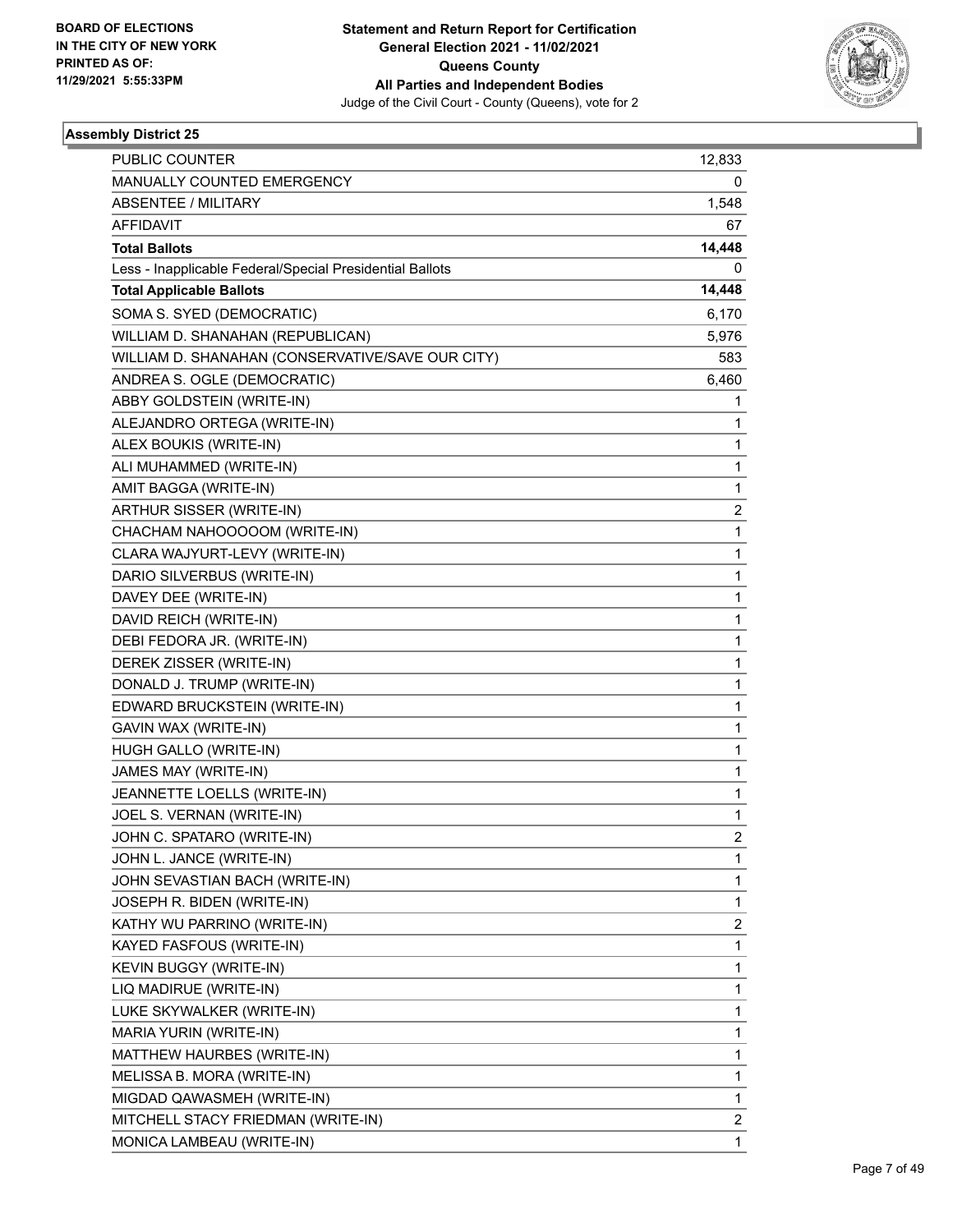

| NICKI MINAJ (WRITE-IN)                    | 1      |
|-------------------------------------------|--------|
| OLIVER HARDY (WRITE-IN)                   | 1      |
| PAUL VALLONE (WRITE-IN)                   | 1      |
| PEARL NORDLICHT (WRITE-IN)                | 1      |
| PHILIP KIM (WRITE-IN)                     | 1      |
| ROBERT EHRLICH (WRITE-IN)                 | 1      |
| ROBERT SYLVESTER KELLY (WRITE-IN)         | 1      |
| ROGER SMITH (WRITE-IN)                    | 1      |
| RUDOLPH GIULIANI (WRITE-IN)               | 1      |
| RUSSELL JAY GOULD (WRITE-IN)              | 1      |
| SANDY SANTANA (WRITE-IN)                  | 1      |
| SHEKAR KRISHNAN (WRITE-IN)                | 1      |
| SHNEUR FASKOWITZ (WRITE-IN)               | 1      |
| SPENCER O'GALLAGHER (WRITE-IN)            | 1      |
| STAN LAUREL (WRITE-IN)                    | 1      |
| SUSAN BEBERFALL (WRITE-IN)                | 1      |
| THOMAS MAKI (WRITE-IN)                    | 1      |
| TIM ROSEN (WRITE-IN)                      | 1      |
| UNATTRIBUTABLE WRITE-IN (WRITE-IN)        | 38     |
| UNCOUNTED WRITE-IN PER STATUTE (WRITE-IN) | 1      |
| WENHUA ZHANG (WRITE-IN)                   | 1      |
| WILLIAM SHAKESPEARE (WRITE-IN)            | 1      |
| WILLIAM SHATNER (WRITE-IN)                | 1      |
| YISRAEL LOWENTHAL (WRITE-IN)              | 1      |
| YUSEI FUDO (WRITE-IN)                     | 1      |
| ZANE TENENBAUM (WRITE-IN)                 | 1      |
| <b>Total Votes</b>                        | 19,291 |
| Unrecorded                                | 9,605  |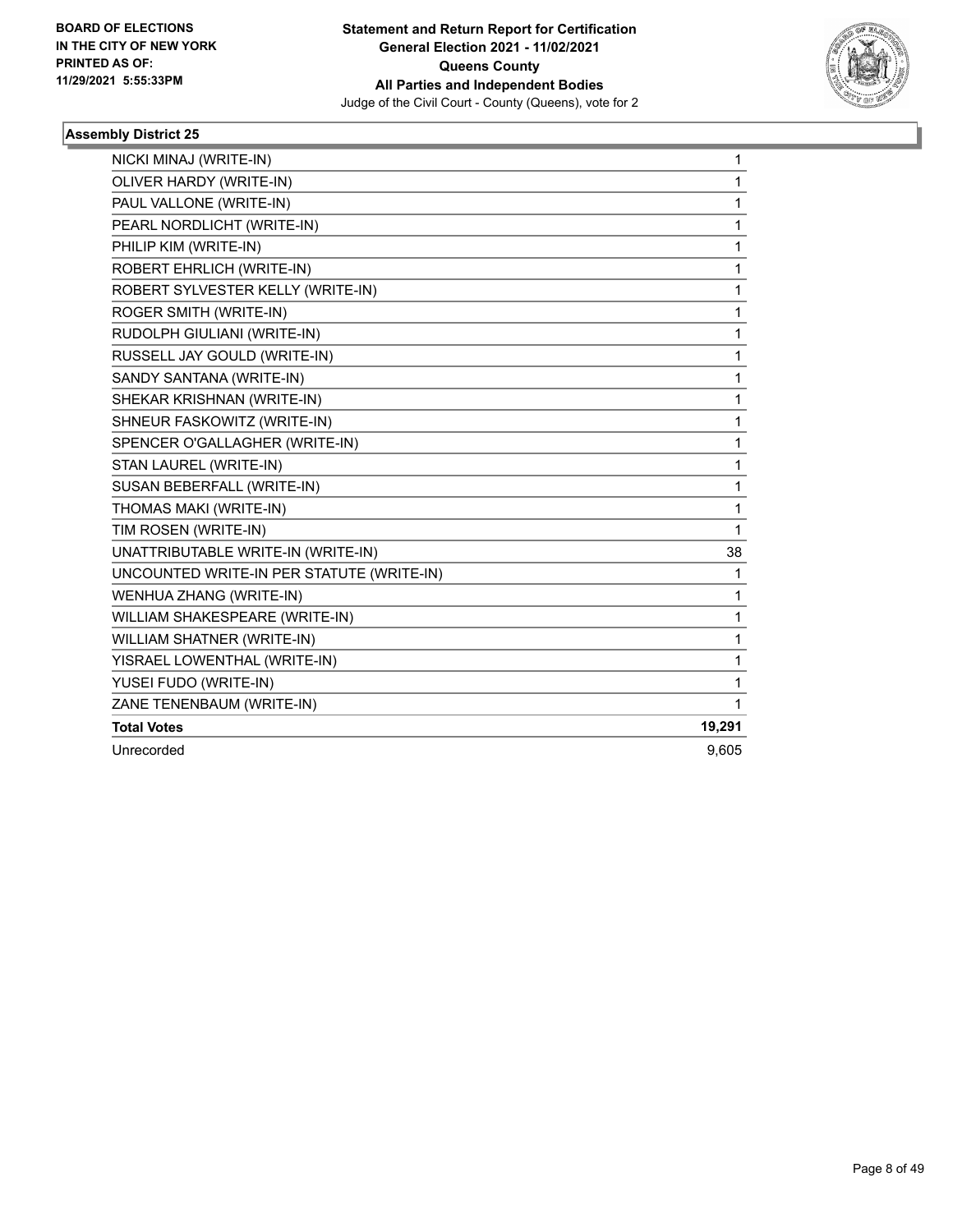

| MANUALLY COUNTED EMERGENCY<br>0<br>ABSENTEE / MILITARY<br>2,402<br>AFFIDAVIT<br>123<br><b>Total Ballots</b><br>25,031<br>Less - Inapplicable Federal/Special Presidential Ballots<br>0<br><b>Total Applicable Ballots</b><br>25,031<br>SOMA S. SYED (DEMOCRATIC)<br>9,662<br>WILLIAM D. SHANAHAN (REPUBLICAN)<br>11,646<br>WILLIAM D. SHANAHAN (CONSERVATIVE/SAVE OUR CITY)<br>1,082<br>ANDREA S. OGLE (DEMOCRATIC)<br>10,542<br>ALBERT EINSTEIN (WRITE-IN)<br>1<br>ALEX CHIESA (WRITE-IN)<br>1<br>ALFRED E. NEUMAN (WRITE-IN)<br>1<br>1<br>ALICE RODRIQUEZ (WRITE-IN)<br>ANDREW D. GROSSMAN (WRITE-IN)<br>1<br>ANDREW J. BOWMAN (WRITE-IN)<br>1<br>1<br>ANGELA MATHEOS (WRITE-IN)<br>ANTHONY ARATO (WRITE-IN)<br>1<br>ANTHONY LOINCANO (WRITE-IN)<br>1<br>1<br>ANTHONY PEPE (WRITE-IN)<br><b>ASHLEY FERTIS (WRITE-IN)</b><br>1<br>BARRY MILANO (WRITE-IN)<br>1<br>1<br>BART HAGGERTY (WRITE-IN)<br>BENJAMIN J. FISHER (WRITE-IN)<br>$\overline{2}$<br>BERNIE O'MALLEY (WRITE-IN)<br>1<br>1<br>BILBO BAGGINS (WRITE-IN)<br>BILL MAHER (WRITE-IN)<br>1<br>BILL MCLERMON (WRITE-IN)<br>1<br>1<br><b>BRANDON LESKO (WRITE-IN)</b><br>BRET FERTIS (WRITE-IN)<br>1<br>1<br>BRIGHT D LIMM (WRITE-IN)<br>COSIMO SANITATE (WRITE-IN)<br>1<br>CRAIG SACHS (WRITE-IN)<br>1<br>2<br>CURTIS A. SLIWA (WRITE-IN)<br>1<br>DANIEL A. COSTIGAN (WRITE-IN)<br>DANIEL BOGUN (WRITE-IN)<br>1<br>DANIEL KOGAN (WRITE-IN)<br>1<br>DON VINCENT LINO (WRITE-IN)<br>1<br>DONALD J. TRUMP (WRITE-IN)<br>6<br>2<br>DONALD TRUMP JR. (WRITE-IN)<br>1<br>EDWARD R. TEMPESTA (WRITE-IN) | <b>PUBLIC COUNTER</b> | 22,506 |
|------------------------------------------------------------------------------------------------------------------------------------------------------------------------------------------------------------------------------------------------------------------------------------------------------------------------------------------------------------------------------------------------------------------------------------------------------------------------------------------------------------------------------------------------------------------------------------------------------------------------------------------------------------------------------------------------------------------------------------------------------------------------------------------------------------------------------------------------------------------------------------------------------------------------------------------------------------------------------------------------------------------------------------------------------------------------------------------------------------------------------------------------------------------------------------------------------------------------------------------------------------------------------------------------------------------------------------------------------------------------------------------------------------------------------------------------------------------------------------------------------------------------------------------------------------|-----------------------|--------|
|                                                                                                                                                                                                                                                                                                                                                                                                                                                                                                                                                                                                                                                                                                                                                                                                                                                                                                                                                                                                                                                                                                                                                                                                                                                                                                                                                                                                                                                                                                                                                            |                       |        |
|                                                                                                                                                                                                                                                                                                                                                                                                                                                                                                                                                                                                                                                                                                                                                                                                                                                                                                                                                                                                                                                                                                                                                                                                                                                                                                                                                                                                                                                                                                                                                            |                       |        |
|                                                                                                                                                                                                                                                                                                                                                                                                                                                                                                                                                                                                                                                                                                                                                                                                                                                                                                                                                                                                                                                                                                                                                                                                                                                                                                                                                                                                                                                                                                                                                            |                       |        |
|                                                                                                                                                                                                                                                                                                                                                                                                                                                                                                                                                                                                                                                                                                                                                                                                                                                                                                                                                                                                                                                                                                                                                                                                                                                                                                                                                                                                                                                                                                                                                            |                       |        |
|                                                                                                                                                                                                                                                                                                                                                                                                                                                                                                                                                                                                                                                                                                                                                                                                                                                                                                                                                                                                                                                                                                                                                                                                                                                                                                                                                                                                                                                                                                                                                            |                       |        |
|                                                                                                                                                                                                                                                                                                                                                                                                                                                                                                                                                                                                                                                                                                                                                                                                                                                                                                                                                                                                                                                                                                                                                                                                                                                                                                                                                                                                                                                                                                                                                            |                       |        |
|                                                                                                                                                                                                                                                                                                                                                                                                                                                                                                                                                                                                                                                                                                                                                                                                                                                                                                                                                                                                                                                                                                                                                                                                                                                                                                                                                                                                                                                                                                                                                            |                       |        |
|                                                                                                                                                                                                                                                                                                                                                                                                                                                                                                                                                                                                                                                                                                                                                                                                                                                                                                                                                                                                                                                                                                                                                                                                                                                                                                                                                                                                                                                                                                                                                            |                       |        |
|                                                                                                                                                                                                                                                                                                                                                                                                                                                                                                                                                                                                                                                                                                                                                                                                                                                                                                                                                                                                                                                                                                                                                                                                                                                                                                                                                                                                                                                                                                                                                            |                       |        |
|                                                                                                                                                                                                                                                                                                                                                                                                                                                                                                                                                                                                                                                                                                                                                                                                                                                                                                                                                                                                                                                                                                                                                                                                                                                                                                                                                                                                                                                                                                                                                            |                       |        |
|                                                                                                                                                                                                                                                                                                                                                                                                                                                                                                                                                                                                                                                                                                                                                                                                                                                                                                                                                                                                                                                                                                                                                                                                                                                                                                                                                                                                                                                                                                                                                            |                       |        |
|                                                                                                                                                                                                                                                                                                                                                                                                                                                                                                                                                                                                                                                                                                                                                                                                                                                                                                                                                                                                                                                                                                                                                                                                                                                                                                                                                                                                                                                                                                                                                            |                       |        |
|                                                                                                                                                                                                                                                                                                                                                                                                                                                                                                                                                                                                                                                                                                                                                                                                                                                                                                                                                                                                                                                                                                                                                                                                                                                                                                                                                                                                                                                                                                                                                            |                       |        |
|                                                                                                                                                                                                                                                                                                                                                                                                                                                                                                                                                                                                                                                                                                                                                                                                                                                                                                                                                                                                                                                                                                                                                                                                                                                                                                                                                                                                                                                                                                                                                            |                       |        |
|                                                                                                                                                                                                                                                                                                                                                                                                                                                                                                                                                                                                                                                                                                                                                                                                                                                                                                                                                                                                                                                                                                                                                                                                                                                                                                                                                                                                                                                                                                                                                            |                       |        |
|                                                                                                                                                                                                                                                                                                                                                                                                                                                                                                                                                                                                                                                                                                                                                                                                                                                                                                                                                                                                                                                                                                                                                                                                                                                                                                                                                                                                                                                                                                                                                            |                       |        |
|                                                                                                                                                                                                                                                                                                                                                                                                                                                                                                                                                                                                                                                                                                                                                                                                                                                                                                                                                                                                                                                                                                                                                                                                                                                                                                                                                                                                                                                                                                                                                            |                       |        |
|                                                                                                                                                                                                                                                                                                                                                                                                                                                                                                                                                                                                                                                                                                                                                                                                                                                                                                                                                                                                                                                                                                                                                                                                                                                                                                                                                                                                                                                                                                                                                            |                       |        |
|                                                                                                                                                                                                                                                                                                                                                                                                                                                                                                                                                                                                                                                                                                                                                                                                                                                                                                                                                                                                                                                                                                                                                                                                                                                                                                                                                                                                                                                                                                                                                            |                       |        |
|                                                                                                                                                                                                                                                                                                                                                                                                                                                                                                                                                                                                                                                                                                                                                                                                                                                                                                                                                                                                                                                                                                                                                                                                                                                                                                                                                                                                                                                                                                                                                            |                       |        |
|                                                                                                                                                                                                                                                                                                                                                                                                                                                                                                                                                                                                                                                                                                                                                                                                                                                                                                                                                                                                                                                                                                                                                                                                                                                                                                                                                                                                                                                                                                                                                            |                       |        |
|                                                                                                                                                                                                                                                                                                                                                                                                                                                                                                                                                                                                                                                                                                                                                                                                                                                                                                                                                                                                                                                                                                                                                                                                                                                                                                                                                                                                                                                                                                                                                            |                       |        |
|                                                                                                                                                                                                                                                                                                                                                                                                                                                                                                                                                                                                                                                                                                                                                                                                                                                                                                                                                                                                                                                                                                                                                                                                                                                                                                                                                                                                                                                                                                                                                            |                       |        |
|                                                                                                                                                                                                                                                                                                                                                                                                                                                                                                                                                                                                                                                                                                                                                                                                                                                                                                                                                                                                                                                                                                                                                                                                                                                                                                                                                                                                                                                                                                                                                            |                       |        |
|                                                                                                                                                                                                                                                                                                                                                                                                                                                                                                                                                                                                                                                                                                                                                                                                                                                                                                                                                                                                                                                                                                                                                                                                                                                                                                                                                                                                                                                                                                                                                            |                       |        |
|                                                                                                                                                                                                                                                                                                                                                                                                                                                                                                                                                                                                                                                                                                                                                                                                                                                                                                                                                                                                                                                                                                                                                                                                                                                                                                                                                                                                                                                                                                                                                            |                       |        |
|                                                                                                                                                                                                                                                                                                                                                                                                                                                                                                                                                                                                                                                                                                                                                                                                                                                                                                                                                                                                                                                                                                                                                                                                                                                                                                                                                                                                                                                                                                                                                            |                       |        |
|                                                                                                                                                                                                                                                                                                                                                                                                                                                                                                                                                                                                                                                                                                                                                                                                                                                                                                                                                                                                                                                                                                                                                                                                                                                                                                                                                                                                                                                                                                                                                            |                       |        |
|                                                                                                                                                                                                                                                                                                                                                                                                                                                                                                                                                                                                                                                                                                                                                                                                                                                                                                                                                                                                                                                                                                                                                                                                                                                                                                                                                                                                                                                                                                                                                            |                       |        |
|                                                                                                                                                                                                                                                                                                                                                                                                                                                                                                                                                                                                                                                                                                                                                                                                                                                                                                                                                                                                                                                                                                                                                                                                                                                                                                                                                                                                                                                                                                                                                            |                       |        |
|                                                                                                                                                                                                                                                                                                                                                                                                                                                                                                                                                                                                                                                                                                                                                                                                                                                                                                                                                                                                                                                                                                                                                                                                                                                                                                                                                                                                                                                                                                                                                            |                       |        |
|                                                                                                                                                                                                                                                                                                                                                                                                                                                                                                                                                                                                                                                                                                                                                                                                                                                                                                                                                                                                                                                                                                                                                                                                                                                                                                                                                                                                                                                                                                                                                            |                       |        |
|                                                                                                                                                                                                                                                                                                                                                                                                                                                                                                                                                                                                                                                                                                                                                                                                                                                                                                                                                                                                                                                                                                                                                                                                                                                                                                                                                                                                                                                                                                                                                            |                       |        |
|                                                                                                                                                                                                                                                                                                                                                                                                                                                                                                                                                                                                                                                                                                                                                                                                                                                                                                                                                                                                                                                                                                                                                                                                                                                                                                                                                                                                                                                                                                                                                            |                       |        |
|                                                                                                                                                                                                                                                                                                                                                                                                                                                                                                                                                                                                                                                                                                                                                                                                                                                                                                                                                                                                                                                                                                                                                                                                                                                                                                                                                                                                                                                                                                                                                            |                       |        |
|                                                                                                                                                                                                                                                                                                                                                                                                                                                                                                                                                                                                                                                                                                                                                                                                                                                                                                                                                                                                                                                                                                                                                                                                                                                                                                                                                                                                                                                                                                                                                            |                       |        |
|                                                                                                                                                                                                                                                                                                                                                                                                                                                                                                                                                                                                                                                                                                                                                                                                                                                                                                                                                                                                                                                                                                                                                                                                                                                                                                                                                                                                                                                                                                                                                            |                       |        |
|                                                                                                                                                                                                                                                                                                                                                                                                                                                                                                                                                                                                                                                                                                                                                                                                                                                                                                                                                                                                                                                                                                                                                                                                                                                                                                                                                                                                                                                                                                                                                            |                       |        |
|                                                                                                                                                                                                                                                                                                                                                                                                                                                                                                                                                                                                                                                                                                                                                                                                                                                                                                                                                                                                                                                                                                                                                                                                                                                                                                                                                                                                                                                                                                                                                            |                       |        |
|                                                                                                                                                                                                                                                                                                                                                                                                                                                                                                                                                                                                                                                                                                                                                                                                                                                                                                                                                                                                                                                                                                                                                                                                                                                                                                                                                                                                                                                                                                                                                            |                       |        |
|                                                                                                                                                                                                                                                                                                                                                                                                                                                                                                                                                                                                                                                                                                                                                                                                                                                                                                                                                                                                                                                                                                                                                                                                                                                                                                                                                                                                                                                                                                                                                            |                       |        |
| ELON MUSK (WRITE-IN)<br>1                                                                                                                                                                                                                                                                                                                                                                                                                                                                                                                                                                                                                                                                                                                                                                                                                                                                                                                                                                                                                                                                                                                                                                                                                                                                                                                                                                                                                                                                                                                                  |                       |        |
| 2<br>FRANCIS SPANGENBERG (WRITE-IN)                                                                                                                                                                                                                                                                                                                                                                                                                                                                                                                                                                                                                                                                                                                                                                                                                                                                                                                                                                                                                                                                                                                                                                                                                                                                                                                                                                                                                                                                                                                        |                       |        |
| 1<br>FRANK ROMA (WRITE-IN)                                                                                                                                                                                                                                                                                                                                                                                                                                                                                                                                                                                                                                                                                                                                                                                                                                                                                                                                                                                                                                                                                                                                                                                                                                                                                                                                                                                                                                                                                                                                 |                       |        |
| FRANK SKALA (WRITE-IN)<br>1                                                                                                                                                                                                                                                                                                                                                                                                                                                                                                                                                                                                                                                                                                                                                                                                                                                                                                                                                                                                                                                                                                                                                                                                                                                                                                                                                                                                                                                                                                                                |                       |        |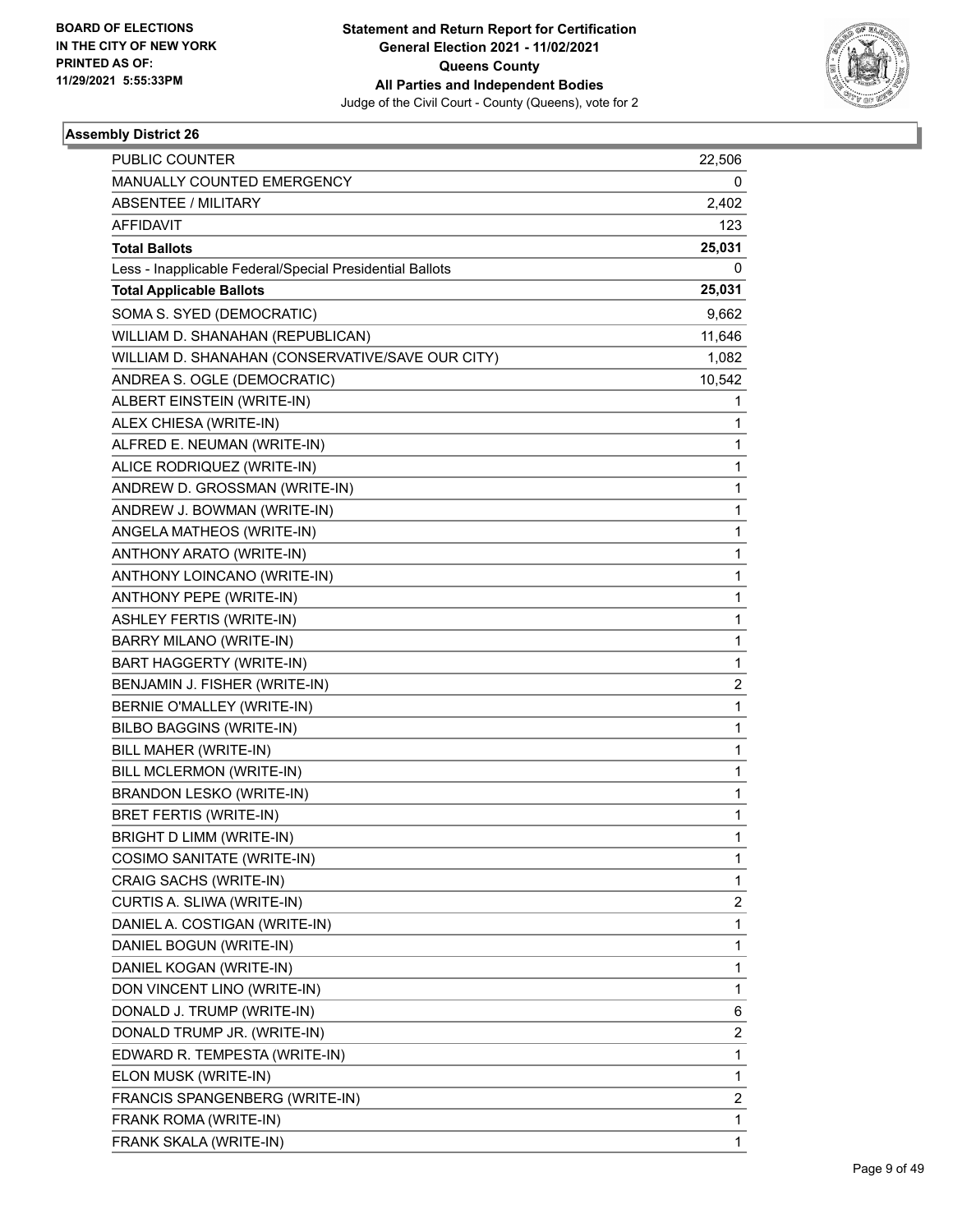

| <b>GABRIEL ZHANG (WRITE-IN)</b> | 1 |
|---------------------------------|---|
| <b>GABY MORVILLO (WRITE-IN)</b> | 1 |
| <b>GEORGE SANTOS (WRITE-IN)</b> | 2 |
| GIANCARLO DELELLIS (WRITE-IN)   | 1 |
| GINA CARANO (WRITE-IN)          | 1 |
| JAMES COYLE (WRITE-IN)          | 1 |
| JANE DOE (WRITE-IN)             | 1 |
| JEANINE PIRRO (WRITE-IN)        | 1 |
| JIM PALMER (WRITE-IN)           | 1 |
| JOHN ADAMS (WRITE-IN)           | 1 |
| JOHN DOE (WRITE-IN)             | 1 |
| JOHN SADOWSKI (WRITE-IN)        | 1 |
| JOSEPH LISA (WRITE-IN)          | 1 |
| JOSEPH R. CASCIO (WRITE-IN)     | 2 |
| JOSEPH S. GUZZARDI (WRITE-IN)   | 1 |
| JOSEPH SANDERS (WRITE-IN)       | 1 |
| JUDI LEVY (WRITE-IN)            | 1 |
| JULIA CORCORAN (WRITE-IN)       | 1 |
| KETE SCOTCHIE (WRITE-IN)        | 1 |
| KIERA GUZZO (WRITE-IN)          | 2 |
| LAN MEN (WRITE-IN)              | 1 |
| LAURA GODFREY (WRITE-IN)        | 1 |
| LEO TRENISER (WRITE-IN)         | 1 |
| LULU JONES (WRITE-IN)           | 1 |
| MATTHEW GRASSO (WRITE-IN)       | 1 |
| MATTHEW JAMES CRONIN (WRITE-IN) | 1 |
| MAX STEIN (WRITE-IN)            | 1 |
| MAYA KOVACH (WRITE-IN)          | 1 |
| MELINDA KATZ (WRITE-IN)         | 1 |
| MICHAEL BENS (WRITE-IN)         | 1 |
| MICHAEL GOLDMAN (WRITE-IN)      | 6 |
| MICHAEL V. GRASSO (WRITE-IN)    | 1 |
| MICKEY BAKER (WRITE-IN)         | 1 |
| MICKEY MOUSE (WRITE-IN)         | 2 |
| MIKE KEOGH (WRITE-IN)           | 1 |
| NELSON CAMACHO (WRITE-IN)       | 1 |
| OLGA KAELIZAKIS (WRITE-IN)      | 1 |
| PATRICIA A. DANIELS (WRITE-IN)  | 1 |
| PAUL DAVID SOLOMON (WRITE-IN)   | 1 |
| PAUL VALLONE (WRITE-IN)         | 7 |
| PETER U. MAIMORE (WRITE-IN)     | 1 |
| RAYMOND CASEY ESQ. (WRITE-IN)   | 1 |
| RONALD FISHER (WRITE-IN)        | 1 |
| RYAN BREEN (WRITE-IN)           | 1 |
| SEAN M. BRENNAN (WRITE-IN)      | 1 |
| SEBASTIAN KMIDEL (WRITE-IN)     | 1 |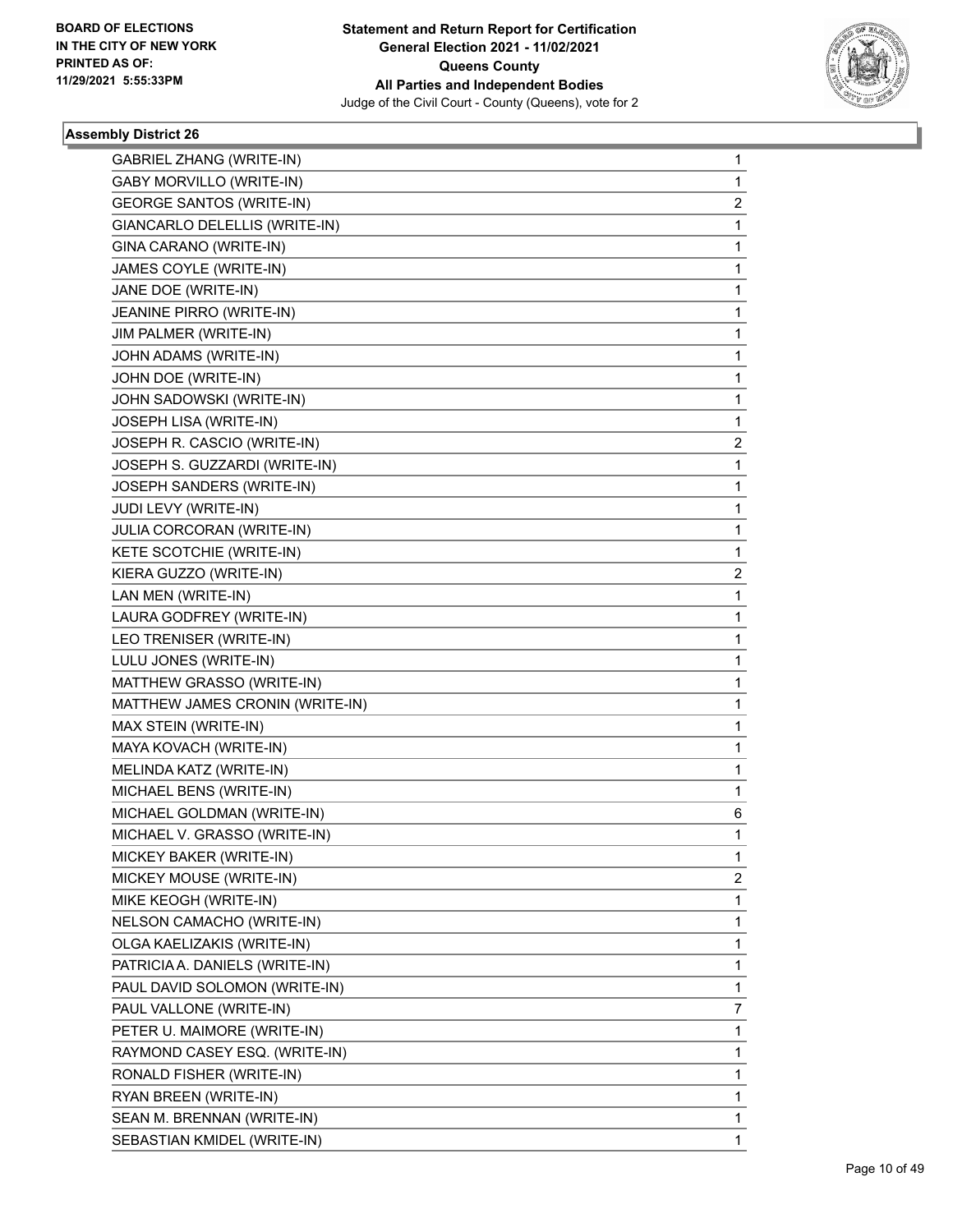

| SHANE BIFFAR (WRITE-IN)                   |                |
|-------------------------------------------|----------------|
| SHARON GAFFNEY (WRITE-IN)                 |                |
| SIME SKROKOV (WRITE-IN)                   |                |
| THEODORE STAMOS (WRITE-IN)                |                |
| THOMAS JEFFERSON (WRITE-IN)               |                |
| TONY AVELLA (WRITE-IN)                    | $\overline{2}$ |
| UNATTRIBUTABLE WRITE-IN (WRITE-IN)        | 43             |
| UNCOUNTED WRITE-IN PER STATUTE (WRITE-IN) |                |
| VINCENT A LINO JR. (WRITE-IN)             |                |
| VINCENT CHIA (WRITE-IN)                   |                |
| VINSON J. FRIEDMAN (WRITE-IN)             |                |
| WILLIAM BROWER (WRITE-IN)                 |                |
| ZSEONG ZHANG (WRITE-IN)                   |                |
| <b>Total Votes</b>                        | 33,093         |
| Unrecorded                                | 16,969         |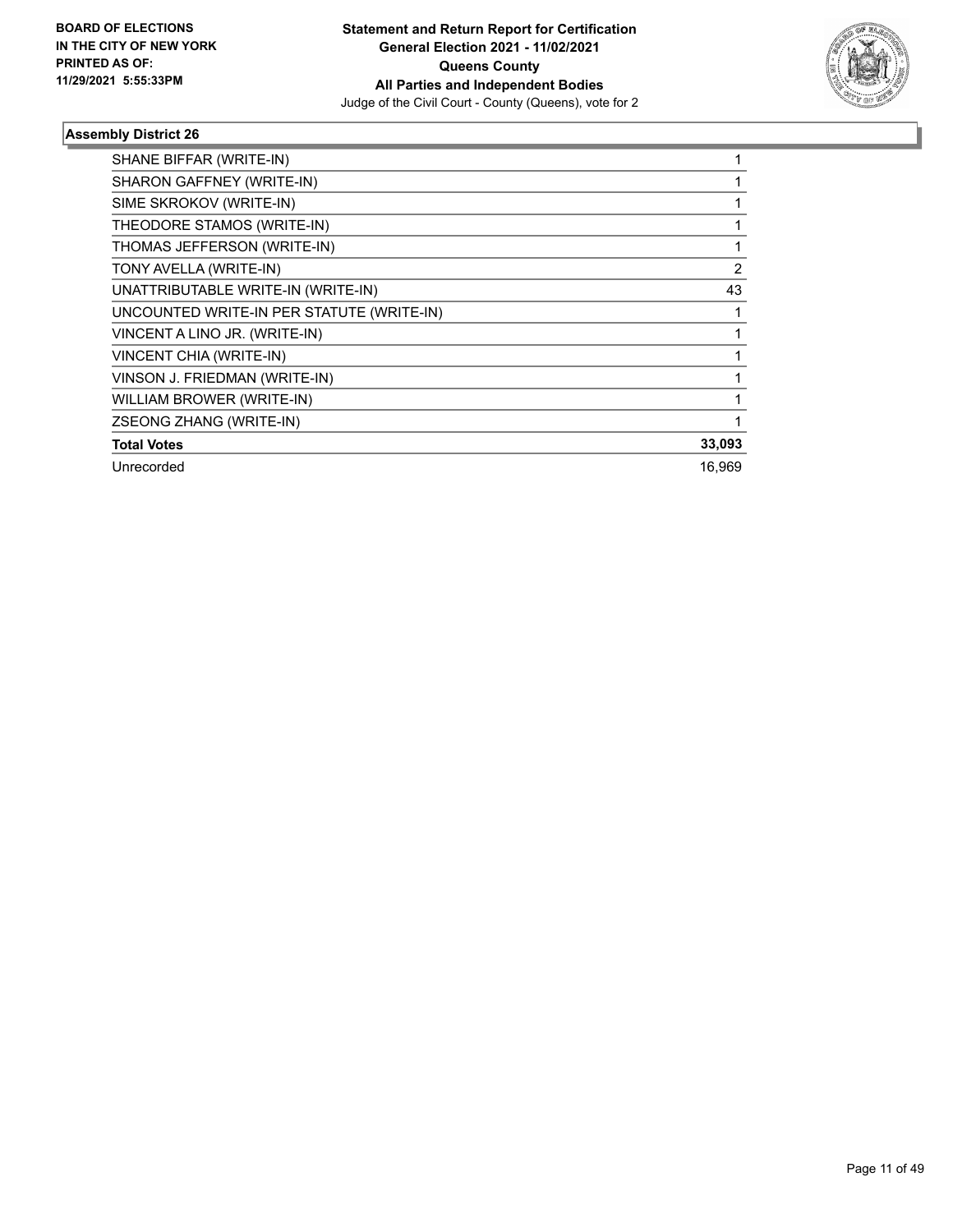

| <b>PUBLIC COUNTER</b>                                    | 14,683 |
|----------------------------------------------------------|--------|
| MANUALLY COUNTED EMERGENCY                               | 0      |
| ABSENTEE / MILITARY                                      | 1,525  |
| <b>AFFIDAVIT</b>                                         | 59     |
| <b>Total Ballots</b>                                     | 16,267 |
| Less - Inapplicable Federal/Special Presidential Ballots | 0      |
| <b>Total Applicable Ballots</b>                          | 16,267 |
| SOMA S. SYED (DEMOCRATIC)                                | 7,504  |
| WILLIAM D. SHANAHAN (REPUBLICAN)                         | 6,007  |
| WILLIAM D. SHANAHAN (CONSERVATIVE/SAVE OUR CITY)         | 594    |
| ANDREA S. OGLE (DEMOCRATIC)                              | 7,203  |
| AARON DUA (WRITE-IN)                                     | 1      |
| ADRIAN CZMIELEWSKI (WRITE-IN)                            | 1      |
| ALEXANDER ABRAHAM DUA (WRITE-IN)                         | 1      |
| ALI CYPERSTEIN (WRITE-IN)                                | 1      |
| ANGEL CLASS (WRITE-IN)                                   | 1      |
| ANTHONY LEMMA SR. (WRITE-IN)                             | 1      |
| ANTONIN SCALIA (WRITE-IN)                                | 1      |
| ASHER G. GROSSMAN (WRITE-IN)                             | 3      |
| AVIVA SHLISELBEY (WRITE-IN)                              | 1      |
| BENJAMIN HECHT (WRITE-IN)                                | 1      |
| BENJAMIN KESSLER (WRITE-IN)                              | 1      |
| BILL ZLARA (WRITE-IN)                                    | 1      |
| <b>BOB COHEN (WRITE-IN)</b>                              | 1      |
| BRETT KAVANAUGH (WRITE-IN)                               | 1      |
| CAROLINE BOEHM (WRITE-IN)                                | 1      |
| CHRISTI TAI DEAN (WRITE-IN)                              | 1      |
| CRAIG SCHONFELD (WRITE-IN)                               | 1      |
| DAISY CRUZ-NEGRON (WRITE-IN)                             | 1      |
| DEJANA PERRONE (WRITE-IN)                                | 1      |
| DIANA D. WALCOTT (WRITE-IN)                              | 1      |
| DIANE COSTANZO (WRITE-IN)                                | 1      |
| DONALD J. TRUMP (WRITE-IN)                               | 2      |
| ERIC HORN (WRITE-IN)                                     | 1      |
| ESTHER RENNERT (WRITE-IN)                                | 1      |
| GLO TREJO (WRITE-IN)                                     | 1      |
| <b>GREG GUTFELD (WRITE-IN)</b>                           | 1      |
| GREGORY MATHIS (WRITE-IN)                                | 1      |
| HAN SOLO (WRITE-IN)                                      | 1      |
| JANICE CHEN (WRITE-IN)                                   | 1      |
| JERRY KWELLER (WRITE-IN)                                 | 1      |
| JOE BROWN (WRITE-IN)                                     | 1      |
| JOHN CIAFONE (WRITE-IN)                                  | 2      |
| JOHN F. KENNEDY (WRITE-IN)                               | 1      |
| JOHN SMITH (WRITE-IN)                                    | 1      |
| JOHN SOCHRAN (WRITE-IN)                                  | 1      |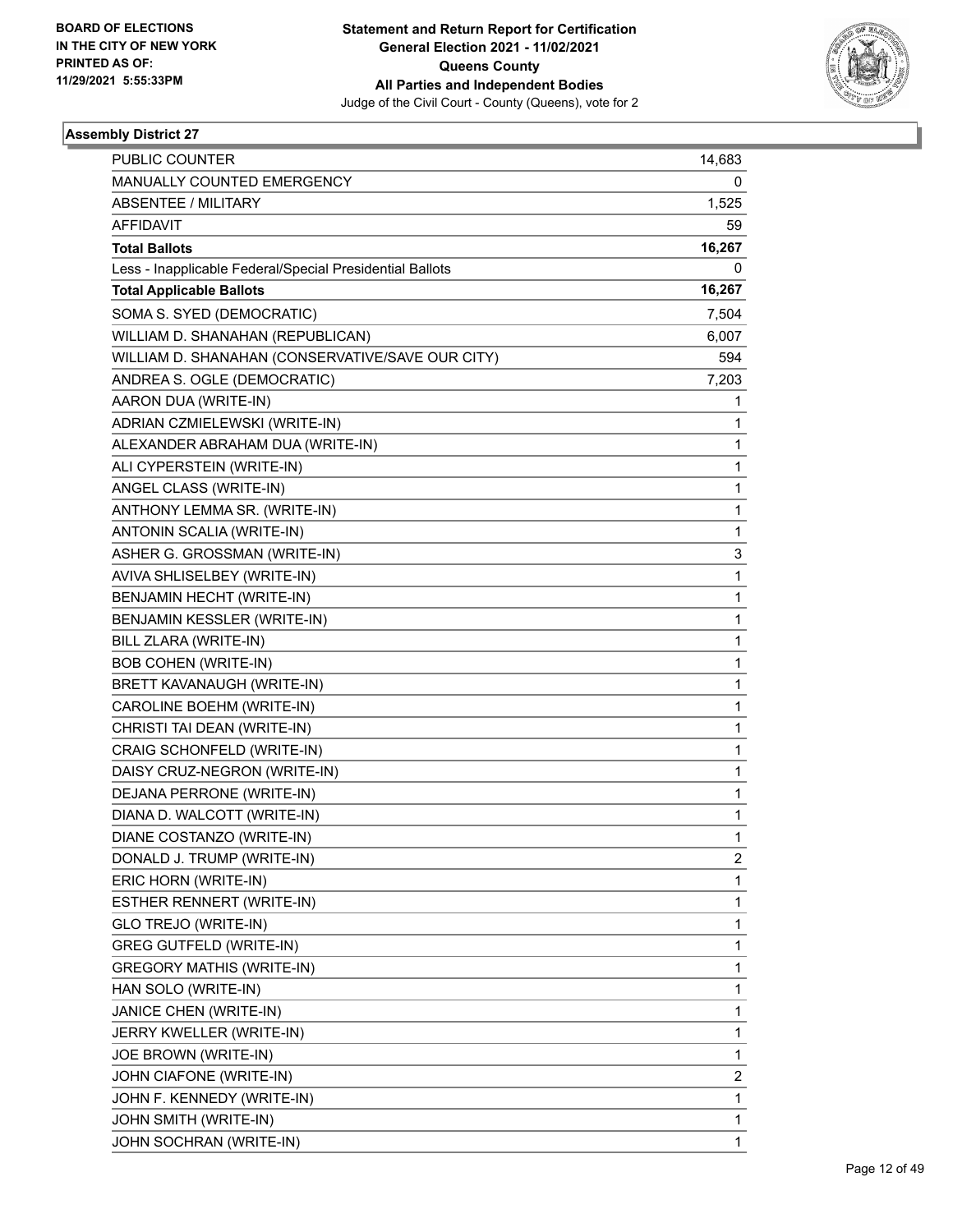

| JONATHAN GOLDBY (WRITE-IN)                | 1            |
|-------------------------------------------|--------------|
| JOSEPH BROWN (WRITE-IN)                   | $\mathbf{1}$ |
| KAREN GATWIRTH (WRITE-IN)                 | $\mathbf 1$  |
| KATHY WU PARRINO (WRITE-IN)               | 1            |
| KITHOY CHAN (WRITE-IN)                    | 2            |
| LARISA SHALOMOV (WRITE-IN)                | 1            |
| LEE P. RADIN (WRITE-IN)                   | 1            |
| LEONARD E. DRAVES (WRITE-IN)              | $\mathbf 1$  |
| LISA BEGLEY (WRITE-IN)                    | $\mathbf 1$  |
| LUKE SCARDIGNO (WRITE-IN)                 | 1            |
| MARC POTTAK (WRITE-IN)                    | 1            |
| MARTIN GOLDMAN (WRITE-IN)                 | 1            |
| MARTINA HINGIS (WRITE-IN)                 | 1            |
| MARY HOLLAND (WRITE-IN)                   | 1            |
| MAX SHELL (WRITE-IN)                      | $\mathbf 1$  |
| MICHAEL EMERSON (WRITE-IN)                | 1            |
| MICHAEL GOLDMAN (WRITE-IN)                | 3            |
| MONTGOMERY SUMMA (WRITE-IN)               | 1            |
| NESANEL SCHECHTER (WRITE-IN)              | 1            |
| NIGEL COLLINS (WRITE-IN)                  | $\mathbf{1}$ |
| PETER BEADLE (WRITE-IN)                   | 2            |
| RACHEL B. SCHECHTER (WRITE-IN)            | 1            |
| ROBERT BRITO (WRITE-IN)                   | 1            |
| ROBERT MILLER (WRITE-IN)                  | 1            |
| ROCK EHAD (WRITE-IN)                      | 1            |
| RUDOLPH GIULIANI (WRITE-IN)               | 1            |
| SAMUEL ALITE (WRITE-IN)                   | $\mathbf 1$  |
| SHMUEL SAFIR (WRITE-IN)                   | 1            |
| SIMIHA FENERMAN (WRITE-IN)                | 1            |
| STAN NORWALK (WRITE-IN)                   | 1            |
| STEVEN DONZINGER (WRITE-IN)               | 1            |
| THOMAS JOHNSON (WRITE-IN)                 | $\mathbf{1}$ |
| TOMMY DOYLE (WRITE-IN)                    | 1            |
| TONY ZARWIAN (WRITE-IN)                   | 1            |
| TUCKER CARLSON (WRITE-IN)                 | $\mathbf{1}$ |
| UNATTRIBUTABLE WRITE-IN (WRITE-IN)        | 37           |
| UNCOUNTED WRITE-IN PER STATUTE (WRITE-IN) | 6            |
| VERONICA CLASS (WRITE-IN)                 | 1            |
| WILLIAM LABATE (WRITE-IN)                 | 1            |
| WILLIAM SHATNER (WRITE-IN)                | 1            |
| WILLIAM TEASTEAT (WRITE-IN)               | 1            |
| YEN CHOU (WRITE-IN)                       | 1            |
| YIQIN WANS (WRITE-IN)                     | 1            |
| YOSEF ALGAVI (WRITE-IN)                   | 2            |
| YUCU SHEN (WRITE-IN)                      | 1            |
| <b>Total Votes</b>                        | 21,438       |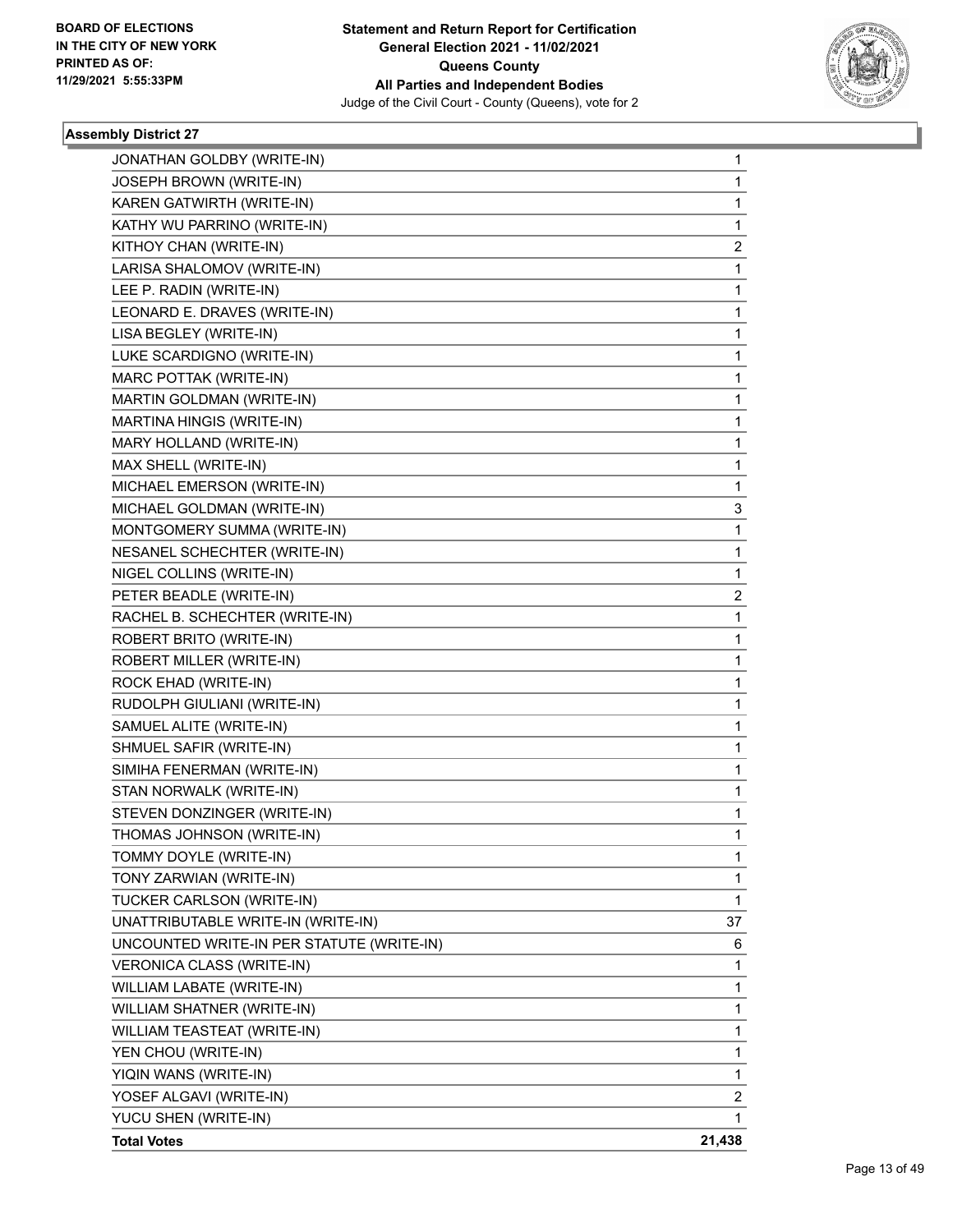**BOARD OF ELECTIONS IN THE CITY OF NEW YORK PRINTED AS OF: 11/29/2021 5:55:33PM**

**Statement and Return Report for Certification General Election 2021 - 11/02/2021 Queens County All Parties and Independent Bodies** Judge of the Civil Court - County (Queens), vote for 2



Unrecorded 11,096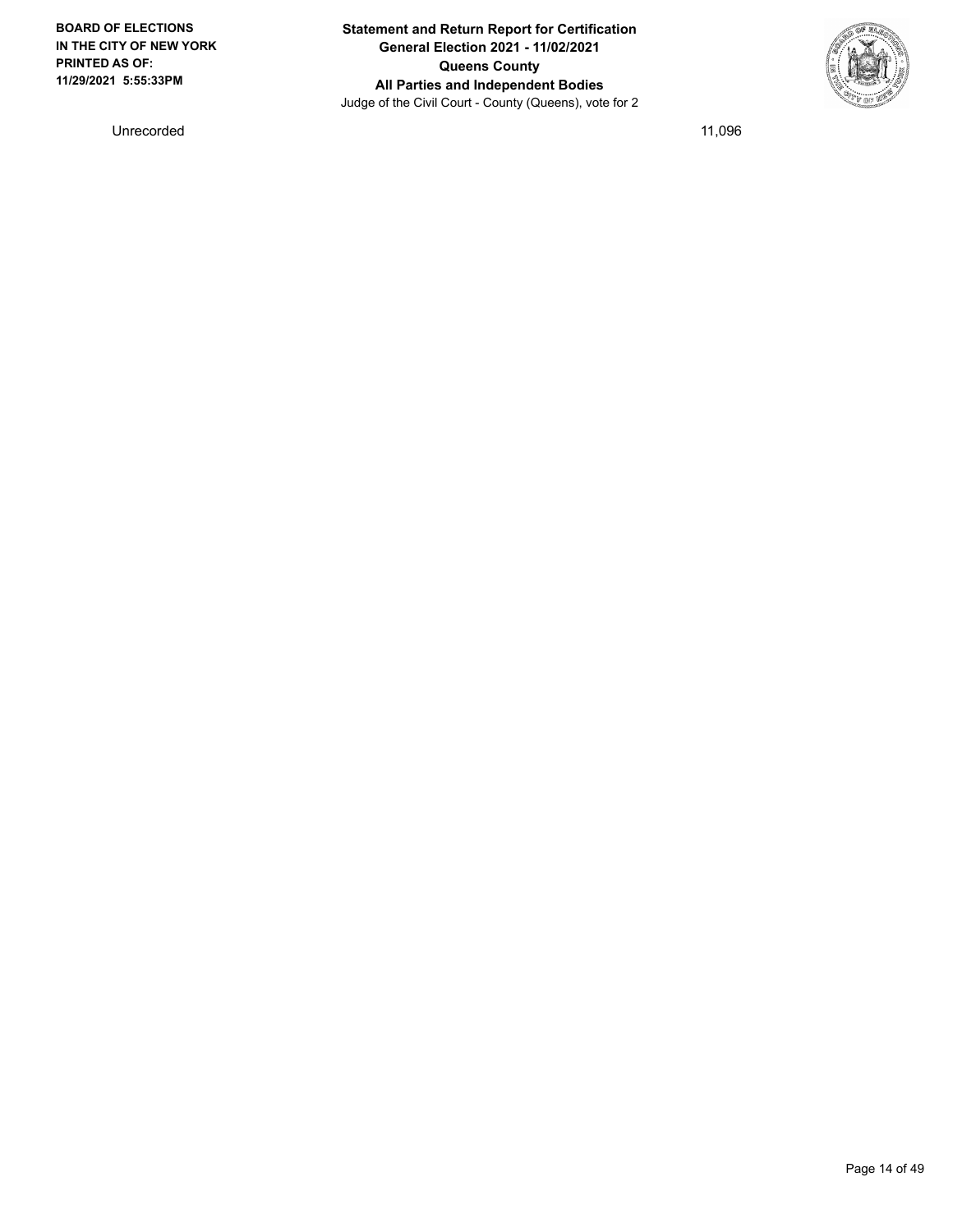

| PUBLIC COUNTER                                           | 20,406 |
|----------------------------------------------------------|--------|
| MANUALLY COUNTED EMERGENCY                               | 0      |
| <b>ABSENTEE / MILITARY</b>                               | 2,099  |
| AFFIDAVIT                                                | 117    |
| <b>Total Ballots</b>                                     | 22,622 |
| Less - Inapplicable Federal/Special Presidential Ballots | 0      |
| <b>Total Applicable Ballots</b>                          | 22,622 |
| SOMA S. SYED (DEMOCRATIC)                                | 10,642 |
| WILLIAM D. SHANAHAN (REPUBLICAN)                         | 8,836  |
| WILLIAM D. SHANAHAN (CONSERVATIVE/SAVE OUR CITY)         | 904    |
| ANDREA S. OGLE (DEMOCRATIC)                              | 11,224 |
| ADAM NOUZEN (WRITE-IN)                                   | 1      |
| ADAM S RANN (WRITE-IN)                                   | 1      |
| ALAN LEVY (WRITE-IN)                                     | 1      |
| ALEXANDRIA OCASIO-CORTEZ (WRITE-IN)                      | 1      |
| ARMEN PAKHLADZLYAN (WRITE-IN)                            | 1      |
| ARTHUR MASLEANCA (WRITE-IN)                              | 1      |
| ASHER SCHREIER (WRITE-IN)                                | 1      |
| BILL O'REILLY (WRITE-IN)                                 | 1      |
| BOB JONES (WRITE-IN)                                     | 1      |
| DANIEL KOGAN (WRITE-IN)                                  | 1      |
| DANIEL MORSE (WRITE-IN)                                  | 1      |
| DENIS J BUTLER (WRITE-IN)                                | 1      |
| DONALD J. TRUMP (WRITE-IN)                               | 2      |
| EBIC STYLES (WRITE-IN)                                   | 1      |
| GASPAVE MISTRETTA (WRITE-IN)                             | 1      |
| <b>GLENDA KULLER (WRITE-IN)</b>                          | 1      |
| HATSUNE MIKU (WRITE-IN)                                  | 1      |
| JACOBS JACOBS (WRITE-IN)                                 | 1      |
| JAF MAHMUD (WRITE-IN)                                    | 1      |
| JEANINE PIRRO (WRITE-IN)                                 | 1      |
| JESSE WATTERS (WRITE-IN)                                 | 1      |
| JOE GANITC (WRITE-IN)                                    | 1      |
| JOE MURRAY (WRITE-IN)                                    | 1      |
| JOHN ATTONES (WRITE-IN)                                  | 1      |
| JOHN LENNON (WRITE-IN)                                   | 1      |
| JOHN MAEARL (WRITE-IN)                                   | 1      |
| JOHN ROBERT PETRY (WRITE-IN)                             | 1      |
| JON ENGLISH (WRITE-IN)                                   | 1      |
| JOSEPH GUGLIEMI (WRITE-IN)                               | 1      |
| JOSEPH KASPER (WRITE-IN)                                 | 1      |
| JOSEPH QUINN (WRITE-IN)                                  | 1      |
| JUDSON SNELL (WRITE-IN)                                  | 1      |
| <b>JULIE LIVINGSTON (WRITE-IN)</b>                       | 1      |
| KEN CARL (WRITE-IN)                                      | 1      |
| KENNETH O'DONNELL (WRITE-IN)                             | 1      |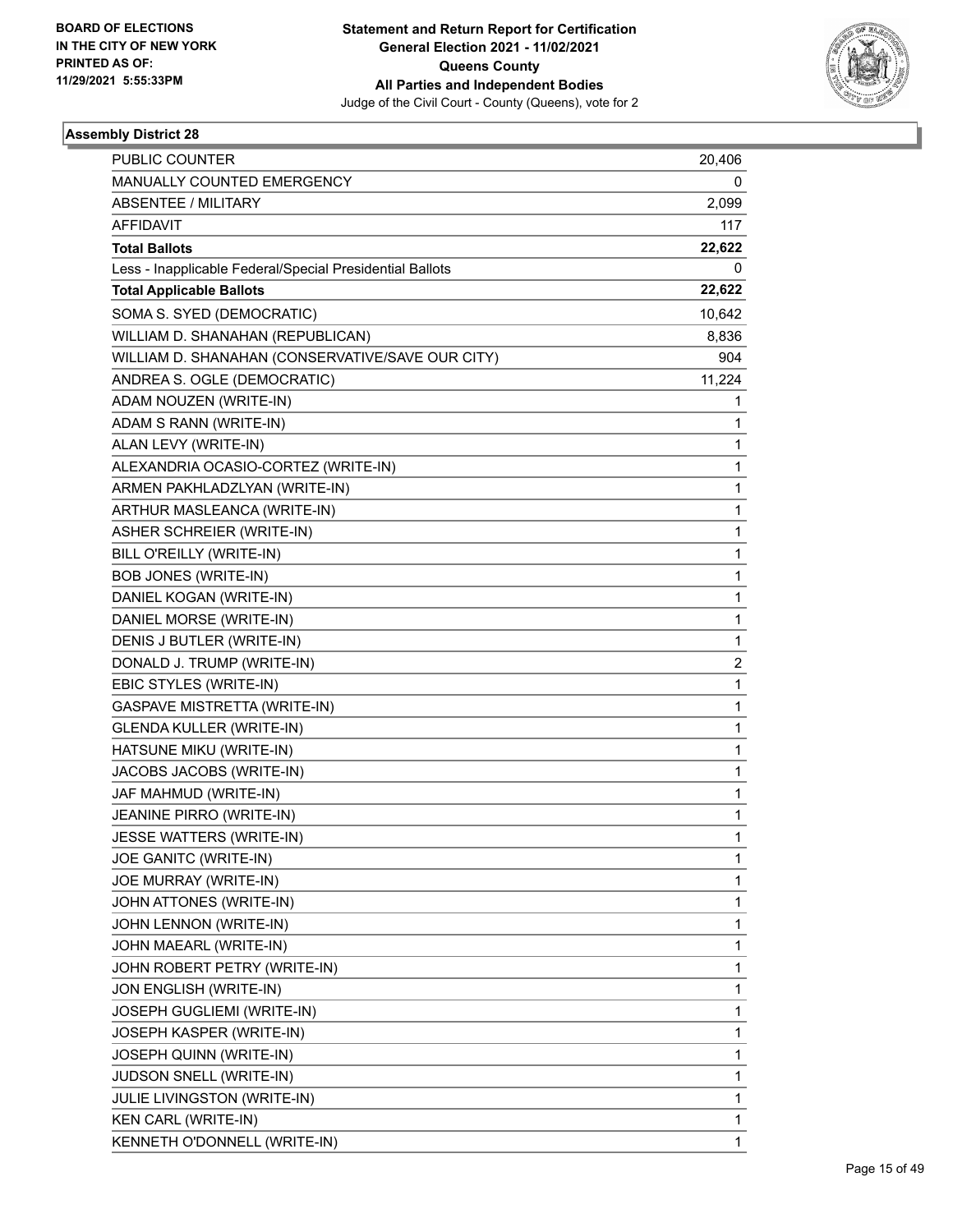

| KENNETH SOKOL (WRITE-IN)                  | 2                       |
|-------------------------------------------|-------------------------|
| LUCY LOPEZ (WRITE-IN)                     | 1                       |
| LUIS GUILLORME (WRITE-IN)                 | 1                       |
| LUKE SKYWALKER (WRITE-IN)                 | 1                       |
| MARIA KAUFER (WRITE-IN)                   | 1                       |
| MARICELA DUNCAN (WRITE-IN)                | 1                       |
| MARVIN SRULOWITZ (WRITE-IN)               | 1                       |
| MATTHEW D HUNTER (WRITE-IN)               | 1                       |
| MICHAEL GOLDMAN (WRITE-IN)                | 8                       |
| MICHELLE ALEXANDER (WRITE-IN)             | $\mathbf 1$             |
| MOHAMMED SALAH (WRITE-IN)                 | 1                       |
| P. B RICKENBAUCHER (WRITE-IN)             | 1                       |
| PAMELA KELLY (WRITE-IN)                   | 1                       |
| PAUL VALLONE (WRITE-IN)                   | $\overline{\mathbf{c}}$ |
| PETER BEADLE (WRITE-IN)                   | 1                       |
| PETER WILLIAM BENDLE (WRITE-IN)           | 1                       |
| ROBERT ACKERMANN (WRITE-IN)               | 1                       |
| ROBERT ALDERMANN (WRITE-IN)               | $\mathbf 1$             |
| ROBERT HALE (WRITE-IN)                    | $\mathbf 1$             |
| ROBERT HOLDEN (WRITE-IN)                  | 1                       |
| ROBERT TESTA (WRITE-IN)                   | 1                       |
| RONALD K BRUNING (WRITE-IN)               | 1                       |
| RUDOLPH GIULIANI (WRITE-IN)               | 1                       |
| SAGE MORSE (WRITE-IN)                     | 1                       |
| SAL MULE (WRITE-IN)                       | 1                       |
| STAN KAPLAN (WRITE-IN)                    | 1                       |
| STEPHEN J BOGAEZ (WRITE-IN)               | 1                       |
| STEVEN A. LA RUSSA (WRITE-IN)             | 1                       |
| TOM ROSSI (WRITE-IN)                      | 1                       |
| UNATTRIBUTABLE WRITE-IN (WRITE-IN)        | 34                      |
| UNCOUNTED WRITE-IN PER STATUTE (WRITE-IN) | 5                       |
| YVETTE SAVINO (WRITE-IN)                  | 1                       |
| ZVI SAMUELS (WRITE-IN)                    | 2                       |
| <b>Total Votes</b>                        | 31,722                  |
| Unrecorded                                | 13,522                  |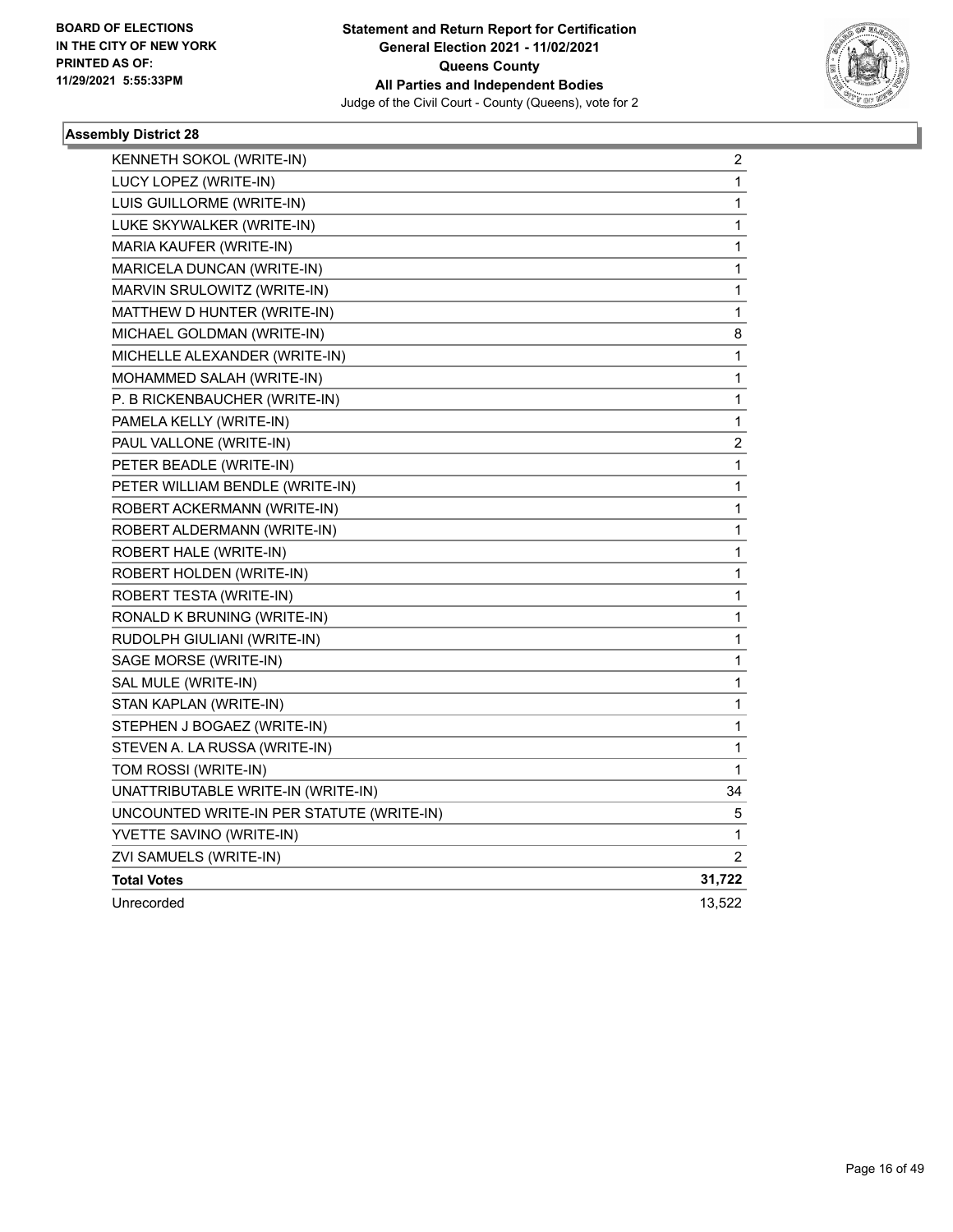

| <b>PUBLIC COUNTER</b>                                    | 16,114         |
|----------------------------------------------------------|----------------|
| <b>MANUALLY COUNTED EMERGENCY</b>                        | 0              |
| <b>ABSENTEE / MILITARY</b>                               | 1,361          |
| <b>AFFIDAVIT</b>                                         | 50             |
| <b>Total Ballots</b>                                     | 17,525         |
| Less - Inapplicable Federal/Special Presidential Ballots | 0              |
| <b>Total Applicable Ballots</b>                          | 17,525         |
| SOMA S. SYED (DEMOCRATIC)                                | 13,475         |
| WILLIAM D. SHANAHAN (REPUBLICAN)                         | 1,111          |
| WILLIAM D. SHANAHAN (CONSERVATIVE/SAVE OUR CITY)         | 215            |
| ANDREA S. OGLE (DEMOCRATIC)                              | 12,065         |
| AARON JOHNSON (WRITE-IN)                                 | 1              |
| ALI NAJMI (WRITE-IN)                                     | 1              |
| <b>ASHLEY RICHARDS (WRITE-IN)</b>                        | 1              |
| COREY GUMBS (WRITE-IN)                                   | 1              |
| DONALD J. TRUMP (WRITE-IN)                               | $\overline{c}$ |
| EBRAHAM C. RAISI (WRITE-IN)                              | 1              |
| IDA CAMPBELL (WRITE-IN)                                  | 1              |
| <b>IKE ARUTI (WRITE-IN)</b>                              | 1              |
| KATE ROSS (WRITE-IN)                                     | 1              |
| <b>KEVIN WILLIAMS (WRITE-IN)</b>                         | 1              |
| LAMONT EDWARDS (WRITE-IN)                                | 1              |
| MICHAEL GOLDMAN (WRITE-IN)                               | 1              |
| NURY M. VASCONCELLOS (WRITE-IN)                          | 1              |
| RICHARD GRIFFIN (WRITE-IN)                               | 1              |
| UNATTRIBUTABLE WRITE-IN (WRITE-IN)                       | 18             |
| <b>Total Votes</b>                                       | 26,899         |
| Unrecorded                                               | 8,151          |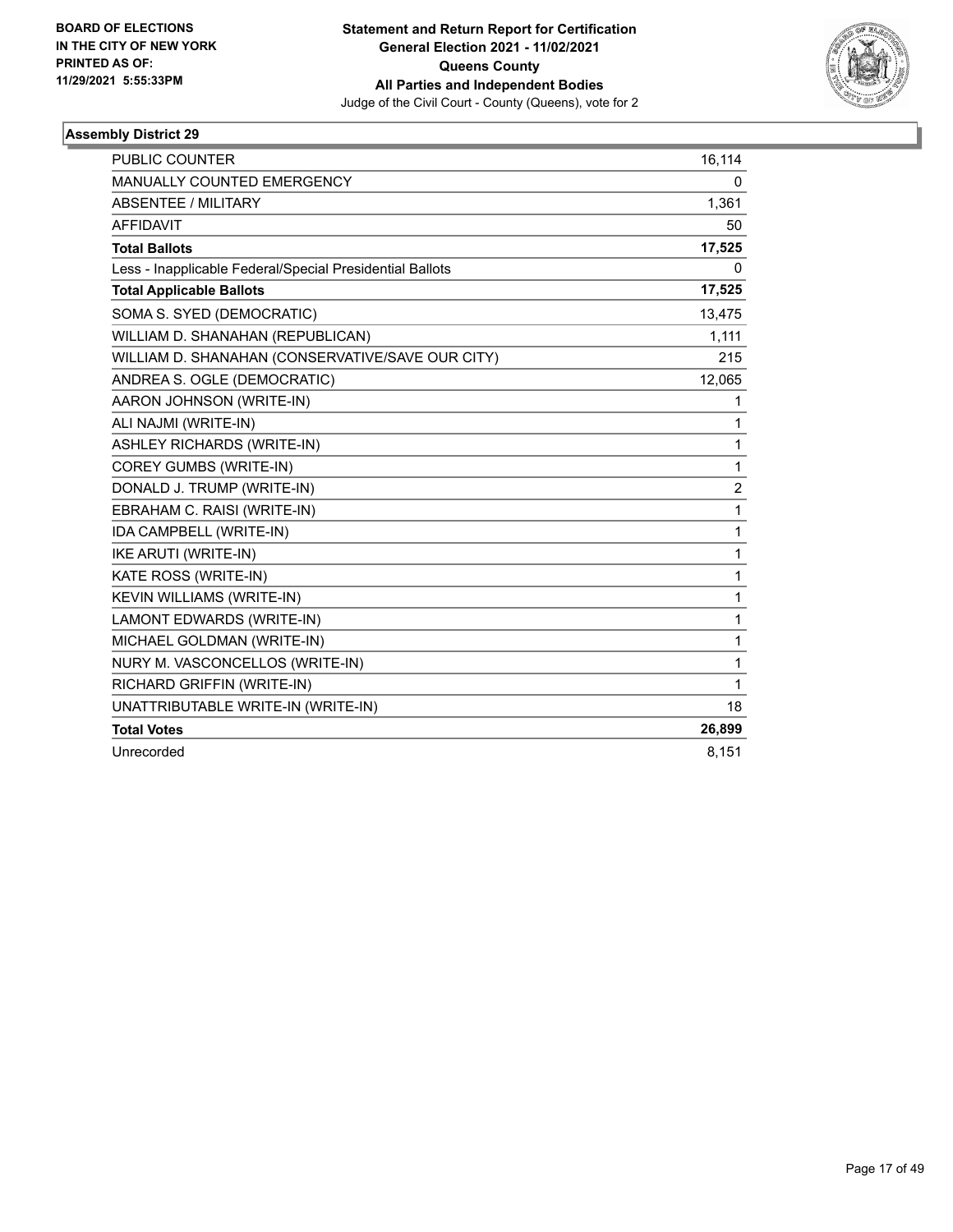

| PUBLIC COUNTER                                           | 16,979 |
|----------------------------------------------------------|--------|
| MANUALLY COUNTED EMERGENCY                               | 0      |
| <b>ABSENTEE / MILITARY</b>                               | 1,142  |
| AFFIDAVIT                                                | 100    |
| <b>Total Ballots</b>                                     | 18,221 |
| Less - Inapplicable Federal/Special Presidential Ballots | 0      |
| <b>Total Applicable Ballots</b>                          | 18,221 |
| SOMA S. SYED (DEMOCRATIC)                                | 7,713  |
| WILLIAM D. SHANAHAN (REPUBLICAN)                         | 7,438  |
| WILLIAM D. SHANAHAN (CONSERVATIVE/SAVE OUR CITY)         | 822    |
| ANDREA S. OGLE (DEMOCRATIC)                              | 8,264  |
| ABIGAIL CENTURY VOLSTEAD (WRITE-IN)                      | 1      |
| ADNAN DENALI (WRITE-IN)                                  | 1      |
| ALBERT BREUD (WRITE-IN)                                  | 1      |
| ALEXANDER BOGDAN (WRITE-IN)                              | 1      |
| ANN COTTON MORRIS (WRITE-IN)                             | 1      |
| ANNE PISAPPIA (WRITE-IN)                                 | 1      |
| ANTUNV LYNUUGH (WRITE-IN)                                | 1      |
| ARCHIE BUNKER (WRITE-IN)                                 | 1      |
| <b>BRADLEY WALLS (WRITE-IN)</b>                          | 1      |
| CEO GAN (WRITE-IN)                                       | 1      |
| CURTIS A. SLIWA (WRITE-IN)                               | 2      |
| DAVE COLON (WRITE-IN)                                    | 1      |
| DAVID MAOG (WRITE-IN)                                    | 1      |
| DEVIN W. BALKIND (WRITE-IN)                              | 1      |
| DEWEY GOLKIN (WRITE-IN)                                  | 1      |
| DIMITRI CULETU (WRITE-IN)                                | 1      |
| DON JOYCE (WRITE-IN)                                     | 1      |
| DONALD DUCK (WRITE-IN)                                   | 1      |
| DONALD J. TRUMP (WRITE-IN)                               | 1      |
| EDWARD FOWLER (WRITE-IN)                                 | 1      |
| FRED HERBERT (WRITE-IN)                                  | 1      |
| GARY JOHNSON (WRITE-IN)                                  | 1      |
| HELEN MULVANY (WRITE-IN)                                 | 1      |
| HELMUT J. KAMP (WRITE-IN)                                | 1      |
| HIERONYMOUS DECATUR THORNE (WRITE-IN)                    | 1      |
| HILDA PICHLER ENGLAND (WRITE-IN)                         | 1      |
| HUBERT PIOTROWSKI (WRITE-IN)                             | 1      |
| <b>IWAN KINAL (WRITE-IN)</b>                             | 1      |
| JACK PRENDERGAST (WRITE-IN)                              | 1      |
| JAMES BRODERICK (WRITE-IN)                               | 1      |
| JASON CATAPANO (WRITE-IN)                                | 1      |
| JEAN CARUBIA (WRITE-IN)                                  | 1      |
| JEANNE MAXMAN (WRITE-IN)                                 | 1      |
| JOE NAMATH (WRITE-IN)                                    | 1      |
| JOHN A. TOBACCA JR. (WRITE-IN)                           | 1      |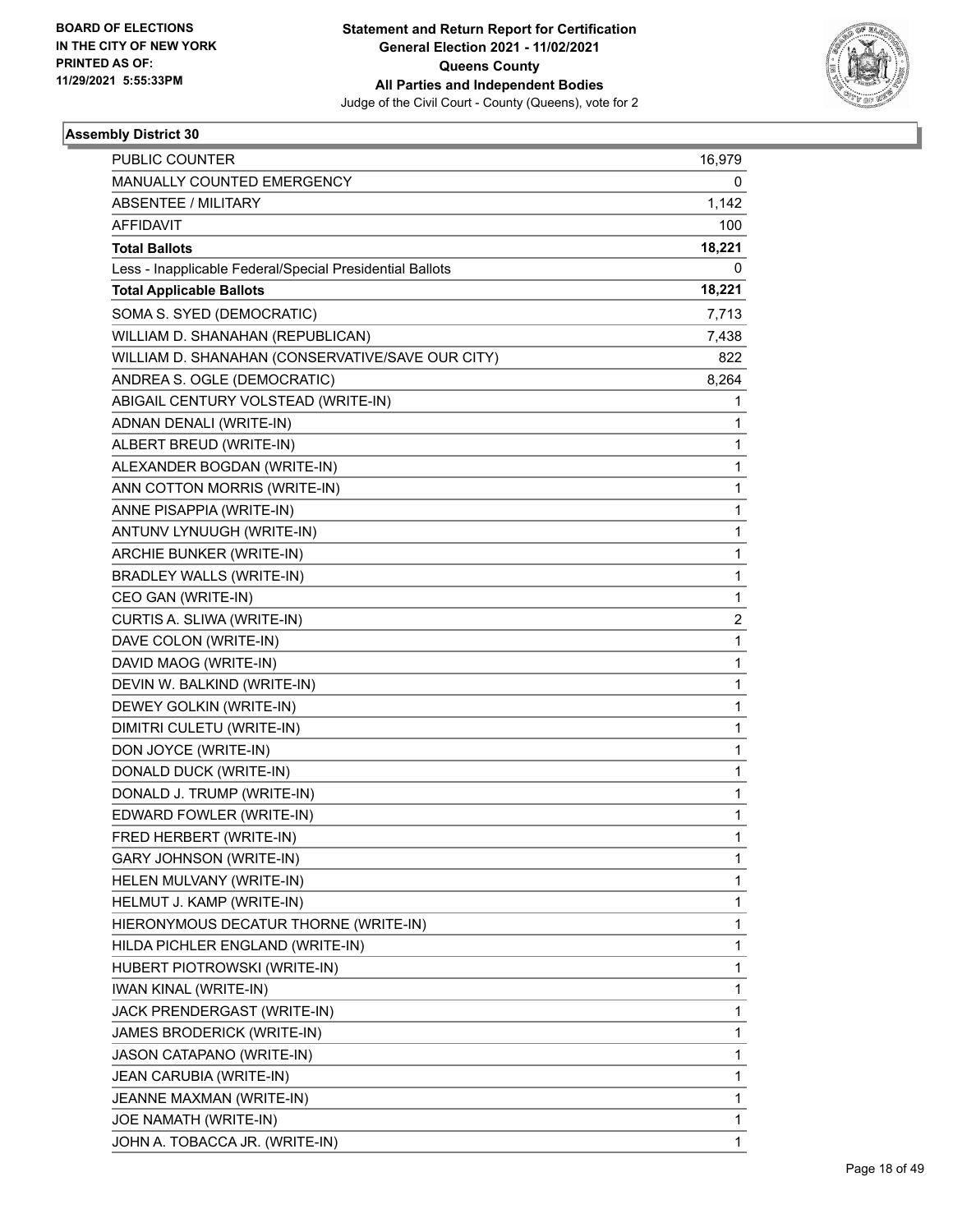

| JOHN CIAFONE (WRITE-IN)                 | 1            |
|-----------------------------------------|--------------|
| JOHN J CIAFONE (WRITE-IN)               | 1            |
| JOSEPH BASANTA (WRITE-IN)               | 1            |
| JOSEPH F. KASPER (WRITE-IN)             | 1            |
| JOSEPH SURACI (WRITE-IN)                | 1            |
| JUDITH SHEINDLIN (WRITE-IN)             | 2            |
| JULIA FORMAN (WRITE-IN)                 | 1            |
| JUSTIN CATAPANO (WRITE-IN)              | 1            |
| KATHRYN WALLEM (WRITE-IN)               | 1            |
| KATHY WU PARRINO (WRITE-IN)             | 1            |
| KERI FIORE (WRITE-IN)                   | 2            |
| LAWRENCE SPASOJEWICH (WRITE-IN)         | 1            |
| LEONARD BACINO (WRITE-IN)               | 2            |
| MAO TSE TUNG (WRITE-IN)                 | 1            |
| MAX ROSE (WRITE-IN)                     | 1            |
| MELISSA SKLARZ (WRITE-IN)               | 1            |
| MICHAEL COXNE (WRITE-IN)                | 1            |
| MICHAEL DREISH POOH (WRITE-IN)          | 1            |
| MICHAEL GOLDMAN (WRITE-IN)              | 6            |
| MURRAY KATT (WRITE-IN)                  | 1            |
| NADER NESSIM (WRITE-IN)                 | 1            |
| NASIR BIN OLU DARA JONES (WRITE-IN)     | 1            |
| PAULA SOFIA AYALA (WRITE-IN)            | 1            |
| PEPE LEPEW (WRITE-IN)                   | 1            |
| RALPH KRAMDEN (WRITE-IN)                | 1            |
| RENE PARADIS (WRITE-IN)                 | 1            |
| ROBERT ROSE (WRITE-IN)                  | 1            |
| RON PAUL (WRITE-IN)                     | 1            |
| RONNIE D. WAX (WRITE-IN)                | 1            |
| RUDOLPH GIULIANI (WRITE-IN)             | 1            |
| SERPHIN MALTESE (WRITE-IN)              | 1            |
| STEVE WEINER (WRITE-IN)                 | $\mathbf{1}$ |
| SUE SIMON (WRITE-IN)                    | 1            |
| SUSAN LEE (WRITE-IN)                    | 2            |
| TEDDY ROOSEVELT (WRITE-IN)              | 1            |
| TOMMY SALAMI (WRITE-IN)                 | 1            |
| TYLER JUSTIN-ANTHONY SHANOSE (WRITE-IN) | 1            |
| UNATTRIBUTABLE WRITE-IN (WRITE-IN)      | 39           |
| <b>Total Votes</b>                      | 24,358       |
| Unrecorded                              | 12,084       |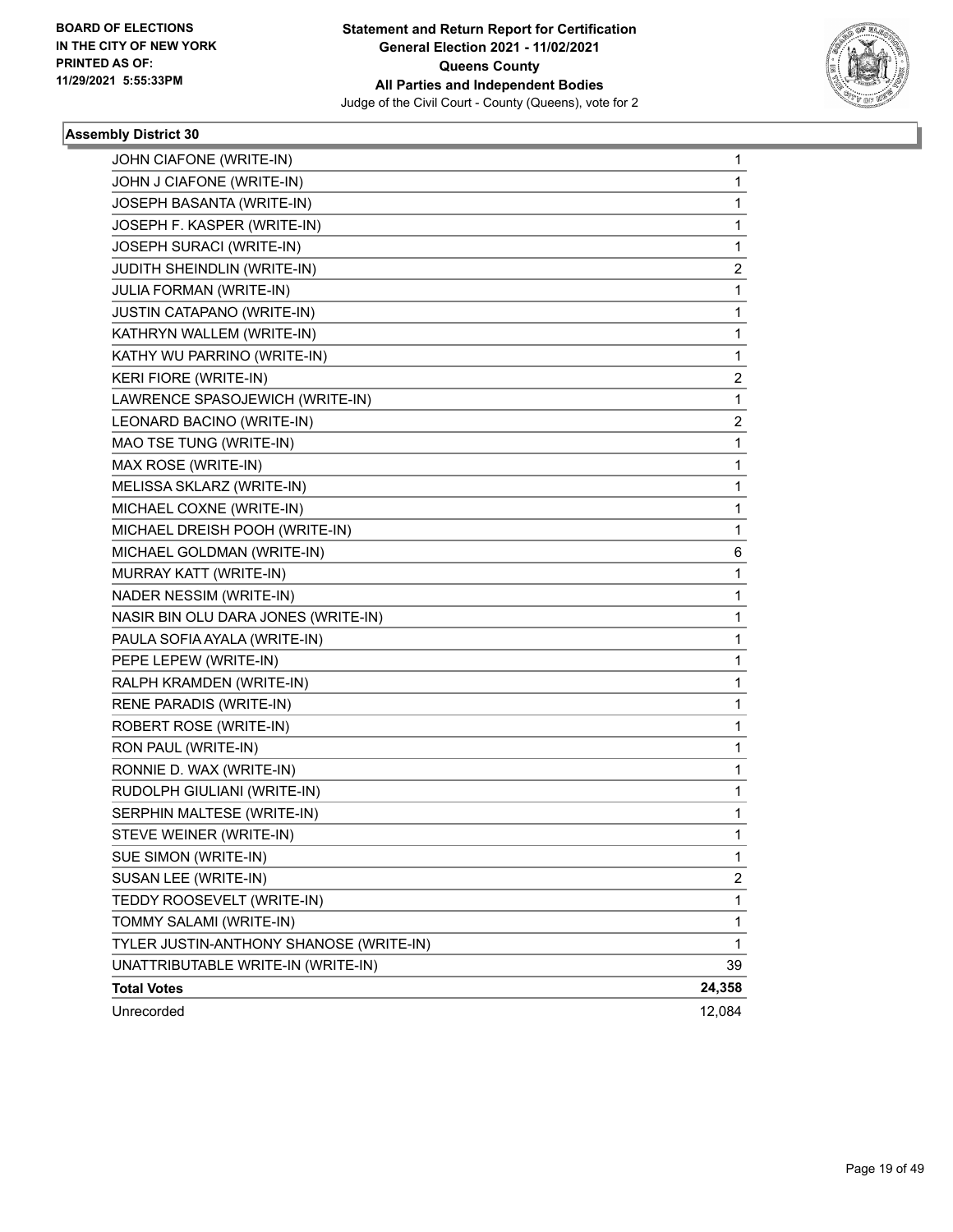

| <b>PUBLIC COUNTER</b>                                    | 10,973                  |
|----------------------------------------------------------|-------------------------|
| <b>MANUALLY COUNTED EMERGENCY</b>                        | 0                       |
| ABSENTEE / MILITARY                                      | 775                     |
| <b>AFFIDAVIT</b>                                         | 75                      |
| <b>Total Ballots</b>                                     | 11,823                  |
| Less - Inapplicable Federal/Special Presidential Ballots | 0                       |
| <b>Total Applicable Ballots</b>                          | 11,823                  |
| SOMA S. SYED (DEMOCRATIC)                                | 8,276                   |
| WILLIAM D. SHANAHAN (REPUBLICAN)                         | 1,394                   |
| WILLIAM D. SHANAHAN (CONSERVATIVE/SAVE OUR CITY)         | 248                     |
| ANDREA S. OGLE (DEMOCRATIC)                              | 7,509                   |
| ADEYINKA AJAYI (WRITE-IN)                                | 3                       |
| ALAN KATEMAN (WRITE-IN)                                  | 1                       |
| ALLAN W. JENNINGS JR. (WRITE-IN)                         | 1                       |
| ANTHONY JOSEPH BOUTROS (WRITE-IN)                        | 1                       |
| <b>BARBARA RIGGS (WRITE-IN)</b>                          | 1                       |
| CHRISTOS SCANDALIS JR. (WRITE-IN)                        | 1                       |
| DAFFY DUCK (WRITE-IN)                                    | 1                       |
| DANIEL KOGAN (WRITE-IN)                                  | 1                       |
| DEAN T. KUSAKABE (WRITE-IN)                              | 1                       |
| DEBORAH AXT (WRITE-IN)                                   | 1                       |
| DONALD J. TRUMP (WRITE-IN)                               | $\mathbf 1$             |
| ERCAN NURI AYBASTI (WRITE-IN)                            | $\overline{\mathbf{c}}$ |
| JOANN ARIOLA (WRITE-IN)                                  | 1                       |
| JOSEPH KASPER (WRITE-IN)                                 | 2                       |
| KARAN KUKREJA (WRITE-IN)                                 | 1                       |
| MICHAEL GOLDMAN (WRITE-IN)                               | 1                       |
| NIKI M KATEMAN (WRITE-IN)                                | 1                       |
| ORTIZ FRANCES A (WRITE-IN)                               | 1                       |
| SHARMIN RAHMAN (WRITE-IN)                                | 1                       |
| SHARON LEWIS WILLIAMS (WRITE-IN)                         | 1                       |
| TOM RIGGS (WRITE-IN)                                     | 2                       |
| UNATTRIBUTABLE WRITE-IN (WRITE-IN)                       | 17                      |
| <b>Total Votes</b>                                       | 17,470                  |
| Unrecorded                                               | 6,176                   |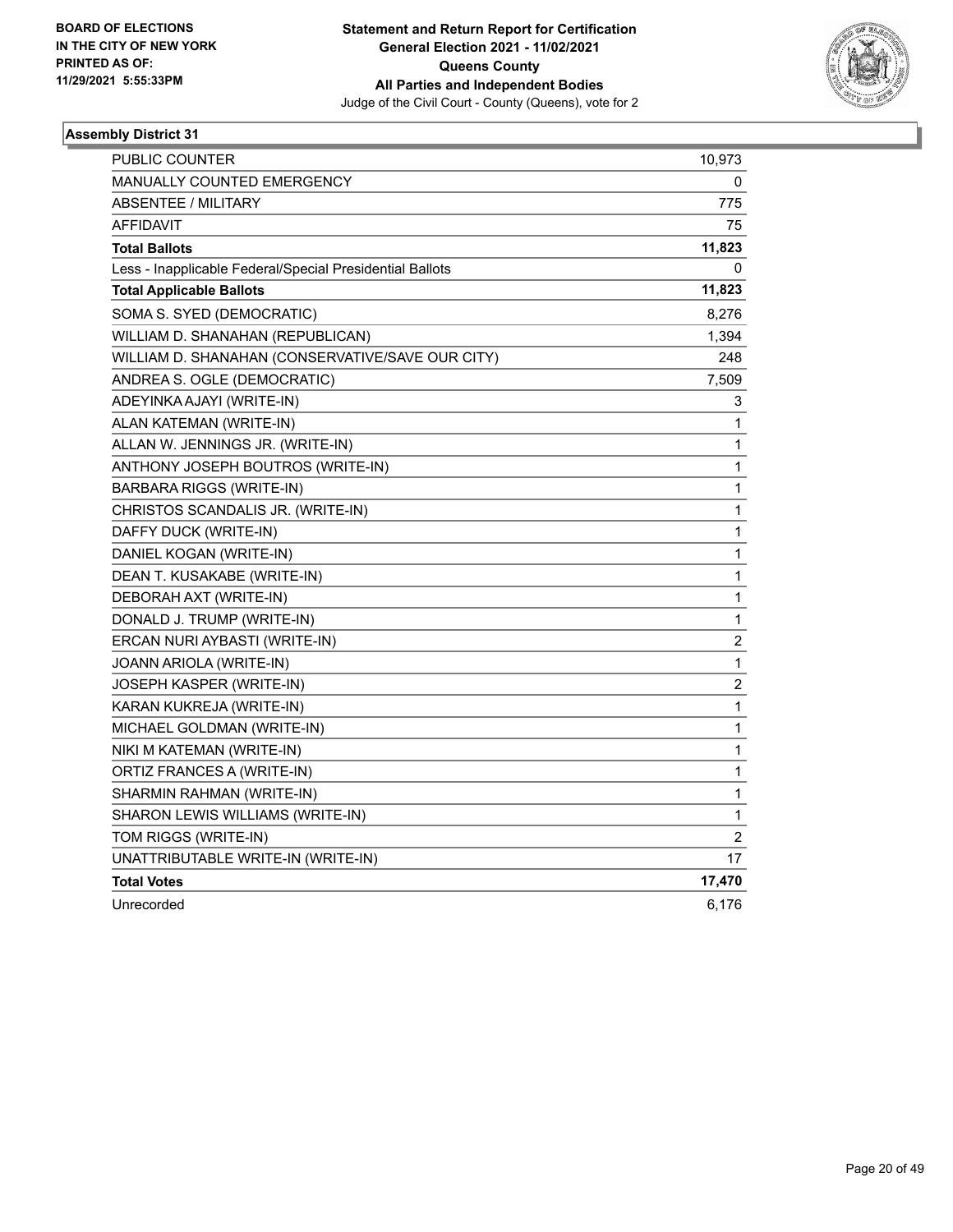

| <b>PUBLIC COUNTER</b>                                    | 14,251 |
|----------------------------------------------------------|--------|
| <b>MANUALLY COUNTED EMERGENCY</b>                        | 0      |
| <b>ABSENTEE / MILITARY</b>                               | 1,068  |
| <b>AFFIDAVIT</b>                                         | 50     |
| <b>Total Ballots</b>                                     | 15,369 |
| Less - Inapplicable Federal/Special Presidential Ballots | 0      |
| <b>Total Applicable Ballots</b>                          | 15,369 |
| SOMA S. SYED (DEMOCRATIC)                                | 11,619 |
| WILLIAM D. SHANAHAN (REPUBLICAN)                         | 864    |
| WILLIAM D. SHANAHAN (CONSERVATIVE/SAVE OUR CITY)         | 196    |
| ANDREA S. OGLE (DEMOCRATIC)                              | 10,405 |
| ALAN LUCAS (WRITE-IN)                                    | 1      |
| CHARESSA L GLOVES-THOMAS (WRITE-IN)                      | 1      |
| JAKE HAGER (WRITE-IN)                                    | 1      |
| JOSEPH MARTHONE (WRITE-IN)                               | 1      |
| MARGIE MINKLE (WRITE-IN)                                 | 1      |
| MICHAEL GOLDMAN (WRITE-IN)                               | 1      |
| MIKE LINDELL (WRITE-IN)                                  | 1      |
| SAMMA GUEVAVA (WRITE-IN)                                 | 1      |
| UNATTRIBUTABLE WRITE-IN (WRITE-IN)                       | 19     |
| UNCOUNTED WRITE-IN PER STATUTE (WRITE-IN)                | 1      |
| <b>Total Votes</b>                                       | 23,112 |
| Unrecorded                                               | 7,626  |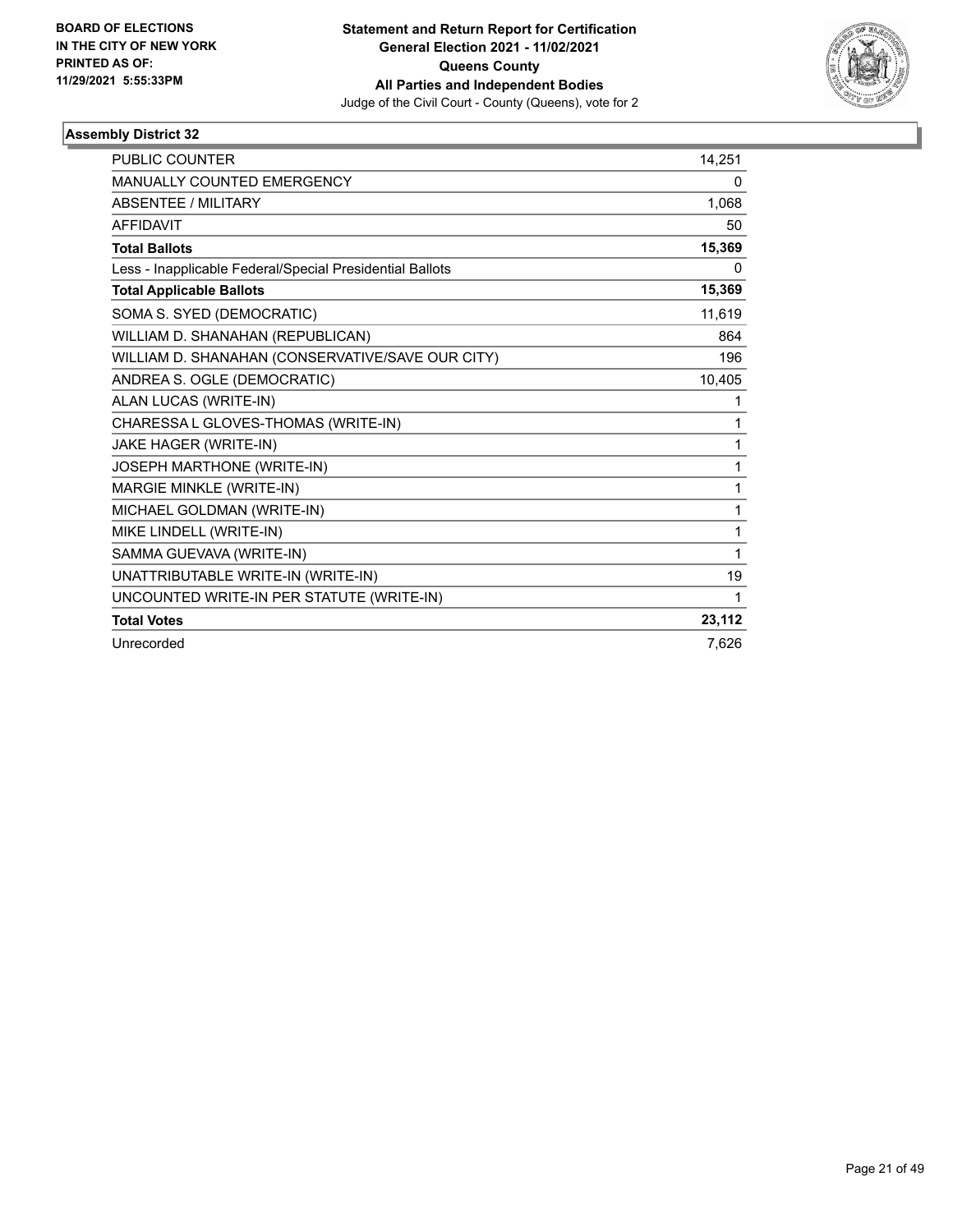

| PUBLIC COUNTER                                           | 17,743                  |
|----------------------------------------------------------|-------------------------|
| MANUALLY COUNTED EMERGENCY                               | 0                       |
| <b>ABSENTEE / MILITARY</b>                               | 1,477                   |
| AFFIDAVIT                                                | 63                      |
| <b>Total Ballots</b>                                     | 19,283                  |
| Less - Inapplicable Federal/Special Presidential Ballots | 0                       |
| <b>Total Applicable Ballots</b>                          | 19,283                  |
| SOMA S. SYED (DEMOCRATIC)                                | 13,326                  |
| WILLIAM D. SHANAHAN (REPUBLICAN)                         | 2,667                   |
| WILLIAM D. SHANAHAN (CONSERVATIVE/SAVE OUR CITY)         | 444                     |
| ANDREA S. OGLE (DEMOCRATIC)                              | 12,583                  |
| ANITA UPPAL (WRITE-IN)                                   | 1                       |
| ANNE MARIE DOCKETT (WRITE-IN)                            | 1                       |
| ARNALDO LOPEZ (WRITE-IN)                                 | $\mathbf{1}$            |
| AURA MOODY (WRITE-IN)                                    | 1                       |
| BARACK OBAMA (WRITE-IN)                                  | $\mathbf{1}$            |
| CURTIS A SLIWA (WRITE-IN)                                | $\mathbf{1}$            |
| DANIEL WRIGHT (WRITE-IN)                                 | 1                       |
| DARRYL SMITH (WRITE-IN)                                  | $\mathbf{1}$            |
| DEBORAH LISA MARTIN (WRITE-IN)                           | $\mathbf{1}$            |
| DEBORAH LYNN (WRITE-IN)                                  | 1                       |
| DONALD DUCK (WRITE-IN)                                   | $\mathbf{1}$            |
| DONALD J TRUMP (WRITE-IN)                                | $\mathbf{1}$            |
| DONALD J. TRUMP (WRITE-IN)                               | 1                       |
| HUGH DIVER (WRITE-IN)                                    | $\mathbf{1}$            |
| JEFF LEVINSON (WRITE-IN)                                 | $\mathbf{1}$            |
| JOHN DOE (WRITE-IN)                                      | 1                       |
| JOHN Q PUBLIC (WRITE-IN)                                 | $\mathbf{1}$            |
| JOSEPH FINN (WRITE-IN)                                   | $\mathbf{1}$            |
| JOSEPH TUZZOLO (WRITE-IN)                                | 1                       |
| KATHY WU PARRINO (WRITE-IN)                              | $\overline{\mathbf{c}}$ |
| PAUL BLART (WRITE-IN)                                    | $\mathbf{1}$            |
| SAMAD NEWAZ (WRITE-IN)                                   | 1                       |
| SPONGEBOB SQUAREPANTS (WRITE-IN)                         | 1                       |
| SUSAN FINN (WRITE-IN)                                    | $\mathbf{1}$            |
| THOMAS JEFFERSON (WRITE-IN)                              | 1                       |
| TOYHOY PROJECT (WRITE-IN)                                | $\mathbf{1}$            |
| UNATTRIBUTABLE WRITE-IN (WRITE-IN)                       | 20                      |
| UNCOUNTED WRITE-IN PER STATUTE (WRITE-IN)                | 5                       |
| WHITEY BROWN (WRITE-IN)                                  | 1                       |
| YVETTE CARNELL (WRITE-IN)                                | $\mathbf{1}$            |
| <b>Total Votes</b>                                       | 29,074                  |
| Unrecorded                                               | 9,492                   |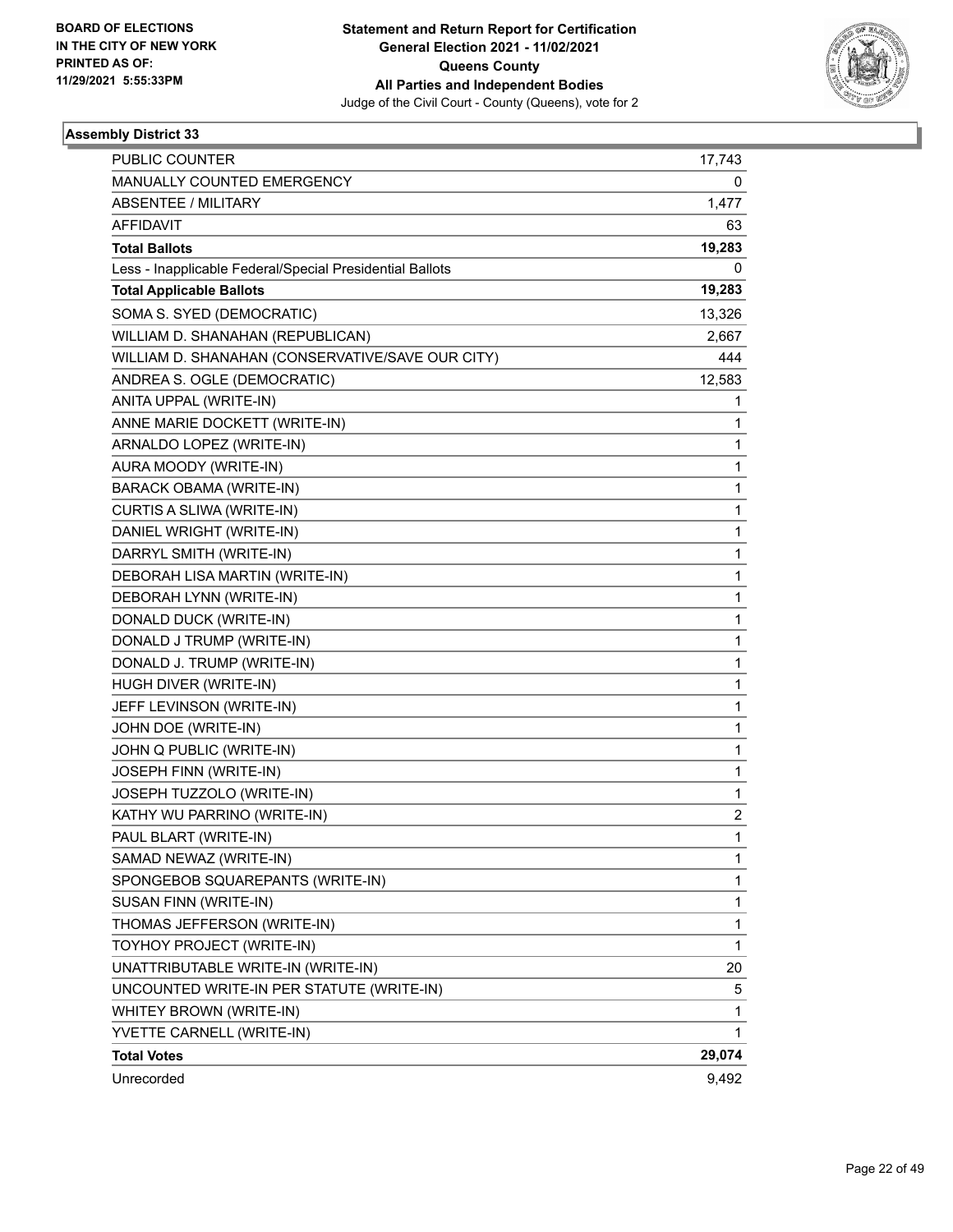

| <b>PUBLIC COUNTER</b>                                    | 10,620 |
|----------------------------------------------------------|--------|
| MANUALLY COUNTED EMERGENCY                               | 0      |
| ABSENTEE / MILITARY                                      | 817    |
| AFFIDAVIT                                                | 72     |
| <b>Total Ballots</b>                                     | 11,509 |
| Less - Inapplicable Federal/Special Presidential Ballots | 0      |
| <b>Total Applicable Ballots</b>                          | 11,509 |
| SOMA S. SYED (DEMOCRATIC)                                | 6,858  |
| WILLIAM D. SHANAHAN (REPUBLICAN)                         | 2,611  |
| WILLIAM D. SHANAHAN (CONSERVATIVE/SAVE OUR CITY)         | 373    |
| ANDREA S. OGLE (DEMOCRATIC)                              | 6,643  |
| ALI NAJMI (WRITE-IN)                                     | 1      |
| ANTHONY LUMIA (WRITE-IN)                                 | 1      |
| ARTURO SANCHEZ (WRITE-IN)                                | 1      |
| BARBARA HERSHEY (WRITE-IN)                               | 1      |
| BENJAMIN MEJIA (WRITE-IN)                                | 1      |
| BRENDAN T LANTRY (WRITE-IN)                              | 1      |
| CATLIN MILLER (WRITE-IN)                                 | 1      |
| CHRISTIAN JEOVANNY BUSTAMANTE (WRITE-IN)                 | 1      |
| CURTIS A SLIWA (WRITE-IN)                                | 1      |
| DANIEL Y. SHIN (WRITE-IN)                                | 1      |
| DARLENE CAMPBELL (WRITE-IN)                              | 1      |
| DAVID ROTH (WRITE-IN)                                    | 1      |
| DOUGLAS ROSE (WRITE-IN)                                  | 1      |
| <b>GENE SIMMONS (WRITE-IN)</b>                           | 1      |
| GERSHAN GOLDMAN (WRITE-IN)                               | 1      |
| HARRY ANDERSON (WRITE-IN)                                | 1      |
| HOLDEN CAULFIELD (WRITE-IN)                              | 1      |
| IAN LIBERTY (WRITE-IN)                                   | 1      |
| JAIME E. RODRIGUEZ JR. (WRITE-IN)                        | 1      |
| JOSEPH DREDD (WRITE-IN)                                  | 1      |
| JOSSELYN ATAHUALPA (WRITE-IN)                            | 1      |
| JULIO IGLESIAS (WRITE-IN)                                | 1      |
| KIMON C. THERMOS (WRITE-IN)                              | 1      |
| LAWRENCE E KENCHEN (WRITE-IN)                            | 1      |
| LAWRENCE LITCHFIELD (WRITE-IN)                           | 1      |
| MELVYN GOLDMAN (WRITE-IN)                                | 1      |
| MICHAEL GOLDMAN (WRITE-IN)                               | 11     |
| MICHAEL GOLDSTEIN (WRITE-IN)                             | 1      |
| MICHEAL GOLDMAN (WRITE-IN)                               | 1      |
| MOUMITA AHMED (WRITE-IN)                                 | 1      |
| NAOMI GOLDMAN (WRITE-IN)                                 | 1      |
| NATASHA ROSE (WRITE-IN)                                  | 1      |
| NORA LUM (WRITE-IN)                                      | 1      |
| NUALA O'DOHERTY-NARANJO (WRITE-IN)                       | 2      |
| PATRICK P MURPHY (WRITE-IN)                              | 1      |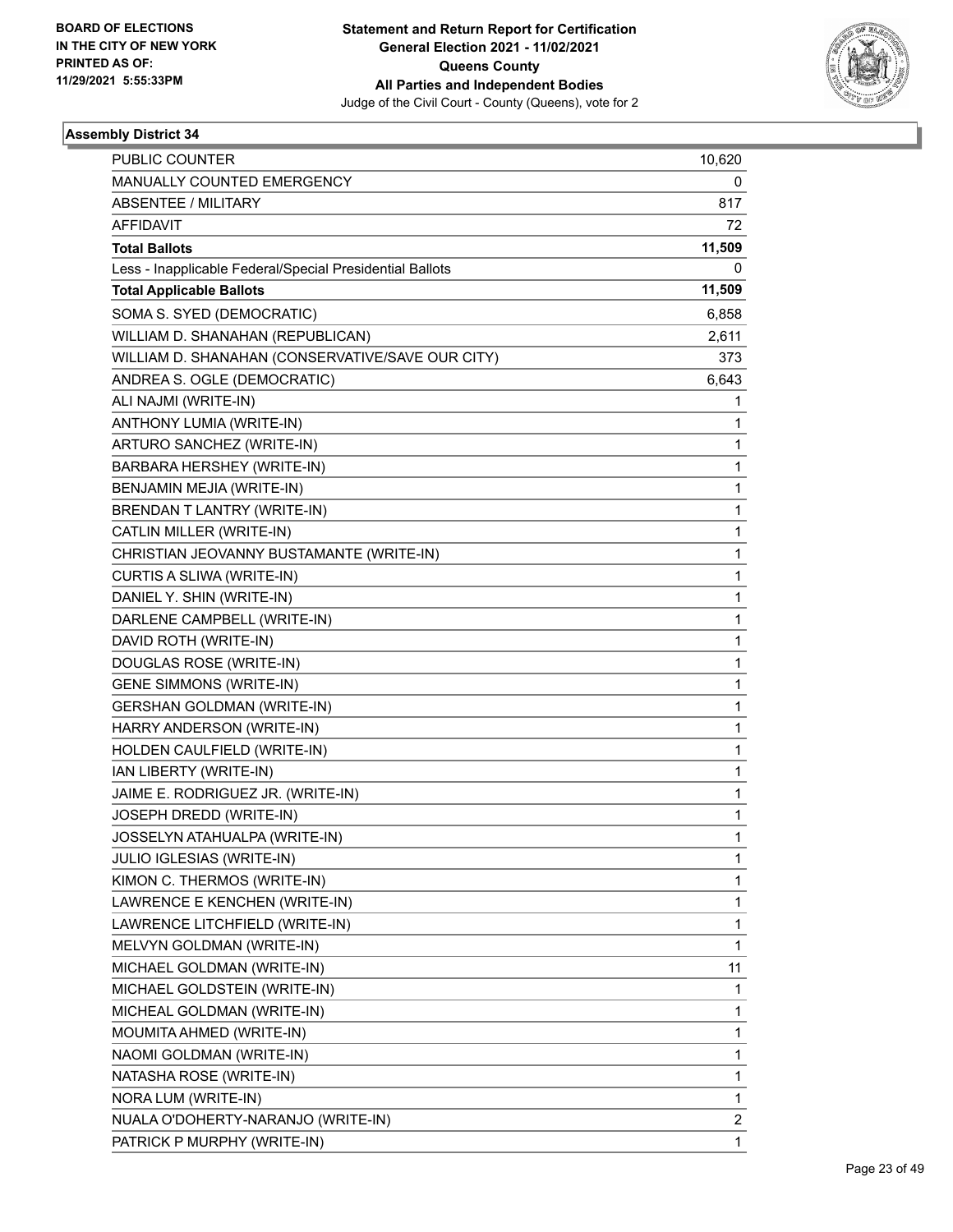

| RAMARLEY GRAHAM (WRITE-IN)                |                |
|-------------------------------------------|----------------|
| RAMON GUERRA (WRITE-IN)                   |                |
| RICHARD W. KIRWIN (WRITE-IN)              |                |
| RONALD REAGAN (WRITE-IN)                  |                |
| RYON G. BURNETT (WRITE-IN)                |                |
| SEAN MAGUIRE (WRITE-IN)                   | $\overline{2}$ |
| SHRIMA PANDEY (WRITE-IN)                  |                |
| SMEDLEY BUTTER (WRITE-IN)                 |                |
| STEPHAN DEDULVI (WRITE-IN)                |                |
| TODD MATRAS (WRITE-IN)                    |                |
| UNATTRIBUTABLE WRITE-IN (WRITE-IN)        | 18             |
| UNCOUNTED WRITE-IN PER STATUTE (WRITE-IN) | 3              |
| <b>Total Votes</b>                        | 16,563         |
| Unrecorded                                | 6,455          |
|                                           |                |

| <b>PUBLIC COUNTER</b>                                    | 8,836          |
|----------------------------------------------------------|----------------|
| <b>MANUALLY COUNTED EMERGENCY</b>                        | 0              |
| ABSENTEE / MILITARY                                      | 680            |
| <b>AFFIDAVIT</b>                                         | 40             |
| <b>Total Ballots</b>                                     | 9,556          |
| Less - Inapplicable Federal/Special Presidential Ballots | 0              |
| <b>Total Applicable Ballots</b>                          | 9,556          |
| SOMA S. SYED (DEMOCRATIC)                                | 5,728          |
| WILLIAM D. SHANAHAN (REPUBLICAN)                         | 2,067          |
| WILLIAM D. SHANAHAN (CONSERVATIVE/SAVE OUR CITY)         | 224            |
| ANDREA S. OGLE (DEMOCRATIC)                              | 5,322          |
| BYRON GUILLEN (WRITE-IN)                                 | 1              |
| DANA JEFFREY WILLIAMS (WRITE-IN)                         | 1              |
| DAVID ORTIZ (WRITE-IN)                                   | 1              |
| HARRY ROLDAN JR. (WRITE-IN)                              | 1              |
| JOHN GASPER (WRITE-IN)                                   | 1              |
| JOHN L HARRISON (WRITE-IN)                               | 1              |
| JUDITH SHEINDLIN (WRITE-IN)                              | 1              |
| MARK BIBLIS (WRITE-IN)                                   | 1              |
| MICHAEL BLOOMBERG (WRITE-IN)                             | 1              |
| MUHTASIM MAHI RAHMAN (WRITE-IN)                          | 1              |
| RON PAUL (WRITE-IN)                                      | 1              |
| SAM LI (WRITE-IN)                                        | 1              |
| UNATTRIBUTABLE WRITE-IN (WRITE-IN)                       | 16             |
| UNCOUNTED WRITE-IN PER STATUTE (WRITE-IN)                | $\overline{2}$ |
| WILLIAM SHATNER (WRITE-IN)                               | 1              |
| WOODY HARRELSON (WRITE-IN)                               | 1              |
| <b>Total Votes</b>                                       | 13,373         |
| Unrecorded                                               | 5,739          |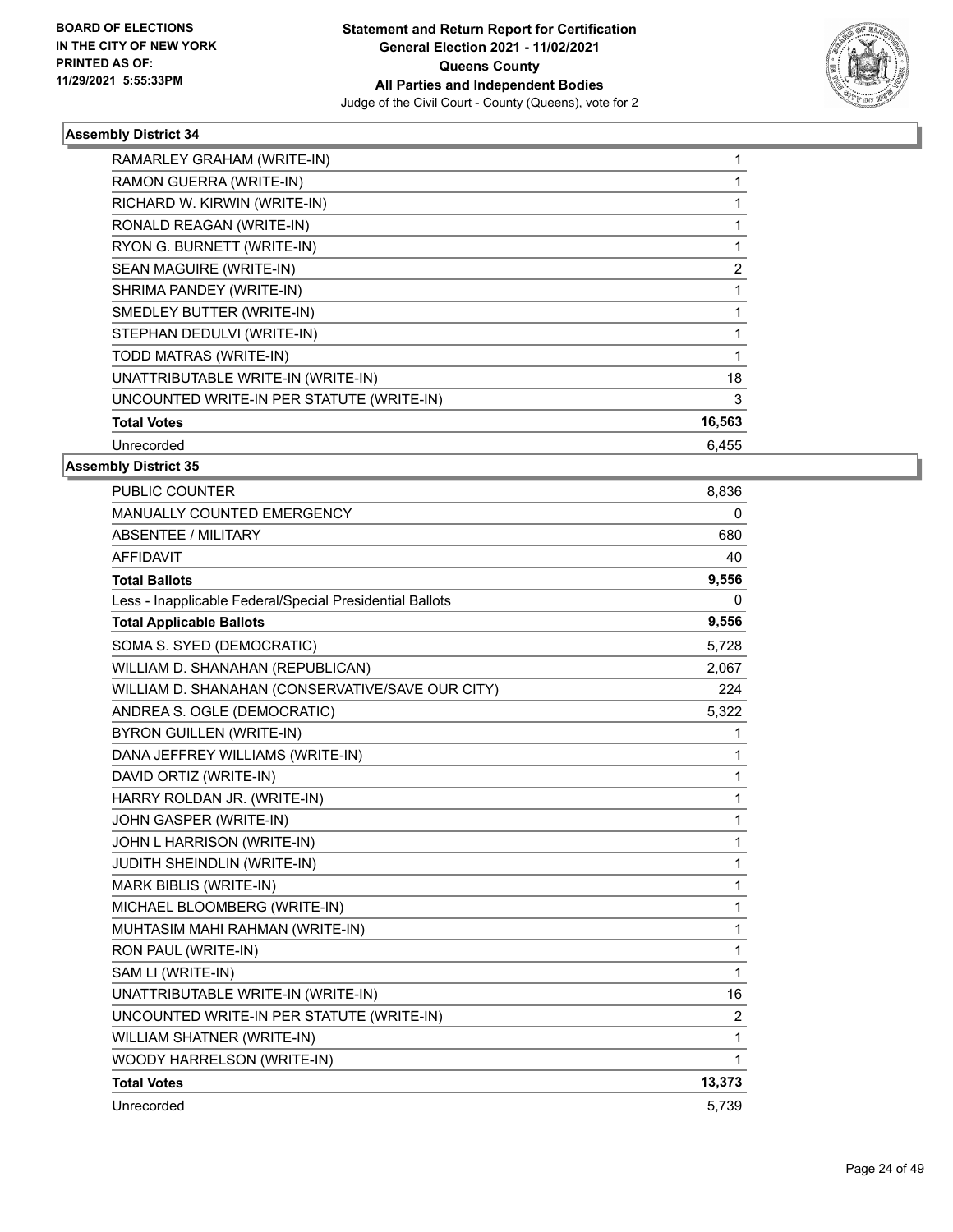

| <b>PUBLIC COUNTER</b>                                    | 17,307 |
|----------------------------------------------------------|--------|
| MANUALLY COUNTED EMERGENCY                               | 0      |
| <b>ABSENTEE / MILITARY</b>                               | 1,223  |
| AFFIDAVIT                                                | 183    |
| <b>Total Ballots</b>                                     | 18,713 |
| Less - Inapplicable Federal/Special Presidential Ballots | 0      |
| <b>Total Applicable Ballots</b>                          | 18,713 |
| SOMA S. SYED (DEMOCRATIC)                                | 11,521 |
| WILLIAM D. SHANAHAN (REPUBLICAN)                         | 4,732  |
| WILLIAM D. SHANAHAN (CONSERVATIVE/SAVE OUR CITY)         | 497    |
| ANDREA S. OGLE (DEMOCRATIC)                              | 11,551 |
| ALLISON SCHUSTER (WRITE-IN)                              | 1      |
| AMBER PODVIN (WRITE-IN)                                  | 1      |
| ANDREW D. GROSSMAN (WRITE-IN)                            | 1      |
| ANDREW JACKSON (WRITE-IN)                                | 1      |
| ANDREW WISE (WRITE-IN)                                   | 1      |
| ANGUSTIE TARG (WRITE-IN)                                 | 1      |
| ANN MARIE SCULIA (WRITE-IN)                              | 1      |
| ANTHONY NAPALITANO (WRITE-IN)                            | 1      |
| BEN GOODMAN (WRITE-IN)                                   | 1      |
| BILL DE BLASIO (WRITE-IN)                                | 1      |
| BO KIM (WRITE-IN)                                        | 1      |
| <b>BOB ROSS (WRITE-IN)</b>                               | 1      |
| BRIAN HORAN (WRITE-IN)                                   | 1      |
| BRYAN DANIELSON (WRITE-IN)                               | 1      |
| BRYAN WOLIN (WRITE-IN)                                   | 1      |
| CARL PROFERA (WRITE-IN)                                  | 1      |
| COSTA CONSTANTINIDES (WRITE-IN)                          | 1      |
| DANIEL KNAUTH (WRITE-IN)                                 | 1      |
| DAVID MICHAL (WRITE-IN)                                  | 1      |
| DETRICK VILLACLAREZ (WRITE-IN)                           | 1      |
| EDWARD BUCKLAND (WRITE-IN)                               | 1      |
| EDWIN DEJESUS (WRITE-IN)                                 | 1      |
| FATIMA LAKRAFI (WRITE-IN)                                | 1      |
| FERNANDO MATEO (WRITE-IN)                                | 1      |
| FINN MCCOUGHLIN (WRITE-IN)                               | 1      |
| GARY BARTUNEK (WRITE-IN)                                 | 1      |
| <b>GEORGE PAZ (WRITE-IN)</b>                             | 1      |
| GREGORIO BLANCO (WRITE-IN)                               | 1      |
| HARIKAUS THOMATUS (WRITE-IN)                             | 1      |
| JAHNA PECORA (WRITE-IN)                                  | 1      |
| JAY TAYLOR (WRITE-IN)                                    | 1      |
| JEFFREY LANER (WRITE-IN)                                 | 1      |
| JENNIFER LOUISE LOPEZ (WRITE-IN)                         | 1      |
| JEREMY RIBAKOVE (WRITE-IN)                               | 1      |
| JEREMY WHITE (WRITE-IN)                                  | 1      |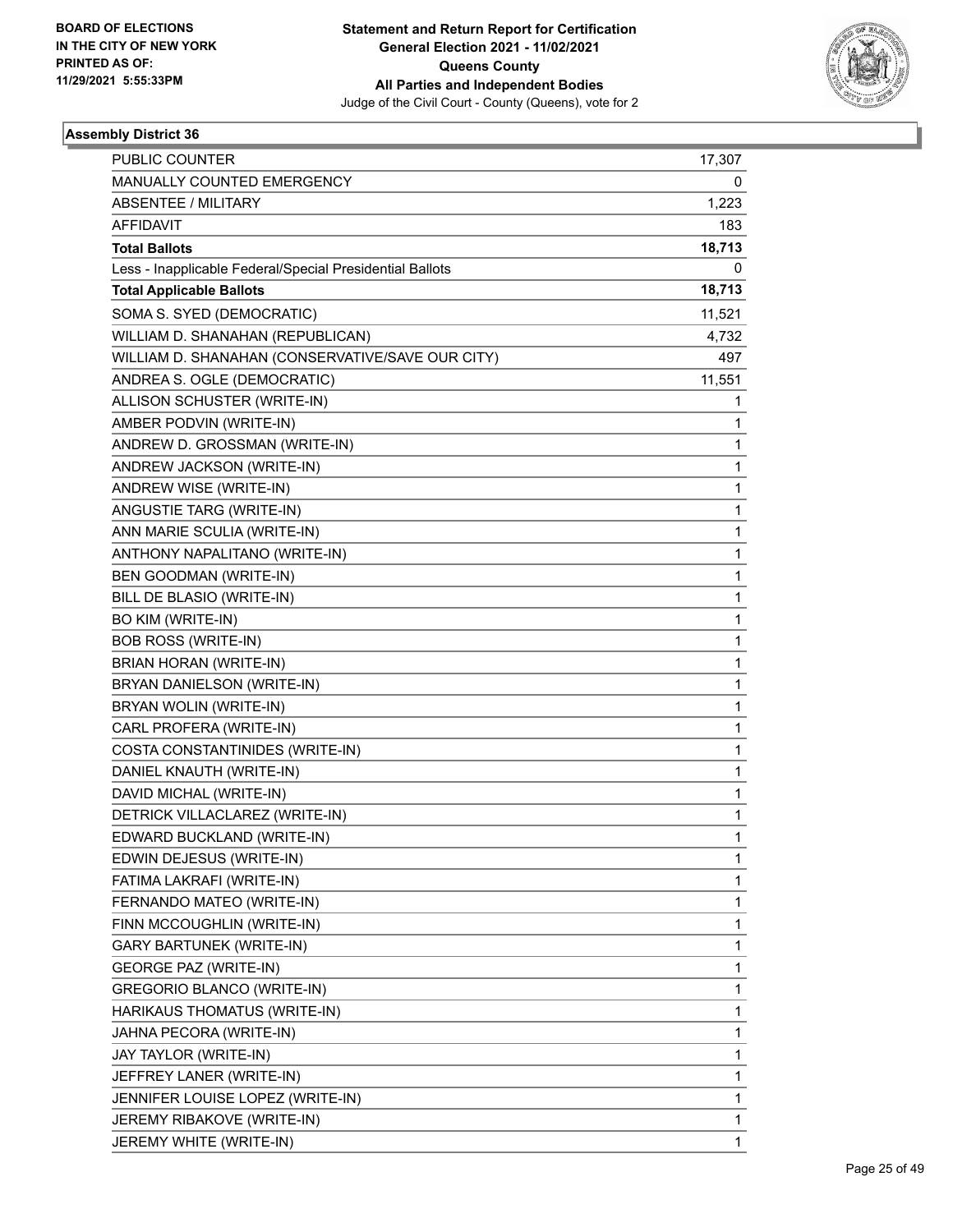

| Unrecorded                                           | 8,999  |
|------------------------------------------------------|--------|
| <b>Total Votes</b>                                   | 28,427 |
| WARREN ROBERT GRAHAM (WRITE-IN)                      | 1      |
| VITO RANCANELLI (WRITE-IN)                           | 1      |
| UNCOUNTED WRITE-IN PER STATUTE (WRITE-IN)            | 7      |
| UNATTRIBUTABLE WRITE-IN (WRITE-IN)                   | 38     |
| SYBIL BEN (WRITE-IN)                                 | 1      |
| STEVEN R CALZATI (WRITE-IN)                          | 1      |
| STEFANO FORTE (WRITE-IN)                             | 1      |
| STEFANIE SANTANA (WRITE-IN)                          | 1      |
| RUDOLPH GIULIANI (WRITE-IN)                          | 1      |
| ROBYN FISHER (WRITE-IN)                              | 1      |
| RICHARD BAILEY (WRITE-IN)                            | 1      |
| PETER BEADLE (WRITE-IN)                              | 1      |
| PAUL VALLONE (WRITE-IN)                              | 1      |
| ORE JACINTO (WRITE-IN)                               | 1      |
| NICOLAS R. REKIETA (WRITE-IN)                        | 1      |
| MINNIE MOUSE (WRITE-IN)                              | 1      |
| MICHAEL HILARY (WRITE-IN)                            | 1      |
| MICHAEL GOLDMAN (WRITE-IN)                           | 8      |
| MICHAEL COHEN (WRITE-IN)                             | 1      |
| MICHAEL BLOOMBERG (WRITE-IN)                         | 1      |
| MEREDITH DUFFY (WRITE-IN)                            | 1      |
| MEGAN CHEN (WRITE-IN)                                | 1      |
| MAYA D. WILEY (WRITE-IN)                             | 1      |
| MARK S ANDERSON (WRITE-IN)                           | 1      |
| MARK MURYNEE (WRITE-IN)                              | 1      |
| MARK BRUH (WRITE-IN)                                 | 1      |
| MARGARET PALMER (WRITE-IN)                           | 1      |
| MARCUS TULLIUS CIEERO (WRITE-IN)                     | 1      |
| LUIS CAMPOS (WRITE-IN)                               | 1      |
| LISA DIERBECK (WRITE-IN)                             | 1      |
| LESCO BRANDON (WRITE-IN)                             | 1      |
| LEON BLANK (WRITE-IN)                                | 1      |
| LAWRENCE SPAHN (WRITE-IN)                            | 1      |
| LARRY GREGORIOU (WRITE-IN)                           | 1      |
| KYLA KUVACH (WRITE-IN)                               | 1      |
| KEVIN MACTIERNAN (WRITE-IN)                          | 1      |
| KATIE TALAY (WRITE-IN)                               | 1      |
| JUDGE DRED (WRITE-IN)<br>JUDITH SHEINDLIN (WRITE-IN) | 1<br>1 |
| JOSEPH STANTON (WRITE-IN)                            | 1      |
| JERRY J RAYMONDO (WRITE-IN)                          | 1      |
|                                                      |        |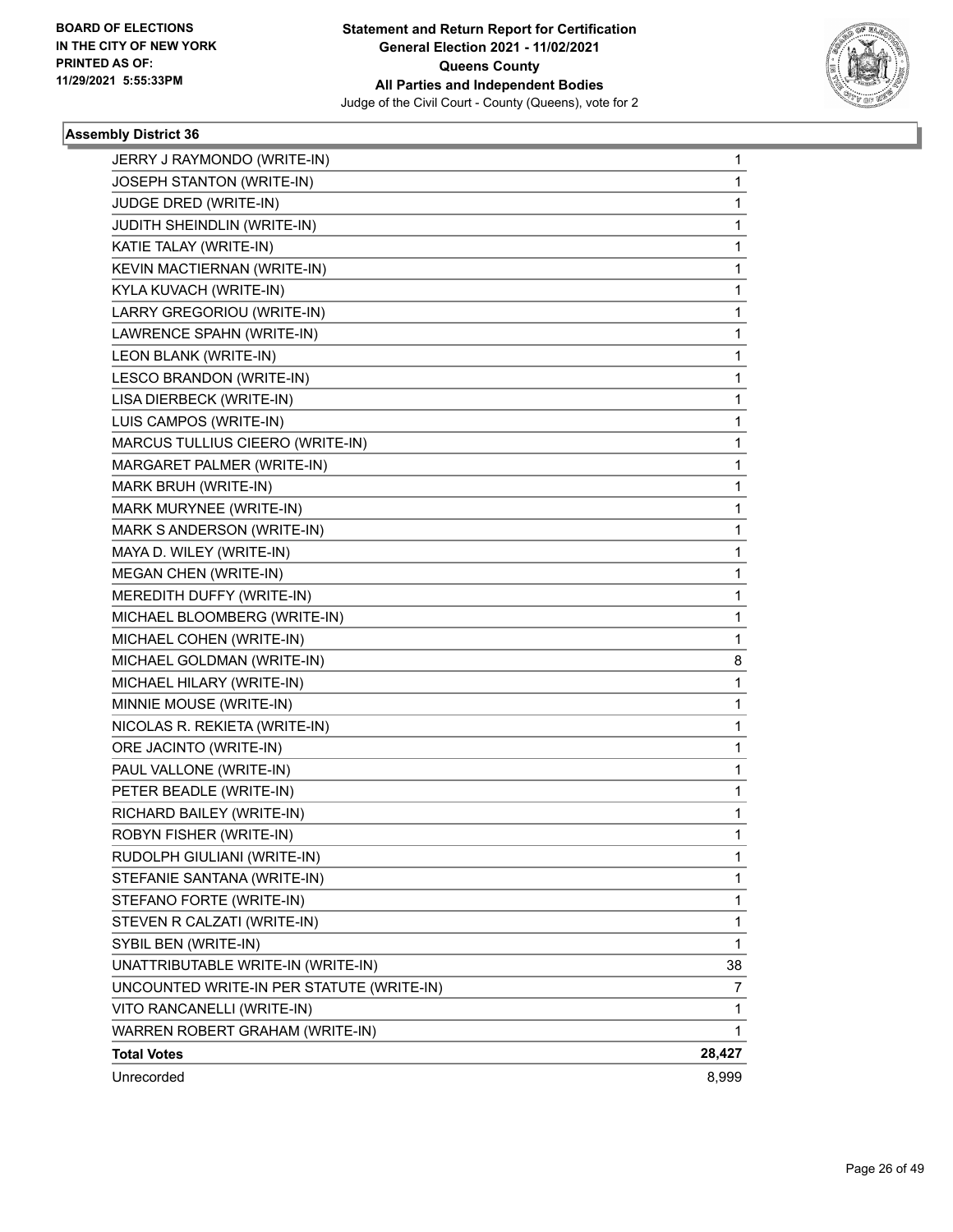

| <b>PUBLIC COUNTER</b>                                    | 15,516 |
|----------------------------------------------------------|--------|
| MANUALLY COUNTED EMERGENCY                               | 0      |
| ABSENTEE / MILITARY                                      | 964    |
| AFFIDAVIT                                                | 142    |
| <b>Total Ballots</b>                                     | 16,622 |
| Less - Inapplicable Federal/Special Presidential Ballots | 0      |
| <b>Total Applicable Ballots</b>                          | 16,622 |
| SOMA S. SYED (DEMOCRATIC)                                | 10,590 |
| WILLIAM D. SHANAHAN (REPUBLICAN)                         | 3,496  |
| WILLIAM D. SHANAHAN (CONSERVATIVE/SAVE OUR CITY)         | 430    |
| ANDREA S. OGLE (DEMOCRATIC)                              | 10,353 |
| ADAM S. LIBOVE (WRITE-IN)                                | 1      |
| ALEX XENOS (WRITE-IN)                                    | 1      |
| ANDREW CUOMO (WRITE-IN)                                  | 1      |
| APRATIM ROBBY SEN (WRITE-IN)                             | 1      |
| BERNIE SANDERS (WRITE-IN)                                | 1      |
| BRAD LANDER (WRITE-IN)                                   | 1      |
| CATHERINE ROJAS (WRITE-IN)                               | 1      |
| DENISE RONERO (WRITE-IN)                                 | 1      |
| EDMUND C. BROWN (WRITE-IN)                               | 1      |
| ERIC ULRICH (WRITE-IN)                                   | 1      |
| FRANK KAUFMANN (WRITE-IN)                                | 1      |
| FRANK KRUTSCHUSSKY (WRITE-IN)                            | 1      |
| <b>GERALDINA DENTON (WRITE-IN)</b>                       | 1      |
| JASON MATUSKEVICZ (WRITE-IN)                             | 1      |
| JEANINE PIRRO (WRITE-IN)                                 | 1      |
| JOE BROWN (WRITE-IN)                                     | 1      |
| JOHN O'SULLIVAN (WRITE-IN)                               | 1      |
| JOHN SMITH (WRITE-IN)                                    | 1      |
| JULIA FORMAN (WRITE-IN)                                  | 2      |
| LARISE ZAKIENE (WRITE-IN)                                | 1      |
| LEONARD BATES (WRITE-IN)                                 | 1      |
| LETITIA JAMES (WRITE-IN)                                 | 1      |
| MALEWICH JOSEPH (WRITE-IN)                               | 1      |
| MELANIA TRUMP (WRITE-IN)                                 | 1      |
| MELVIN DALERE (WRITE-IN)                                 | 1      |
| MICHAEL GOLDMAN (WRITE-IN)                               | 8      |
| MICHAEL TORRE (WRITE-IN)                                 | 1      |
| MICKEY MOUSE (WRITE-IN)                                  | 1      |
| NATHANIEL BEATI (WRITE-IN)                               | 1      |
| OTIS REDENBACHER (WRITE-IN)                              | 1      |
| PAPERBOY LOVE PRINCE (WRITE-IN)                          | 1      |
| PAUL CARUSO (WRITE-IN)                                   | 1      |
| PETER KOO (WRITE-IN)                                     | 1      |
| RICHARD GOEZHYL (WRITE-IN)                               | 1      |
| RON PAUL (WRITE-IN)                                      | 1      |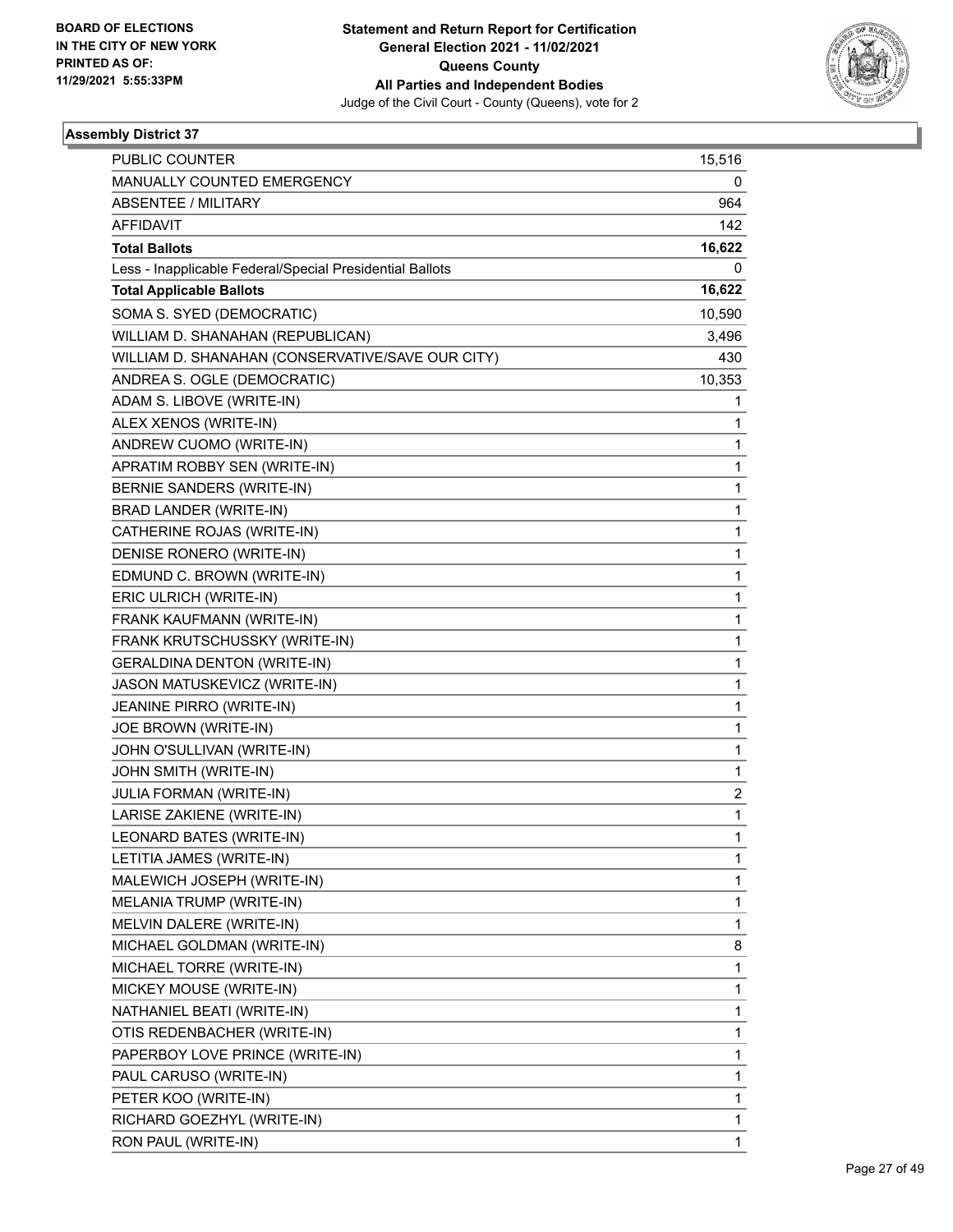

| RUDOLPH GIULIANI (WRITE-IN)<br>SAM WHITCOMB HYDE (WRITE-IN)<br>SARAH KEEBLER (WRITE-IN)<br>SPONGE BOB (WRITE-IN)<br>THOMAS JOHNSON (WRITE-IN)<br>UNATTRIBUTABLE WRITE-IN (WRITE-IN)<br>WALTER N IWACHIW (WRITE-IN)<br><b>Total Votes</b> |            |        |
|------------------------------------------------------------------------------------------------------------------------------------------------------------------------------------------------------------------------------------------|------------|--------|
|                                                                                                                                                                                                                                          |            |        |
|                                                                                                                                                                                                                                          |            |        |
|                                                                                                                                                                                                                                          |            |        |
|                                                                                                                                                                                                                                          |            |        |
|                                                                                                                                                                                                                                          |            |        |
|                                                                                                                                                                                                                                          |            | 38     |
|                                                                                                                                                                                                                                          |            |        |
|                                                                                                                                                                                                                                          |            | 24,956 |
|                                                                                                                                                                                                                                          | Unrecorded | 8.288  |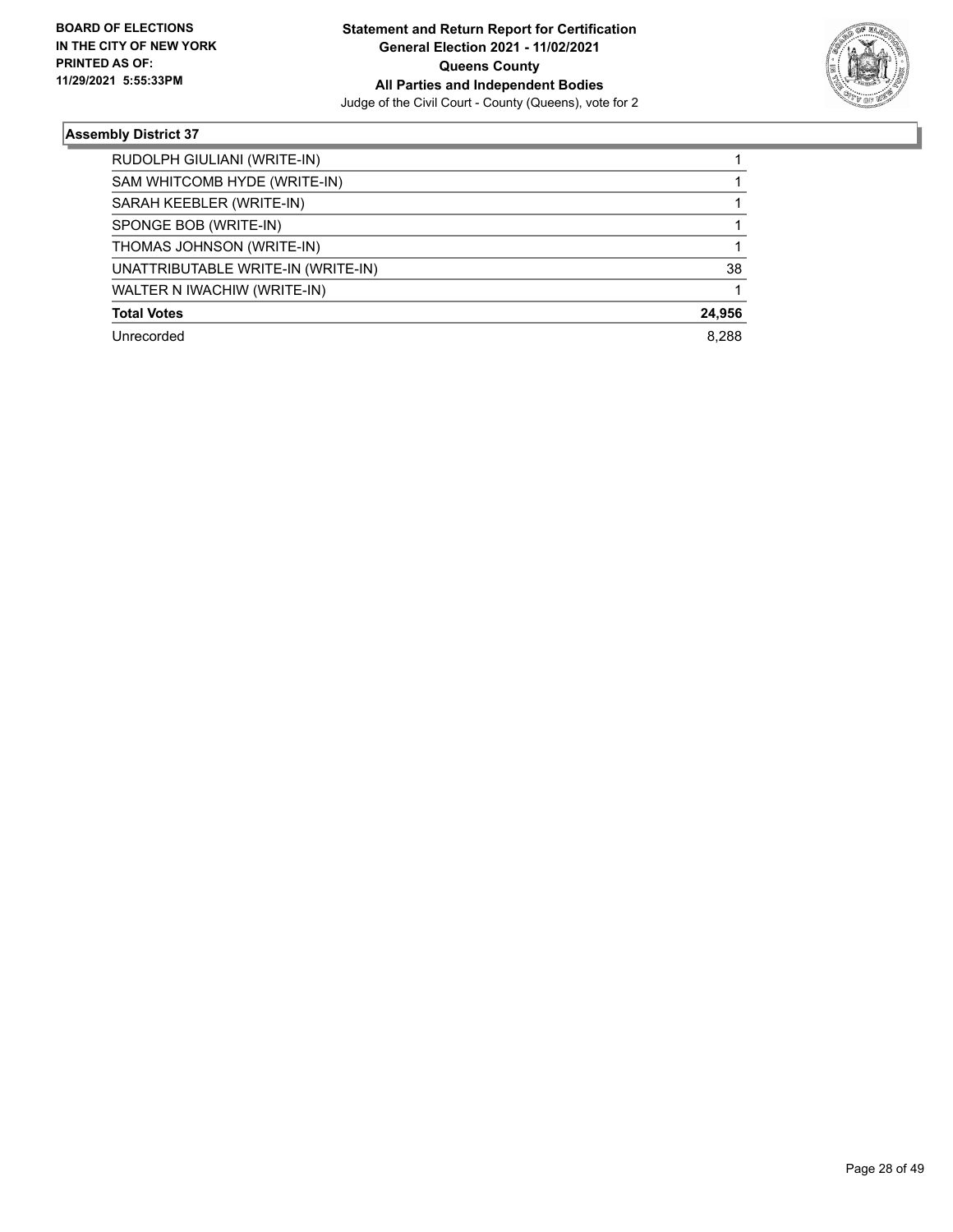

| PUBLIC COUNTER                                           | 10,129                  |
|----------------------------------------------------------|-------------------------|
| MANUALLY COUNTED EMERGENCY                               | 0                       |
| <b>ABSENTEE / MILITARY</b>                               | 643                     |
| AFFIDAVIT                                                | 42                      |
| <b>Total Ballots</b>                                     | 10,814                  |
| Less - Inapplicable Federal/Special Presidential Ballots | 0                       |
| <b>Total Applicable Ballots</b>                          | 10,814                  |
| SOMA S. SYED (DEMOCRATIC)                                | 5,181                   |
| WILLIAM D. SHANAHAN (REPUBLICAN)                         | 3,782                   |
| WILLIAM D. SHANAHAN (CONSERVATIVE/SAVE OUR CITY)         | 429                     |
| ANDREA S. OGLE (DEMOCRATIC)                              | 5,161                   |
| AMIT LALL (WRITE-IN)                                     | 1                       |
| ANNE RICHARDS (WRITE-IN)                                 | 1                       |
| ANTHONY OLSZEWISKI (WRITE-IN)                            | 1                       |
| ARI KAGAN (WRITE-IN)                                     | 3                       |
| BRETT D. WOODWARD JR (WRITE-IN)                          | 1                       |
| FRANCIS O'LEARY (WRITE-IN)                               | 1                       |
| JAMES OLSZEWISKI (WRITE-IN)                              | $\mathbf{1}$            |
| JANE DOW (WRITE-IN)                                      | 1                       |
| JANET FORTE (WRITE-IN)                                   | 1                       |
| JESSICA WATZ (WRITE-IN)                                  | $\mathbf{1}$            |
| JOE FUOCO (WRITE-IN)                                     | 1                       |
| JOHN HENRY FOX (WRITE-IN)                                | 2                       |
| JOSEPH NAPOLEONE (WRITE-IN)                              | $\mathbf{1}$            |
| JUDGE KULLAS (WRITE-IN)                                  | 1                       |
| KRISTIN HAUSER (WRITE-IN)                                | 1                       |
| MARK LEVIN (WRITE-IN)                                    | 1                       |
| MARK TREYGER (WRITE-IN)                                  | 1                       |
| MARTIN BERNARDO (WRITE-IN)                               | 1                       |
| MARTIN COLBERA (WRITE-IN)                                | $\mathbf{1}$            |
| MATTHEW B REISCH (WRITE-IN)                              | 1                       |
| MICHAEL GOLDMAN (WRITE-IN)                               | $\mathbf{1}$            |
| MICHELE R. TITUS (WRITE-IN)                              | $\mathbf{1}$            |
| MIKE SAVAGE (WRITE-IN)                                   | $\overline{\mathbf{c}}$ |
| PAUL JUSER (WRITE-IN)                                    | 1                       |
| RAMONA DIAZ (WRITE-IN)                                   | $\mathbf{1}$            |
| ROBERT KELNER (WRITE-IN)                                 | 1                       |
| RONALD PAUL (WRITE-IN)                                   | 1                       |
| STEVE FORTE (WRITE-IN)                                   | $\mathbf{1}$            |
| TOM KALONEY (WRITE-IN)                                   | 1                       |
| TRICIA RAMDIN (WRITE-IN)                                 | 1                       |
| UNATTRIBUTABLE WRITE-IN (WRITE-IN)                       | 26                      |
| UNCOUNTED WRITE-IN PER STATUTE (WRITE-IN)                | 8                       |
| VANENNA SCOTT (WRITE-IN)                                 | 1                       |
| <b>Total Votes</b>                                       | 14,622                  |
| Unrecorded                                               | 7,006                   |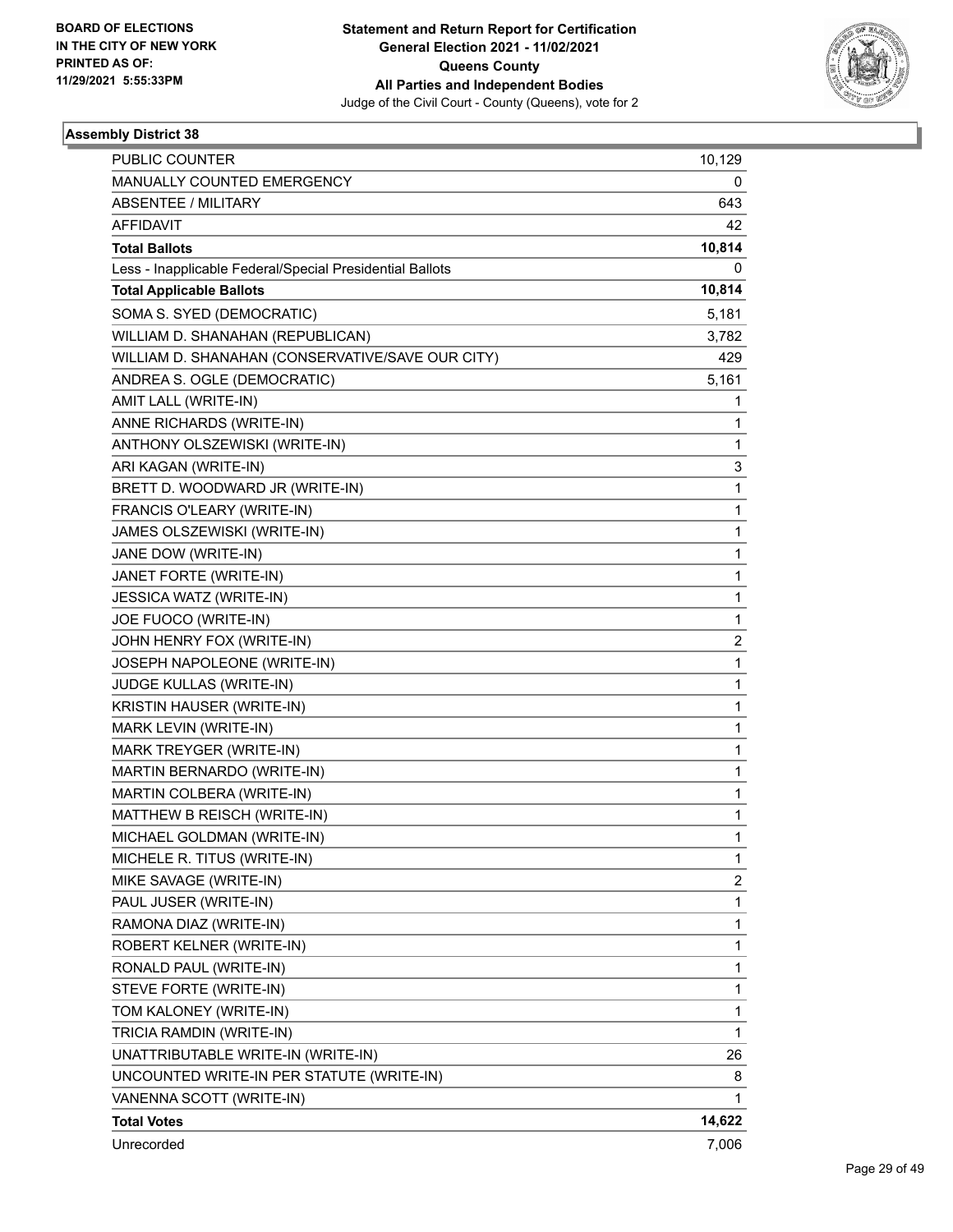

| PUBLIC COUNTER                                           | 7,825          |
|----------------------------------------------------------|----------------|
| MANUALLY COUNTED EMERGENCY                               | 0              |
| <b>ABSENTEE / MILITARY</b>                               | 684            |
| AFFIDAVIT                                                | 45             |
| <b>Total Ballots</b>                                     | 8,554          |
| Less - Inapplicable Federal/Special Presidential Ballots | 0              |
| <b>Total Applicable Ballots</b>                          | 8,554          |
| SOMA S. SYED (DEMOCRATIC)                                | 5,104          |
| WILLIAM D. SHANAHAN (REPUBLICAN)                         | 1,948          |
| WILLIAM D. SHANAHAN (CONSERVATIVE/SAVE OUR CITY)         | 264            |
| ANDREA S. OGLE (DEMOCRATIC)                              | 4,828          |
| ALAN CARTER (WRITE-IN)                                   | 1              |
| <b>BART SIMPSON (WRITE-IN)</b>                           | 1              |
| CAROLINE HERRERA (WRITE-IN)                              | 1              |
| CATALINA CRUZ (WRITE-IN)                                 | 2              |
| CHUNG CHRIS HAN (WRITE-IN)                               | 1              |
| DANIEL ISHAKA (WRITE-IN)                                 | 1              |
| DONALD J. TRUMP (WRITE-IN)                               | 1              |
| FERNANDO MENESES (WRITE-IN)                              | 1              |
| JASON WEINGARTNER (WRITE-IN)                             | 1              |
| JEN DONOHUE (WRITE-IN)                                   | 1              |
| JESSICA VASQUEZ (WRITE-IN)                               | 1              |
| JOEY RAMONE (WRITE-IN)                                   | 1              |
| JOSH STERN (WRITE-IN)                                    | 1              |
| KEVIN J. HANRATTY (WRITE-IN)                             | 1              |
| MICHAEL GOLDMAN (WRITE-IN)                               | 6              |
| MIGUEL HERRERA (WRITE-IN)                                | 1              |
| NICK WIDZOWSKI (WRITE-IN)                                | 1              |
| STI LOM (WRITE-IN)                                       | 1              |
| UNATTRIBUTABLE WRITE-IN (WRITE-IN)                       | 28             |
| UNCOUNTED WRITE-IN PER STATUTE (WRITE-IN)                | $\overline{2}$ |
| <b>Total Votes</b>                                       | 12,198         |
| Unrecorded                                               | 4,910          |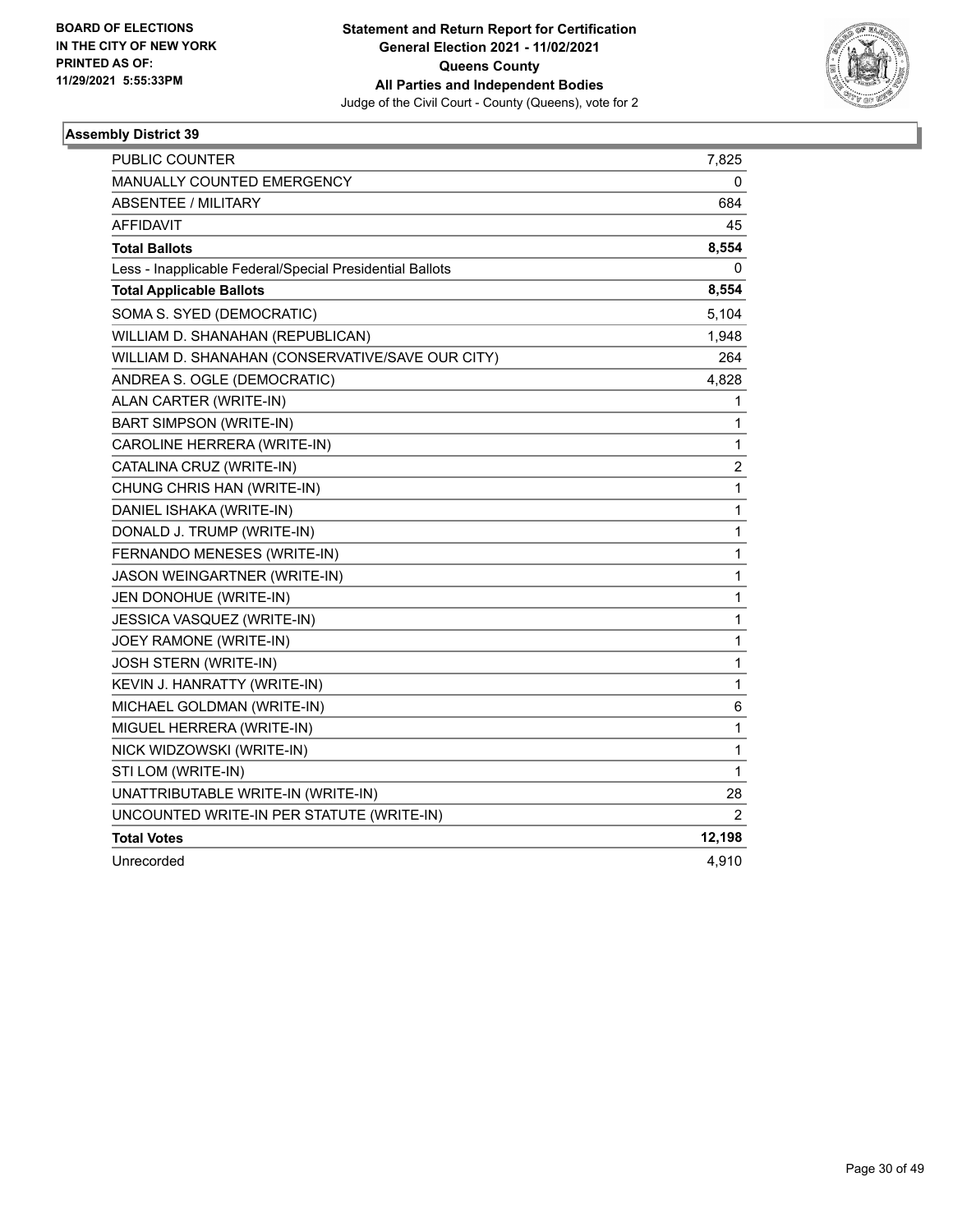

| PUBLIC COUNTER                                           | 10,145                  |
|----------------------------------------------------------|-------------------------|
| MANUALLY COUNTED EMERGENCY                               | 0                       |
| ABSENTEE / MILITARY                                      | 1,176                   |
| AFFIDAVIT                                                | 56                      |
| <b>Total Ballots</b>                                     | 11,377                  |
| Less - Inapplicable Federal/Special Presidential Ballots | 0                       |
| <b>Total Applicable Ballots</b>                          | 11,377                  |
| SOMA S. SYED (DEMOCRATIC)                                | 4,638                   |
| WILLIAM D. SHANAHAN (REPUBLICAN)                         | 4,583                   |
| WILLIAM D. SHANAHAN (CONSERVATIVE/SAVE OUR CITY)         | 461                     |
| ANDREA S. OGLE (DEMOCRATIC)                              | 4,828                   |
| AMBER KHAN (WRITE-IN)                                    | 1                       |
| ANDREW VELLA (WRITE-IN)                                  | 1                       |
| ANTOLIN DUBOIS (WRITE-IN)                                | 1                       |
| BAIAME DU (WRITE-IN)                                     | 1                       |
| <b>BUGS BUNNY (WRITE-IN)</b>                             | 1                       |
| CANDACE HESSE (WRITE-IN)                                 | 1                       |
| CHARLES BUKKAKE (WRITE-IN)                               | 2                       |
| DAVID LU (WRITE-IN)                                      | 1                       |
| DONALD J. TRUMP (WRITE-IN)                               | 3                       |
| DOUGLAS L. TANG (WRITE-IN)                               | $\overline{\mathbf{c}}$ |
| ERIC TRUMP (WRITE-IN)                                    | 1                       |
| FRED HETZEL (WRITE-IN)                                   | 2                       |
| JAMES J. TRIKAS (WRITE-IN)                               | 1                       |
| LORRAINE FALCO (WRITE-IN)                                | 1                       |
| MARY ANN SPICIJARIC (WRITE-IN)                           | 2                       |
| MICHAEL GOLDMAN (WRITE-IN)                               | $\mathbf{1}$            |
| MICKEY MOUSE (WRITE-IN)                                  | 1                       |
| PAUL VALLONE (WRITE-IN)                                  | 1                       |
| RINGO STARR (WRITE-IN)                                   | 1                       |
| ROY HO (WRITE-IN)                                        | 1                       |
| STORMI DANIELS (WRITE-IN)                                | 1                       |
| THOMAS JEFFERSON (WRITE-IN)                              | 1                       |
| TRAJIAN ROMA (WRITE-IN)                                  | 1                       |
| UNATTRIBUTABLE WRITE-IN (WRITE-IN)                       | 22                      |
| UNCOUNTED WRITE-IN PER STATUTE (WRITE-IN)                | 2                       |
| WALTER PAISLEY (WRITE-IN)                                | 1                       |
| WILL CHAO (WRITE-IN)                                     | 1                       |
| WILLIAM J. TRIKAS (WRITE-IN)                             | 1                       |
| <b>Total Votes</b>                                       | 14,566                  |
| Unrecorded                                               | 8,188                   |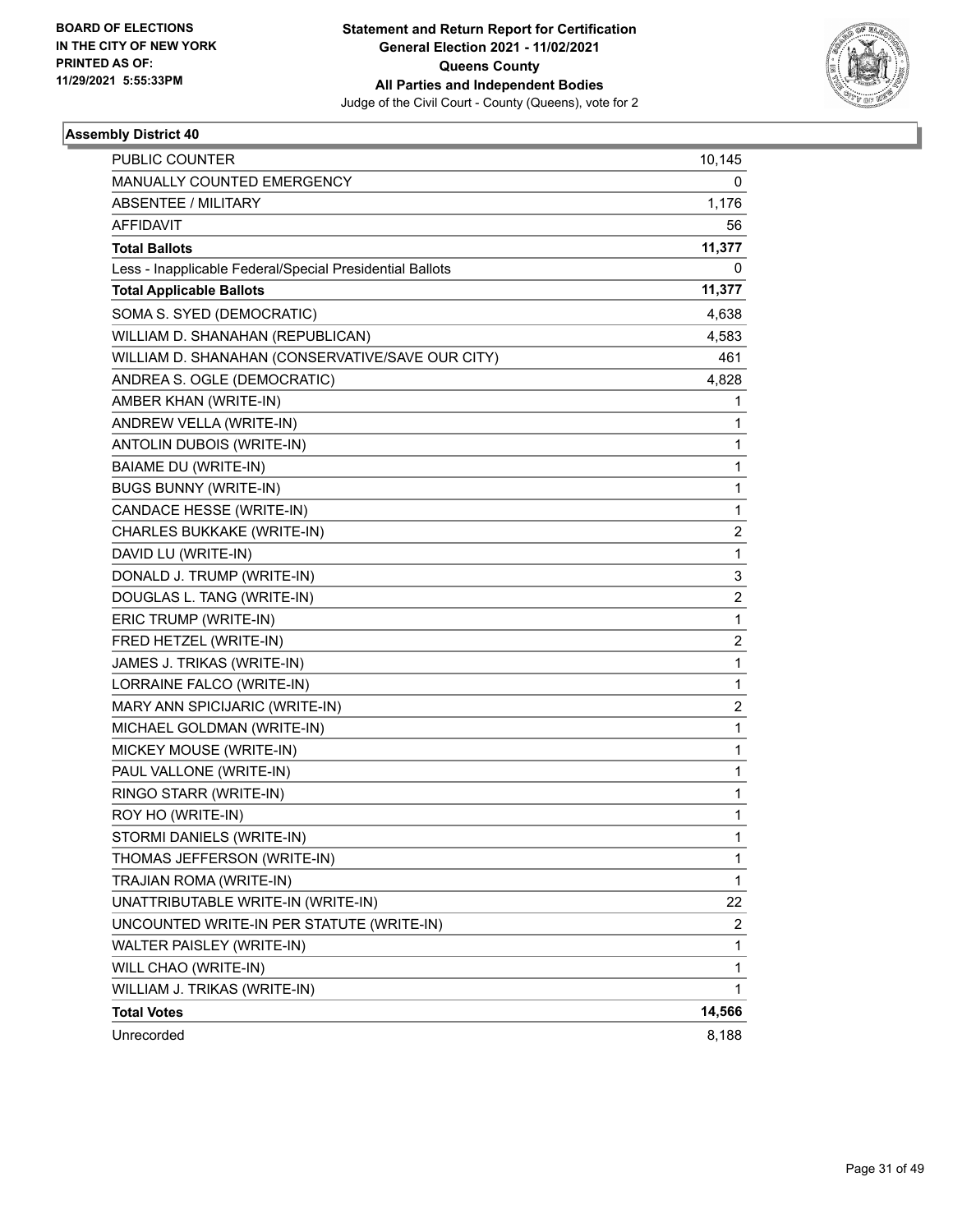

| <b>PUBLIC COUNTER</b>                                    | 263,688 |
|----------------------------------------------------------|---------|
| MANUALLY COUNTED EMERGENCY                               | 0       |
| <b>ABSENTEE / MILITARY</b>                               | 22,294  |
| AFFIDAVIT                                                | 1,532   |
| <b>Total Ballots</b>                                     | 287,514 |
| Less - Inapplicable Federal/Special Presidential Ballots | 0       |
| <b>Total Applicable Ballots</b>                          | 287,514 |
| SOMA S. SYED (DEMOCRATIC)                                | 153,870 |
| WILLIAM D. SHANAHAN (REPUBLICAN)                         | 86,302  |
| WILLIAM D. SHANAHAN (CONSERVATIVE/SAVE OUR CITY)         | 9,601   |
| ANDREA S. OGLE (DEMOCRATIC)                              | 151,071 |
| AARON DUA (WRITE-IN)                                     | 1       |
| AARON JOHNSON (WRITE-IN)                                 | 1       |
| AARON JUDGE (WRITE-IN)                                   | 1       |
| ABBY GOLDSTEIN (WRITE-IN)                                | 1       |
| ABIGAIL CENTURY VOLSTEAD (WRITE-IN)                      | 1       |
| ADAM NOUZEN (WRITE-IN)                                   | 1       |
| ADAM S RANN (WRITE-IN)                                   | 1       |
| ADAM S. LIBOVE (WRITE-IN)                                | 1       |
| ADEYINKA AJAYI (WRITE-IN)                                | 3       |
| ADNAN DENALI (WRITE-IN)                                  | 1       |
| ADRIAN CZMIELEWSKI (WRITE-IN)                            | 1       |
| AL SHARPTON (WRITE-IN)                                   | 1       |
| ALAN CARTER (WRITE-IN)                                   | 1       |
| ALAN KATEMAN (WRITE-IN)                                  | 1       |
| ALAN LEVY (WRITE-IN)                                     | 1       |
| ALAN LUCAS (WRITE-IN)                                    | 1       |
| ALBERT BREUD (WRITE-IN)                                  | 1       |
| ALBERT EINSTEIN (WRITE-IN)                               | 1       |
| ALEJANDRO ORTEGA (WRITE-IN)                              | 1       |
| ALEX BOUKIS (WRITE-IN)                                   | 1       |
| ALEX CHIESA (WRITE-IN)                                   | 1       |
| ALEX XENOS (WRITE-IN)                                    | 1       |
| ALEXANDER ABRAHAM DUA (WRITE-IN)                         | 1       |
| ALEXANDER BOGDAN (WRITE-IN)                              | 1       |
| ALEXANDRIA OCASIO-CORTEZ (WRITE-IN)                      | 1       |
| ALFRED E. NEUMAN (WRITE-IN)                              | 1       |
| ALI CYPERSTEIN (WRITE-IN)                                | 1       |
| ALI MUHAMMED (WRITE-IN)                                  | 1       |
| ALI NAJMI (WRITE-IN)                                     | 3       |
| ALICE RODRIQUEZ (WRITE-IN)                               | 1       |
| ALLAN W. JENNINGS JR. (WRITE-IN)                         | 1       |
| ALLISON SCHUSTER (WRITE-IN)                              | 1       |
| AMAURY PIANTINI (WRITE-IN)                               | 1       |
| AMBER KHAN (WRITE-IN)                                    | 1       |
| AMBER PODVIN (WRITE-IN)                                  | 1       |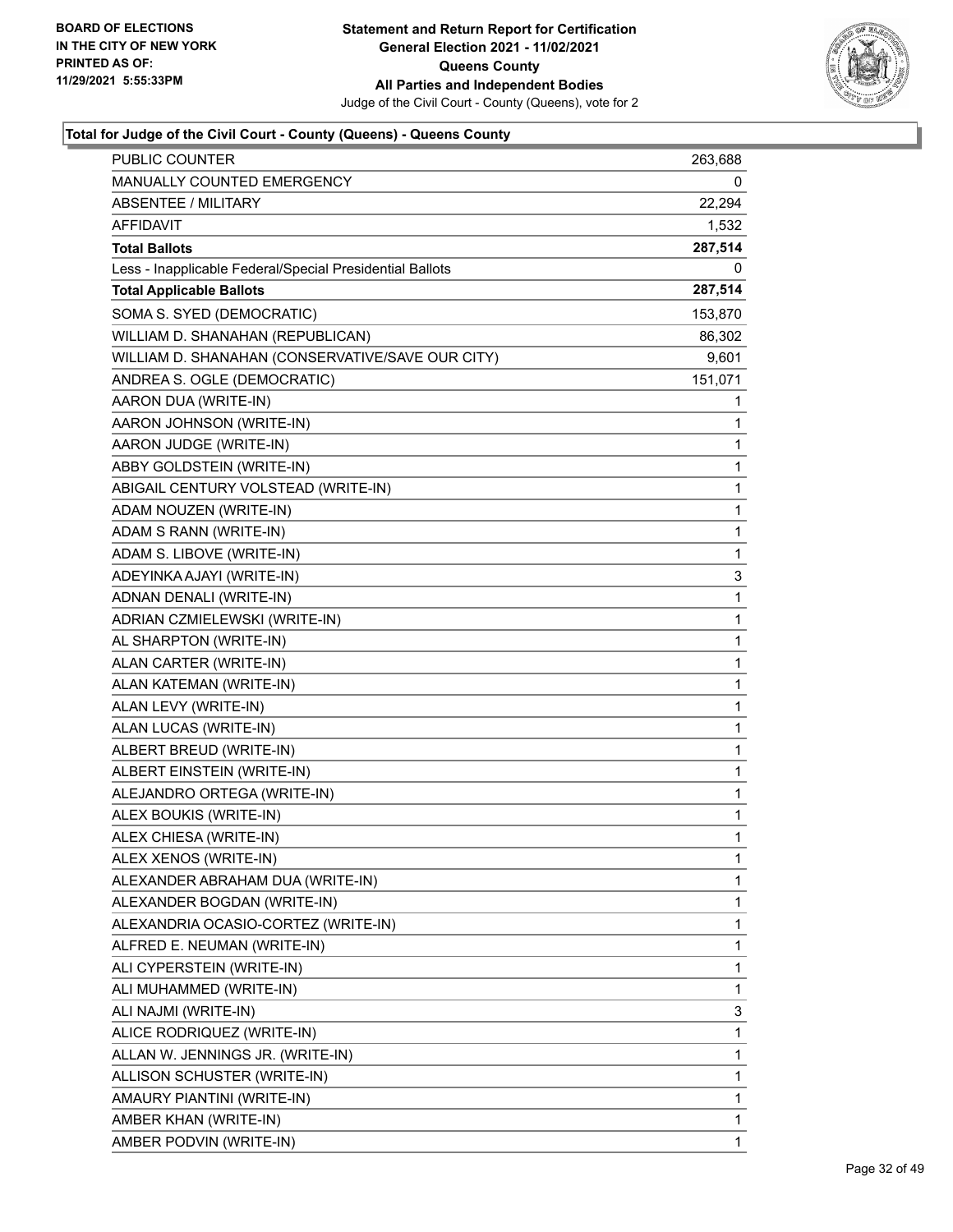

| AMIT BAGGA (WRITE-IN)             | 1            |
|-----------------------------------|--------------|
| AMIT LALL (WRITE-IN)              | $\mathbf 1$  |
| ANDREW CUOMO (WRITE-IN)           | $\mathbf{1}$ |
| ANDREW D. GROSSMAN (WRITE-IN)     | 2            |
| ANDREW GIULIANI (WRITE-IN)        | 1            |
| ANDREW J. BOWMAN (WRITE-IN)       | 1            |
| ANDREW JACKSON (WRITE-IN)         | 1            |
| ANDREW VELLA (WRITE-IN)           | 1            |
| ANDREW WISE (WRITE-IN)            | $\mathbf{1}$ |
| ANDREY SILOV (WRITE-IN)           | $\mathbf{1}$ |
| ANGEL CLASS (WRITE-IN)            | 1            |
| ANGELA MATHEOS (WRITE-IN)         | 1            |
| ANGELO LAMARNTO (WRITE-IN)        | 1            |
| ANGUSTIE TARG (WRITE-IN)          | 1            |
| ANITA DIANA (WRITE-IN)            | $\mathbf{1}$ |
| ANITA UPPAL (WRITE-IN)            | $\mathbf{1}$ |
| ANN COTTON MORRIS (WRITE-IN)      | 1            |
| ANN MARIE SCULIA (WRITE-IN)       | 1            |
| ANNE MARIE DOCKETT (WRITE-IN)     | 1            |
| ANNE PISAPPIA (WRITE-IN)          | 1            |
| ANNE RICHARDS (WRITE-IN)          | $\mathbf{1}$ |
| ANTHONY ARATO (WRITE-IN)          | $\mathbf{1}$ |
| ANTHONY JOSEPH BOUTROS (WRITE-IN) | 1            |
| ANTHONY LEMMA SR. (WRITE-IN)      | 1            |
| ANTHONY LOINCANO (WRITE-IN)       | 1            |
| ANTHONY LUMIA (WRITE-IN)          | 1            |
| ANTHONY NAPALITANO (WRITE-IN)     | $\mathbf{1}$ |
| ANTHONY OLSZEWISKI (WRITE-IN)     | $\mathbf{1}$ |
| ANTHONY PEPE (WRITE-IN)           | 1            |
| ANTOLIN DUBOIS (WRITE-IN)         | 1            |
| ANTONIN SCALIA (WRITE-IN)         | 1            |
| ANTUNV LYNUUGH (WRITE-IN)         | 1            |
| APRATIM ROBBY SEN (WRITE-IN)      | 1            |
| ARCHIE BUNKER (WRITE-IN)          | 1            |
| ARI KAGAN (WRITE-IN)              | 3            |
| ARMEN PAKHLADZLYAN (WRITE-IN)     | $\mathbf 1$  |
| ARNALDO LOPEZ (WRITE-IN)          | 1            |
| ARTHUR MASLEANCA (WRITE-IN)       | 1            |
| ARTHUR SISSER (WRITE-IN)          | 2            |
| ARTURO SANCHEZ (WRITE-IN)         | 1            |
| ARYEH RUBENSTEIN (WRITE-IN)       | 1            |
| ASHER G. GROSSMAN (WRITE-IN)      | 3            |
| ASHER SCHREIER (WRITE-IN)         | 1            |
| ASHLEY FERTIS (WRITE-IN)          | 1            |
| ASHLEY RICHARDS (WRITE-IN)        | 1            |
| AURA MOODY (WRITE-IN)             | 1            |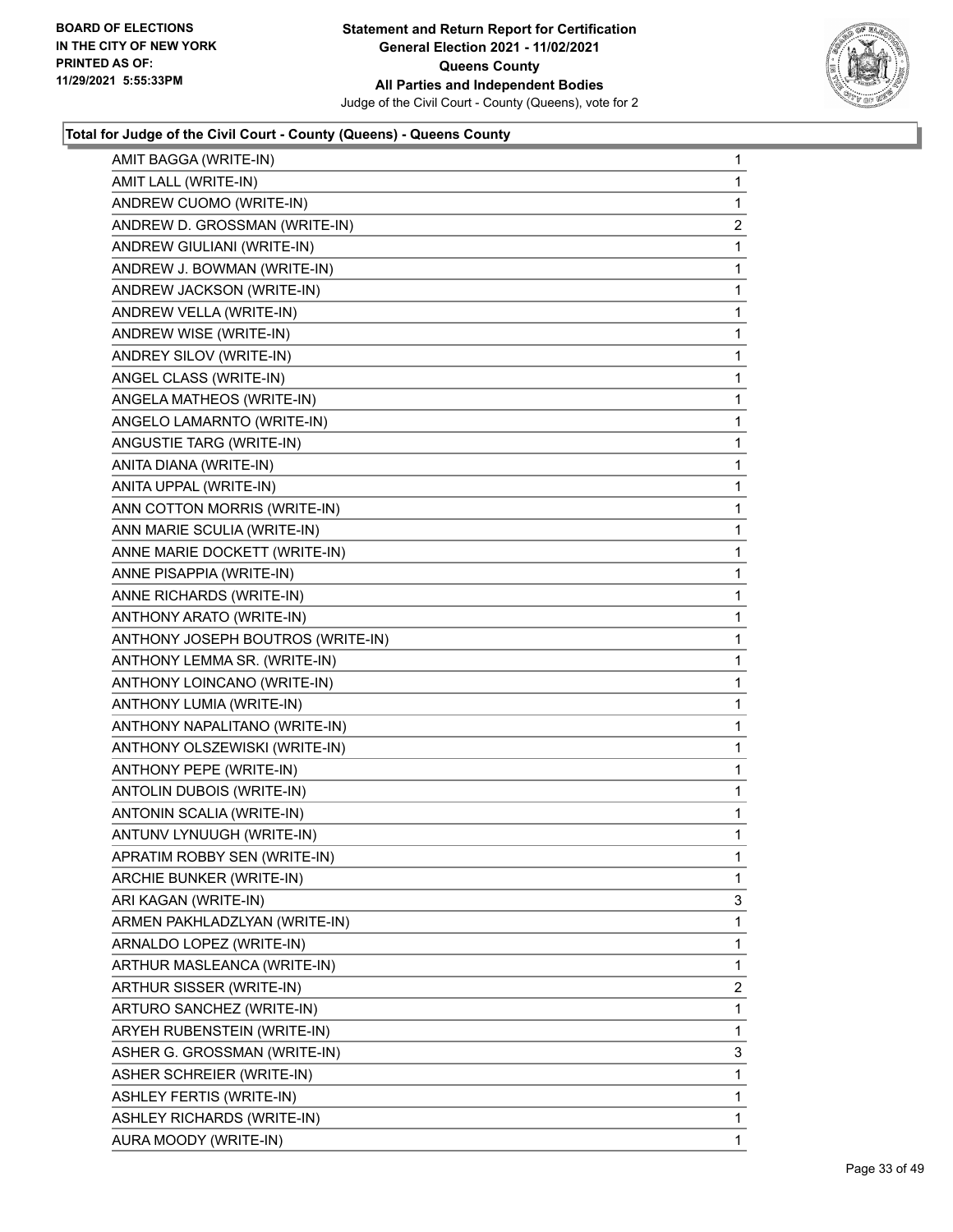

| AVI LAUER (WRITE-IN)            | 1            |
|---------------------------------|--------------|
| AVIVA SHLISELBEY (WRITE-IN)     | 1            |
| <b>BAIAME DU (WRITE-IN)</b>     | 1            |
| <b>BARACK OBAMA (WRITE-IN)</b>  | 1            |
| BARBARA HERSHEY (WRITE-IN)      | 1            |
| BARBARA RIGGS (WRITE-IN)        | 1            |
| BARRY MILANO (WRITE-IN)         | 1            |
| BART HAGGERTY (WRITE-IN)        | 1            |
| <b>BART SIMPSON (WRITE-IN)</b>  | 1            |
| BEN FRANKLIN (WRITE-IN)         | 1            |
| BEN GOODMAN (WRITE-IN)          | 1            |
| BENJAMIN HECHT (WRITE-IN)       | 1            |
| BENJAMIN J. FISHER (WRITE-IN)   | 2            |
| BENJAMIN KAPLA (WRITE-IN)       | 1            |
| BENJAMIN KESSLER (WRITE-IN)     | 1            |
| BENJAMIN MEJIA (WRITE-IN)       | 1            |
| BERNIE O'MALLEY (WRITE-IN)      | 1            |
| BERNIE SANDERS (WRITE-IN)       | 1            |
| BILBO BAGGINS (WRITE-IN)        | 1            |
| BILL DE BLASIO (WRITE-IN)       | 1            |
| BILL MAHER (WRITE-IN)           | 1            |
| BILL MCLERMON (WRITE-IN)        | 1            |
| BILL O'REILLY (WRITE-IN)        | 1            |
| BILL ZLARA (WRITE-IN)           | 1            |
| BO KIM (WRITE-IN)               | 1            |
| <b>BOB COHEN (WRITE-IN)</b>     | 1            |
| <b>BOB JONES (WRITE-IN)</b>     | 1            |
| <b>BOB ROSS (WRITE-IN)</b>      | 1            |
| BRAD LANDER (WRITE-IN)          | 1            |
| <b>BRADLEY WALLS (WRITE-IN)</b> | 1            |
| <b>BRANDON LESKO (WRITE-IN)</b> | 1            |
| BRENDAN T LANTRY (WRITE-IN)     | 1            |
| BRET FERTIS (WRITE-IN)          | 1            |
| BRETT D. WOODWARD JR (WRITE-IN) | 1            |
| BRETT KAVANAUGH (WRITE-IN)      | 2            |
| BRIAN HORAN (WRITE-IN)          | 1            |
| BRIGHT D LIMM (WRITE-IN)        | 1            |
| BRYAN DANIELSON (WRITE-IN)      | 1            |
| BRYAN WOLIN (WRITE-IN)          | 1            |
| <b>BUGS BUNNY (WRITE-IN)</b>    | 1            |
| BYRON GUILLEN (WRITE-IN)        | 1            |
| CANDACE HESSE (WRITE-IN)        | 1            |
| CARL PROFERA (WRITE-IN)         | 1            |
| CAROLINE BOEHM (WRITE-IN)       | 1            |
| CAROLINE HERRERA (WRITE-IN)     | 1            |
| CASSANDRA JOHNSON (WRITE-IN)    | $\mathbf{1}$ |
|                                 |              |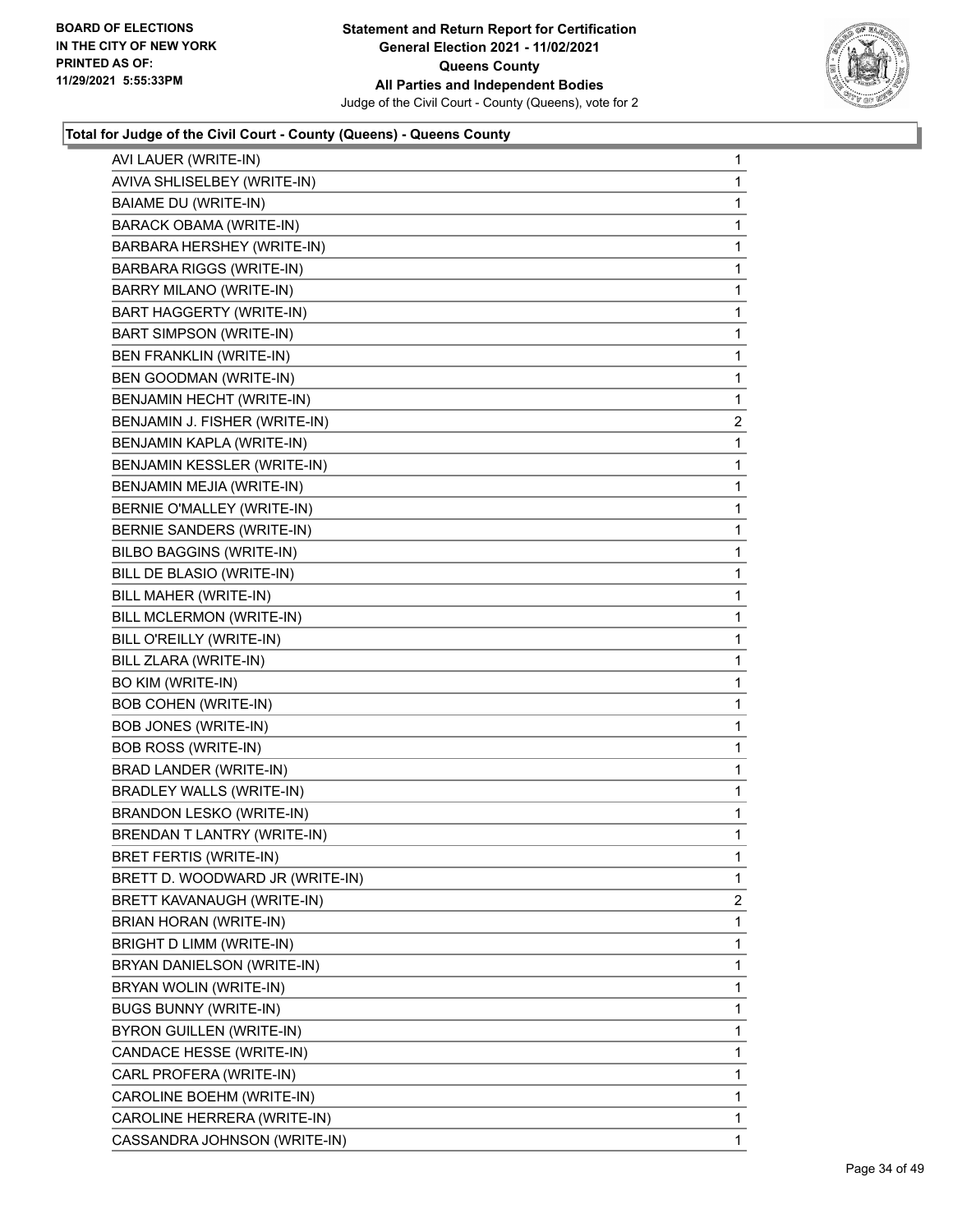

| CATALINA CRUZ (WRITE-IN)                 | 2 |
|------------------------------------------|---|
| CATHERINE ROJAS (WRITE-IN)               | 1 |
| CATLIN MILLER (WRITE-IN)                 | 1 |
| CEO GAN (WRITE-IN)                       | 1 |
| CHACHAM NAHOOOOOM (WRITE-IN)             | 1 |
| CHANA P. AMENT (WRITE-IN)                | 1 |
| CHARA BLAU (WRITE-IN)                    | 1 |
| CHARESSA L GLOVES-THOMAS (WRITE-IN)      | 1 |
| CHARLES BUKKAKE (WRITE-IN)               | 2 |
| CHRIS WALLACE (WRITE-IN)                 | 1 |
| CHRISTI TAI DEAN (WRITE-IN)              | 1 |
| CHRISTIAN DICLEMENTI (WRITE-IN)          | 1 |
| CHRISTIAN JEOVANNY BUSTAMANTE (WRITE-IN) | 1 |
| CHRISTOS SCANDALIS JR. (WRITE-IN)        | 1 |
| CHUNG CHRIS HAN (WRITE-IN)               | 1 |
| CLARA WAJYURT-LEVY (WRITE-IN)            | 1 |
| CONNER KELLY (WRITE-IN)                  | 1 |
| COREY GUMBS (WRITE-IN)                   | 1 |
| COSIMO SANITATE (WRITE-IN)               | 1 |
| COSTA CONSTANTINIDES (WRITE-IN)          | 1 |
| CRAIG SACHS (WRITE-IN)                   | 1 |
| CRAIG SCHONFELD (WRITE-IN)               | 1 |
| CURTIS A SLIWA (WRITE-IN)                | 2 |
| CURTIS A. SLIWA (WRITE-IN)               | 5 |
| DAFFY DUCK (WRITE-IN)                    | 1 |
| DAISY CRUZ-NEGRON (WRITE-IN)             | 1 |
| DANA JEFFREY WILLIAMS (WRITE-IN)         | 1 |
| DANIEL A. COSTIGAN (WRITE-IN)            | 1 |
| DANIEL BOGUN (WRITE-IN)                  | 1 |
| DANIEL ISHAKA (WRITE-IN)                 | 1 |
| DANIEL KNAUTH (WRITE-IN)                 | 1 |
| DANIEL KOGAN (WRITE-IN)                  | 3 |
| DANIEL MERVIS (WRITE-IN)                 | 1 |
| DANIEL MORSE (WRITE-IN)                  | 1 |
| DANIEL WRIGHT (WRITE-IN)                 | 1 |
| DANIEL Y. SHIN (WRITE-IN)                | 1 |
| DARIO SILVERBUS (WRITE-IN)               | 1 |
| DARLENE CAMPBELL (WRITE-IN)              | 1 |
| DARRYL SMITH (WRITE-IN)                  | 1 |
| DAVE COLON (WRITE-IN)                    | 1 |
| DAVEY DEE (WRITE-IN)                     | 1 |
| DAVID LU (WRITE-IN)                      | 1 |
| DAVID MAOG (WRITE-IN)                    | 1 |
| DAVID MICHAL (WRITE-IN)                  | 1 |
| DAVID MONOSOV (WRITE-IN)                 | 1 |
| DAVID ORTIZ (WRITE-IN)                   | 1 |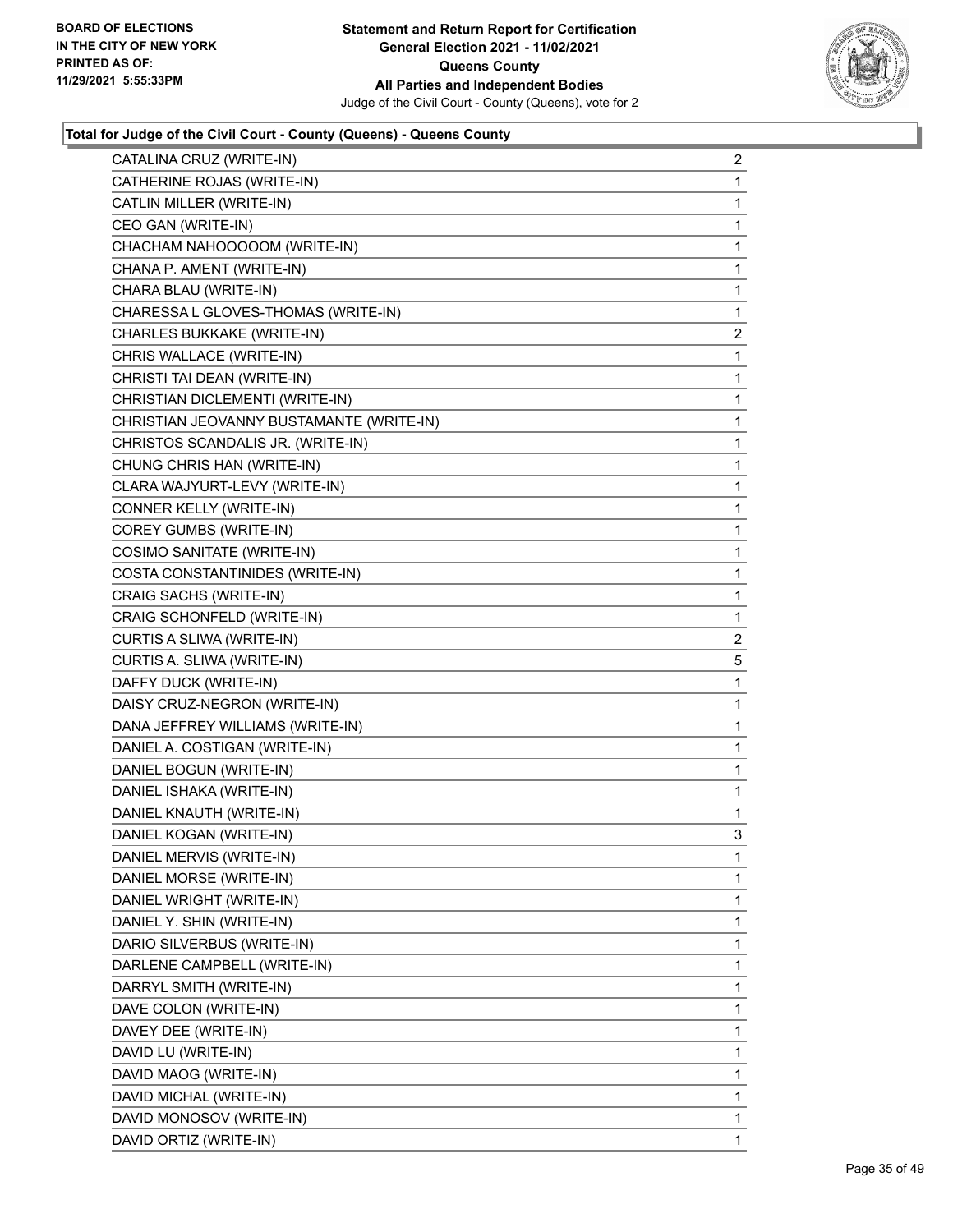

| DAVID REICH (WRITE-IN)         | $\mathbf{1}$   |
|--------------------------------|----------------|
| DAVID ROTH (WRITE-IN)          | $\mathbf{1}$   |
| DEAN T. KUSAKABE (WRITE-IN)    | $\mathbf{1}$   |
| DEBI FEDORA JR. (WRITE-IN)     | $\mathbf{1}$   |
| DEBORAH AXT (WRITE-IN)         | 1              |
| DEBORAH LISA MARTIN (WRITE-IN) | 1              |
| DEBORAH LYNN (WRITE-IN)        | $\mathbf 1$    |
| DEBORAH ROSENSWEIG (WRITE-IN)  | $\overline{c}$ |
| DEJANA PERRONE (WRITE-IN)      | 1              |
| DELORES ROSS (WRITE-IN)        | 1              |
| DENIS J BUTLER (WRITE-IN)      | $\mathbf{1}$   |
| DENISE RONERO (WRITE-IN)       | $\mathbf{1}$   |
| DEREK ZISSER (WRITE-IN)        | $\mathbf 1$    |
| DETRICK VILLACLAREZ (WRITE-IN) | $\mathbf{1}$   |
| DEVIN W. BALKIND (WRITE-IN)    | $\mathbf{1}$   |
| DEWEY GOLKIN (WRITE-IN)        | 1              |
| DIANA D. WALCOTT (WRITE-IN)    | $\mathbf 1$    |
| DIANE COSTANZO (WRITE-IN)      | $\mathbf{1}$   |
| DIMITRI CULETU (WRITE-IN)      | $\mathbf 1$    |
| DON JOYCE (WRITE-IN)           | 1              |
| DON VINCENT LINO (WRITE-IN)    | $\mathbf{1}$   |
| DONALD DUCK (WRITE-IN)         | 2              |
| DONALD J TRUMP (WRITE-IN)      | 1              |
| DONALD J. TRUMP (WRITE-IN)     | 23             |
| DONALD TRUMP JR. (WRITE-IN)    | 2              |
| DOUGLAS L. TANG (WRITE-IN)     | $\overline{2}$ |
| DOUGLAS R MICHAELS (WRITE-IN)  | 3              |
| DOUGLAS ROSE (WRITE-IN)        | $\mathbf{1}$   |
| EBIC STYLES (WRITE-IN)         | $\mathbf{1}$   |
| EBRAHAM C. RAISI (WRITE-IN)    | $\mathbf{1}$   |
| ED SHEEHAN (WRITE-IN)          | $\mathbf 1$    |
| EDMUND C. BROWN (WRITE-IN)     | 1              |
| EDWARD BRUCKSTEIN (WRITE-IN)   | 1              |
| EDWARD BUCKLAND (WRITE-IN)     | $\mathbf 1$    |
| EDWARD FOWLER (WRITE-IN)       | 1              |
| EDWARD P TOIAN (WRITE-IN)      | 1              |
| EDWARD R. TEMPESTA (WRITE-IN)  | 1              |
| EDWARD RICHTOFER (WRITE-IN)    | 1              |
| EDWIN DEJESUS (WRITE-IN)       | 1              |
| ELICZER BROWN (WRITE-IN)       | 1              |
| ELKANA ADELMAN (WRITE-IN)      | 1              |
| ELLIOT SCHWAB (WRITE-IN)       | 1              |
| ELON MUSK (WRITE-IN)           | 1              |
| ERCAN NURI AYBASTI (WRITE-IN)  | 2              |
|                                |                |
| ERIC HORN (WRITE-IN)           | 1              |
| ERIC TRUMP (WRITE-IN)          | 1              |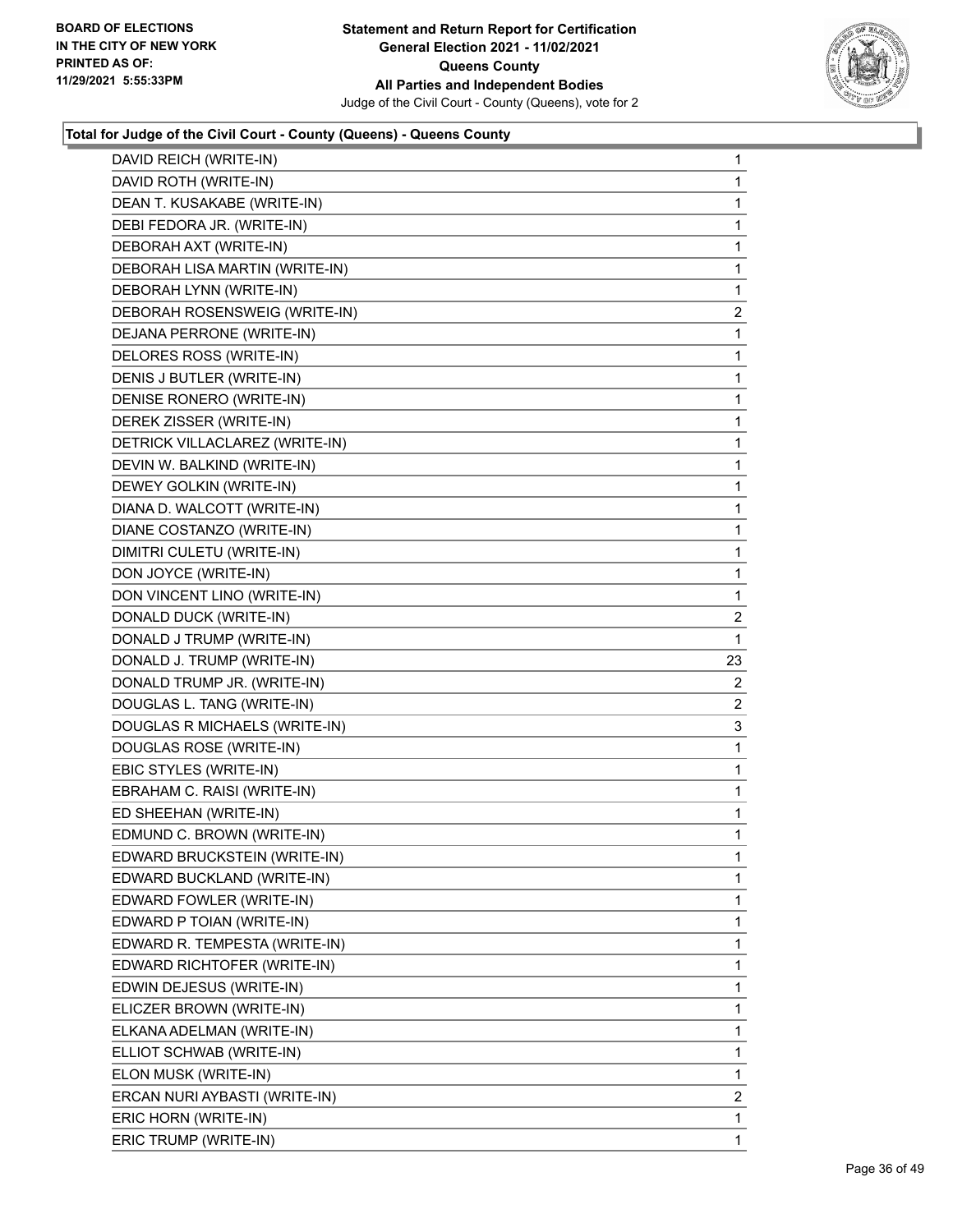

| ERIC ULRICH (WRITE-IN)           | $\mathbf{1}$ |
|----------------------------------|--------------|
| ERROL KRASS (WRITE-IN)           | $\mathbf{1}$ |
| ESTER SINGER (WRITE-IN)          | 1            |
| ESTHER M. AMENT (WRITE-IN)       | $\mathbf{1}$ |
| ESTHER RENNERT (WRITE-IN)        | 1            |
| EZRIAH RUIZ (WRITE-IN)           | 1            |
| FATIMA LAKRAFI (WRITE-IN)        | 1            |
| FERNANDO MATEO (WRITE-IN)        | $\mathbf{1}$ |
| FERNANDO MENESES (WRITE-IN)      | 1            |
| FINN MCCOUGHLIN (WRITE-IN)       | $\mathbf{1}$ |
| FRANCIS O'LEARY (WRITE-IN)       | 1            |
| FRANCIS SPANGENBERG (WRITE-IN)   | 2            |
| FRANK KAUFMANN (WRITE-IN)        | $\mathbf{1}$ |
| FRANK KRUTSCHUSSKY (WRITE-IN)    | $\mathbf{1}$ |
| FRANK ROMA (WRITE-IN)            | 1            |
| FRANK SKALA (WRITE-IN)           | $\mathbf{1}$ |
| FRANTZ SOUFFRANT (WRITE-IN)      | $\mathbf{1}$ |
| FRED HERBERT (WRITE-IN)          | 1            |
| FRED HETZEL (WRITE-IN)           | 2            |
| <b>GABRIEL ZHANG (WRITE-IN)</b>  | $\mathbf{1}$ |
| GABY MORVILLO (WRITE-IN)         | $\mathbf{1}$ |
| <b>GARY BARTUNEK (WRITE-IN)</b>  | $\mathbf 1$  |
| GARY JOHNSON (WRITE-IN)          | $\mathbf{1}$ |
| GASPAVE MISTRETTA (WRITE-IN)     | $\mathbf 1$  |
| GAVIN LIND (WRITE-IN)            | $\mathbf 1$  |
| GAVIN WAX (WRITE-IN)             | 1            |
| <b>GENE SIMMONS (WRITE-IN)</b>   | 1            |
| GEORGE I LEVY (WRITE-IN)         | 2            |
| <b>GEORGE PAZ (WRITE-IN)</b>     | 1            |
| <b>GEORGE SANTOS (WRITE-IN)</b>  | 2            |
| GERALDINA DENTON (WRITE-IN)      | $\mathbf{1}$ |
| <b>GERARD DURNEY (WRITE-IN)</b>  | 1            |
| GERSHAN GOLDMAN (WRITE-IN)       | 1            |
| GIANCARLO DELELLIS (WRITE-IN)    | $\mathbf 1$  |
| GINA CARANO (WRITE-IN)           | 1            |
| GINGER JAMES SCHULMAN (WRITE-IN) | 2            |
| <b>GLENDA KULLER (WRITE-IN)</b>  | 1            |
| GLO TREJO (WRITE-IN)             | 1            |
| GREG GUTFELD (WRITE-IN)          | 1            |
| GREGORIO BLANCO (WRITE-IN)       | 1            |
| <b>GREGORY MATHIS (WRITE-IN)</b> | 1            |
| HAN SOLO (WRITE-IN)              | 1            |
| HARIKAUS THOMATUS (WRITE-IN)     | 1            |
| HAROLD MOSKOWITZ (WRITE-IN)      | 1            |
| HARRY ANDERSON (WRITE-IN)        | 1            |
| HARRY ROLDAN JR. (WRITE-IN)      | 1            |
|                                  |              |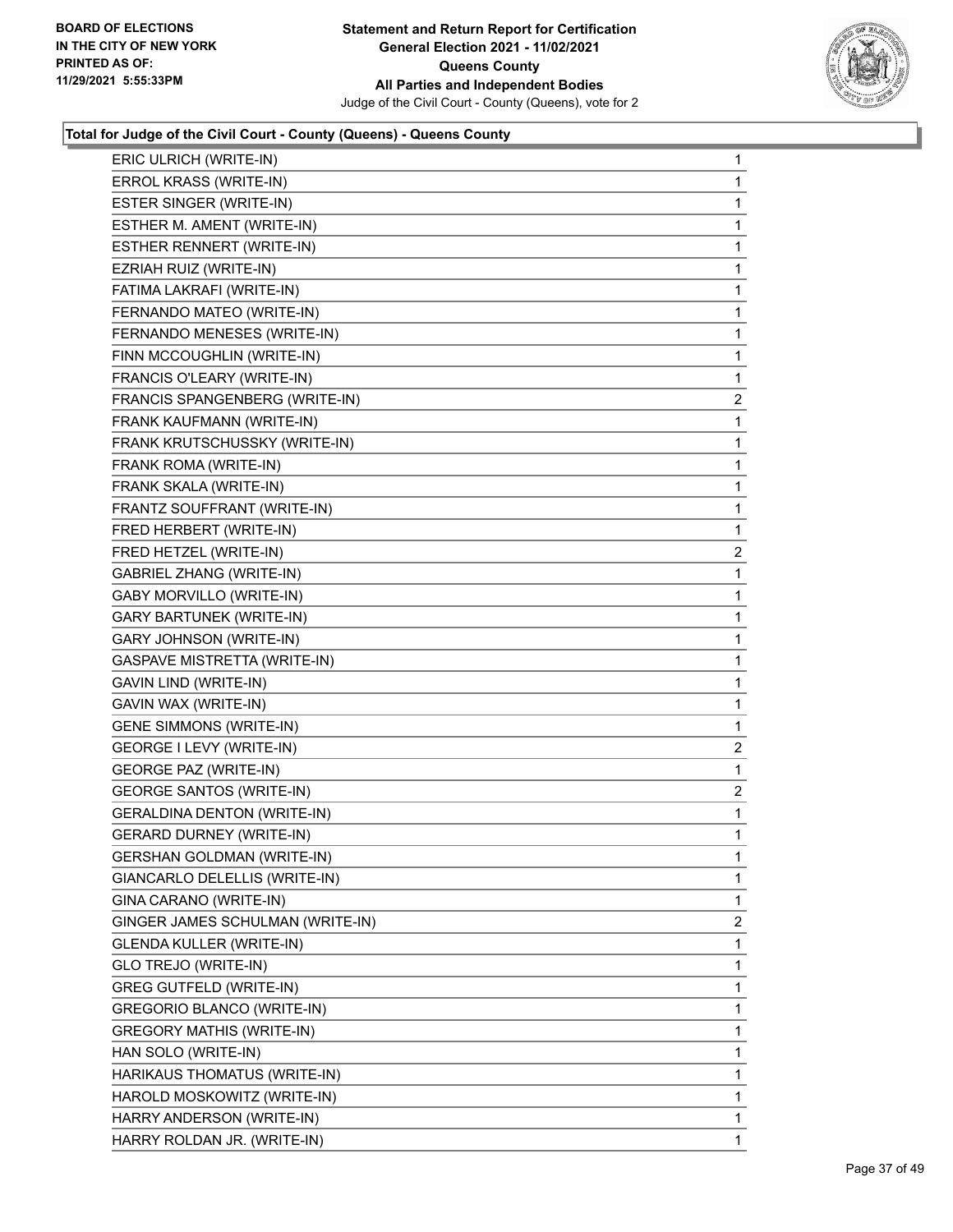

| HATSUNE MIKU (WRITE-IN)               | 1           |
|---------------------------------------|-------------|
| HELEN MULVANY (WRITE-IN)              | 1           |
| HELMUT J. KAMP (WRITE-IN)             | 1           |
| HERSHEL WEIN (WRITE-IN)               | 1           |
| HIERONYMOUS DECATUR THORNE (WRITE-IN) | 1           |
| HILDA PICHLER ENGLAND (WRITE-IN)      | 1           |
| HILLEL ROBERTS (WRITE-IN)             | 1           |
| HOLDEN CAULFIELD (WRITE-IN)           | 1           |
| HOWARD STERN (WRITE-IN)               | 1           |
| HUBERT PIOTROWSKI (WRITE-IN)          | 1           |
| HUGH DIVER (WRITE-IN)                 | 1           |
| HUGH GALLO (WRITE-IN)                 | 1           |
| HYMAN RICKOVEN (WRITE-IN)             | 1           |
| IAN LIBERTY (WRITE-IN)                | 1           |
| IDA CAMPBELL (WRITE-IN)               | 1           |
| IKE ARUTI (WRITE-IN)                  | 1           |
| <b>IWAN KINAL (WRITE-IN)</b>          | 1           |
| JACK PRENDERGAST (WRITE-IN)           | 1           |
| JACOBS JACOBS (WRITE-IN)              | 1           |
| JAF MAHMUD (WRITE-IN)                 | 1           |
| JAHNA PECORA (WRITE-IN)               | 1           |
| JAIME E. RODRIGUEZ JR. (WRITE-IN)     | 1           |
| JAKE HAGER (WRITE-IN)                 | 1           |
| JAMES BRODERICK (WRITE-IN)            | 1           |
| JAMES COYLE (WRITE-IN)                | 1           |
| JAMES GUNTHER JR. (WRITE-IN)          | 1           |
| JAMES J. TRIKAS (WRITE-IN)            | 1           |
| JAMES MAY (WRITE-IN)                  | 1           |
| JAMES OLSZEWISKI (WRITE-IN)           | 1           |
| JANE DOE (WRITE-IN)                   | 1           |
| JANE DOW (WRITE-IN)                   | 1           |
| JANET FORTE (WRITE-IN)                | 1           |
| JANET MCDONNELL (WRITE-IN)            | 2           |
| JANICE CHEN (WRITE-IN)                | 1           |
| JANTONY JIMENEZ (WRITE-IN)            | 1           |
| JASON CATAPANO (WRITE-IN)             | 1           |
| JASON MATUSKEVICZ (WRITE-IN)          | 1           |
| JASON WEINGARTNER (WRITE-IN)          | 1           |
| JAY TAYLOR (WRITE-IN)                 | 1           |
| JEAN CARUBIA (WRITE-IN)               | 1           |
| JEANINE PIRRO (WRITE-IN)              | 3           |
| JEANNE MAXMAN (WRITE-IN)              | 1           |
| JEANNETTE LOELLS (WRITE-IN)           | 1           |
| JEFF LEVINSON (WRITE-IN)              | 1           |
| JEFFREY LANER (WRITE-IN)              | 1           |
| JEN DONOHUE (WRITE-IN)                | $\mathbf 1$ |
|                                       |             |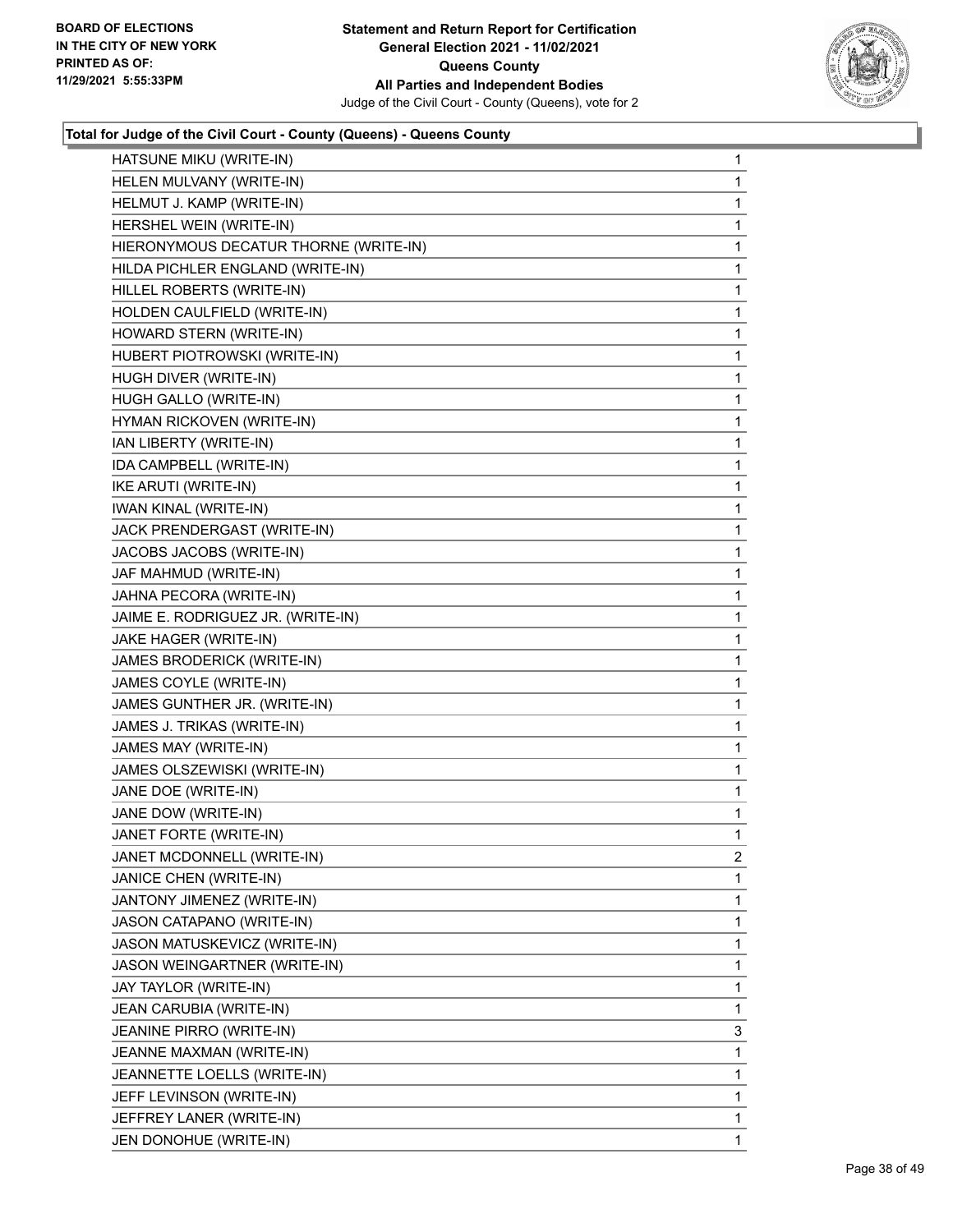

| JENNIFER LOUISE LOPEZ (WRITE-IN) | 1              |
|----------------------------------|----------------|
| JENNY WANG (WRITE-IN)            | 1              |
| JEREMY RIBAKOVE (WRITE-IN)       | 1              |
| JEREMY WHITE (WRITE-IN)          | 1              |
| JERRY J RAYMONDO (WRITE-IN)      | 1              |
| JERRY KWELLER (WRITE-IN)         | 1              |
| JESSE WATTERS (WRITE-IN)         | 1              |
| JESSICA VASQUEZ (WRITE-IN)       | 1              |
| JESSICA WATZ (WRITE-IN)          | 1              |
| JIM PALMER (WRITE-IN)            | 1              |
| JIMMY FERCHLAND (WRITE-IN)       | 1              |
| JOANN ARIOLA (WRITE-IN)          | 1              |
| JOE BROWN (WRITE-IN)             | $\overline{a}$ |
| JOE FUOCO (WRITE-IN)             | 1              |
| JOE GANITC (WRITE-IN)            | 1              |
| JOE MURRAY (WRITE-IN)            | 1              |
| JOE NAMATH (WRITE-IN)            | 1              |
| JOEL BEREZON (WRITE-IN)          | 1              |
| JOEL S. VERNAN (WRITE-IN)        | 1              |
| JOEY RAMONE (WRITE-IN)           | 1              |
| JOHN A. TOBACCA JR. (WRITE-IN)   | 1              |
| JOHN ADAMS (WRITE-IN)            | 1              |
| JOHN ATTONES (WRITE-IN)          | 1              |
| JOHN C. SPATARO (WRITE-IN)       | 3              |
| JOHN CIAFONE (WRITE-IN)          | 3              |
| JOHN CRAIN (WRITE-IN)            | 1              |
| JOHN DEBENEDITTO (WRITE-IN)      | 1              |
| JOHN DOE (WRITE-IN)              | $\overline{2}$ |
| JOHN F. KENNEDY (WRITE-IN)       | 1              |
| JOHN GALLAGHER (WRITE-IN)        | 1              |
| JOHN GASPER (WRITE-IN)           | 1              |
| JOHN HENRY FOX (WRITE-IN)        | $\overline{2}$ |
| JOHN J CIAFONE (WRITE-IN)        | 1              |
| JOHN L HARRISON (WRITE-IN)       | 1              |
| JOHN L. JANCE (WRITE-IN)         | 1              |
| JOHN LENNON (WRITE-IN)           | 1              |
| JOHN MAEARL (WRITE-IN)           | 1              |
| JOHN MCGOLDRICK (WRITE-IN)       | 1              |
| JOHN O'SULLIVAN (WRITE-IN)       | 1              |
| JOHN Q PUBLIC (WRITE-IN)         | 1              |
| JOHN ROBERT PETRY (WRITE-IN)     | 1              |
| JOHN SADOWSKI (WRITE-IN)         | 1              |
| JOHN SEVASTIAN BACH (WRITE-IN)   | 1              |
| JOHN SMITH (WRITE-IN)            | 2              |
| JOHN SOCHRAN (WRITE-IN)          | 1              |
| JON ENGLISH (WRITE-IN)           | 1              |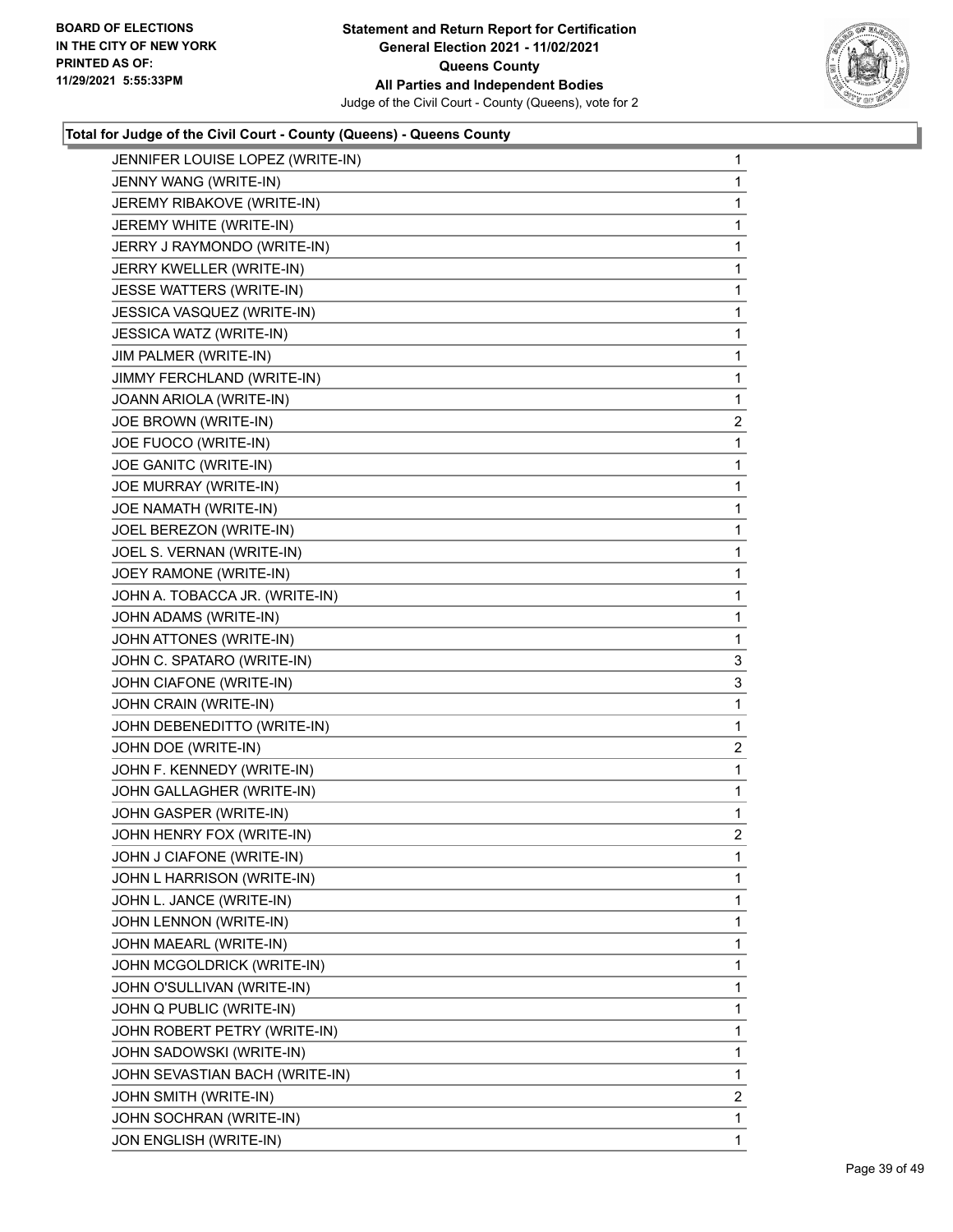

| JONATHAN GOLDBY (WRITE-IN)     | 1                       |
|--------------------------------|-------------------------|
| JONATHAN MINDBUCK (WRITE-IN)   | 1                       |
| JOSEPH BASANTA (WRITE-IN)      | 1                       |
| JOSEPH BROWN (WRITE-IN)        | 1                       |
| JOSEPH CROWLEY (WRITE-IN)      | 1                       |
| JOSEPH DREDD (WRITE-IN)        | 1                       |
| JOSEPH F. KASPER (WRITE-IN)    | $\overline{\mathbf{c}}$ |
| JOSEPH F. RE (WRITE-IN)        | 1                       |
| JOSEPH FINN (WRITE-IN)         | 1                       |
| JOSEPH FOX (WRITE-IN)          | $\overline{a}$          |
| JOSEPH GUGLIEMI (WRITE-IN)     | 1                       |
| JOSEPH KASPER (WRITE-IN)       | 3                       |
| JOSEPH LISA (WRITE-IN)         | 1                       |
| JOSEPH MARTHONE (WRITE-IN)     | 1                       |
| JOSEPH NAPOLEONE (WRITE-IN)    | 1                       |
| JOSEPH QUINN (WRITE-IN)        | 1                       |
| JOSEPH R. BIDEN (WRITE-IN)     | 1                       |
| JOSEPH R. CASCIO (WRITE-IN)    | $\overline{c}$          |
| JOSEPH S. GUZZARDI (WRITE-IN)  | 1                       |
| JOSEPH SANDERS (WRITE-IN)      | 1                       |
| JOSEPH STANTON (WRITE-IN)      | 1                       |
| JOSEPH SURACI (WRITE-IN)       | 1                       |
| JOSEPH TUZZOLO (WRITE-IN)      | $\mathbf{1}$            |
| JOSH STERN (WRITE-IN)          | 1                       |
| JOSSELYN ATAHUALPA (WRITE-IN)  | 1                       |
| JUDAH LUDMIR (WRITE-IN)        | 1                       |
| JUDGE DRED (WRITE-IN)          | 1                       |
| JUDGE JUDY SHANKMAN (WRITE-IN) | 1                       |
| JUDGE KULLAS (WRITE-IN)        | $\mathbf{1}$            |
| JUDI LEVY (WRITE-IN)           | 1                       |
| JUDITH SHEINDLIN (WRITE-IN)    | 4                       |
| JUDSON SNELL (WRITE-IN)        | 1                       |
| JULIA CORCORAN (WRITE-IN)      | 1                       |
| <b>JULIA FORMAN (WRITE-IN)</b> | 3                       |
| JULIE LIVINGSTON (WRITE-IN)    | 1                       |
| JULIO IGLESIAS (WRITE-IN)      | 1                       |
| JUSTIN CATAPANO (WRITE-IN)     | 1                       |
| <b>JUSTIN MANEN (WRITE-IN)</b> | 1                       |
| KANYE WEST (WRITE-IN)          | 3                       |
| KARAN KUKREJA (WRITE-IN)       | $\overline{2}$          |
| KAREN GATWIRTH (WRITE-IN)      | 1                       |
| KAREN STRAUZER (WRITE-IN)      | 1                       |
| KATE ROSS (WRITE-IN)           | 1                       |
| KATHRYN ELLARD (WRITE-IN)      | $\overline{2}$          |
| KATHRYN WALLEM (WRITE-IN)      | 1                       |
| KATHY WU PARRINO (WRITE-IN)    | 10                      |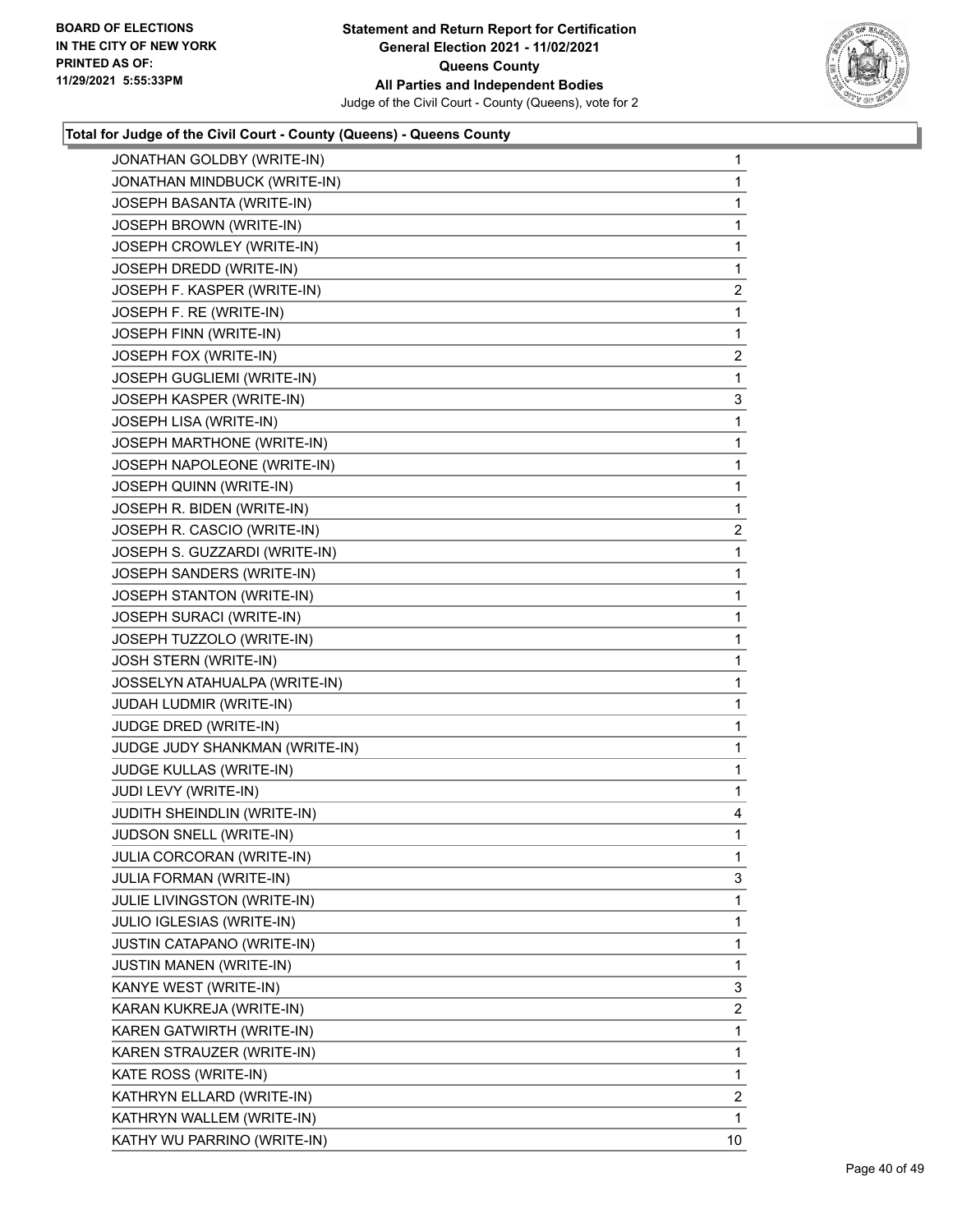

| KAYED FASFOUS (WRITE-IN)<br>KAYLA LEV (WRITE-IN)<br>KEITH SULLIVAN (WRITE-IN)<br>KELLY CORDERO (WRITE-IN)<br>KEN CARL (WRITE-IN)<br>KENNETH GOOD (WRITE-IN)<br>KENNETH O'DONNELL (WRITE-IN)<br>KENNETH SOKOL (WRITE-IN)<br><b>KERI FIORE (WRITE-IN)</b><br><b>KERRY GITTLE (WRITE-IN)</b><br>KETE SCOTCHIE (WRITE-IN)<br>KEVIN BOYLE (WRITE-IN)<br>KEVIN BUGGY (WRITE-IN)<br>KEVIN J. HANRATTY (WRITE-IN)<br>KEVIN MACTIERNAN (WRITE-IN)<br>KEVIN RICHARDSON (WRITE-IN)<br>KEVIN WILLIAMS (WRITE-IN)<br>KIERA GUZZO (WRITE-IN)<br>KIMON C. THERMOS (WRITE-IN)<br>KITHOY CHAN (WRITE-IN)<br>KRISTIN HAUSER (WRITE-IN)<br><b>KRISTIN RICHES (WRITE-IN)</b><br>KWOK KEUNG MAN (WRITE-IN)<br>KWOK PUN MAN (WRITE-IN)<br>KYLA KUVACH (WRITE-IN)<br>LAMONT EDWARDS (WRITE-IN)<br>LAN MEN (WRITE-IN)<br>LARISA SHALOMOV (WRITE-IN)<br>LARISE ZAKIENE (WRITE-IN)<br>LARRY GREGORIOU (WRITE-IN)<br>LAURA GODFREY (WRITE-IN)<br>LAWRENCE E KENCHEN (WRITE-IN)<br>LAWRENCE LITCHFIELD (WRITE-IN)<br>LAWRENCE ROODENBURG (WRITE-IN)<br>LAWRENCE SPAHN (WRITE-IN)<br>LAWRENCE SPASOJEWICH (WRITE-IN)<br>LEANDRE JOHN (WRITE-IN)<br>LEE P. RADIN (WRITE-IN)<br>LENNY ZIEGLER (WRITE-IN)<br>LEO TRENISER (WRITE-IN)<br>LEON BLANK (WRITE-IN)<br>LEONARD BACINO (WRITE-IN)<br>LEONARD BATES (WRITE-IN)<br>LEONARD E. DRAVES (WRITE-IN) | KATIE TALAY (WRITE-IN)   | $\mathbf{1}$   |
|------------------------------------------------------------------------------------------------------------------------------------------------------------------------------------------------------------------------------------------------------------------------------------------------------------------------------------------------------------------------------------------------------------------------------------------------------------------------------------------------------------------------------------------------------------------------------------------------------------------------------------------------------------------------------------------------------------------------------------------------------------------------------------------------------------------------------------------------------------------------------------------------------------------------------------------------------------------------------------------------------------------------------------------------------------------------------------------------------------------------------------------------------------------------------------------------------------------------------------------------------------------------------------------------------------------------|--------------------------|----------------|
|                                                                                                                                                                                                                                                                                                                                                                                                                                                                                                                                                                                                                                                                                                                                                                                                                                                                                                                                                                                                                                                                                                                                                                                                                                                                                                                        |                          | 1              |
|                                                                                                                                                                                                                                                                                                                                                                                                                                                                                                                                                                                                                                                                                                                                                                                                                                                                                                                                                                                                                                                                                                                                                                                                                                                                                                                        |                          | $\mathbf{1}$   |
|                                                                                                                                                                                                                                                                                                                                                                                                                                                                                                                                                                                                                                                                                                                                                                                                                                                                                                                                                                                                                                                                                                                                                                                                                                                                                                                        |                          | 2              |
|                                                                                                                                                                                                                                                                                                                                                                                                                                                                                                                                                                                                                                                                                                                                                                                                                                                                                                                                                                                                                                                                                                                                                                                                                                                                                                                        |                          | 1              |
|                                                                                                                                                                                                                                                                                                                                                                                                                                                                                                                                                                                                                                                                                                                                                                                                                                                                                                                                                                                                                                                                                                                                                                                                                                                                                                                        |                          | 1              |
|                                                                                                                                                                                                                                                                                                                                                                                                                                                                                                                                                                                                                                                                                                                                                                                                                                                                                                                                                                                                                                                                                                                                                                                                                                                                                                                        |                          | 1              |
|                                                                                                                                                                                                                                                                                                                                                                                                                                                                                                                                                                                                                                                                                                                                                                                                                                                                                                                                                                                                                                                                                                                                                                                                                                                                                                                        |                          | 1              |
|                                                                                                                                                                                                                                                                                                                                                                                                                                                                                                                                                                                                                                                                                                                                                                                                                                                                                                                                                                                                                                                                                                                                                                                                                                                                                                                        |                          | 3              |
|                                                                                                                                                                                                                                                                                                                                                                                                                                                                                                                                                                                                                                                                                                                                                                                                                                                                                                                                                                                                                                                                                                                                                                                                                                                                                                                        |                          | $\overline{2}$ |
|                                                                                                                                                                                                                                                                                                                                                                                                                                                                                                                                                                                                                                                                                                                                                                                                                                                                                                                                                                                                                                                                                                                                                                                                                                                                                                                        |                          | 1              |
|                                                                                                                                                                                                                                                                                                                                                                                                                                                                                                                                                                                                                                                                                                                                                                                                                                                                                                                                                                                                                                                                                                                                                                                                                                                                                                                        |                          | 1              |
|                                                                                                                                                                                                                                                                                                                                                                                                                                                                                                                                                                                                                                                                                                                                                                                                                                                                                                                                                                                                                                                                                                                                                                                                                                                                                                                        |                          | $\overline{c}$ |
|                                                                                                                                                                                                                                                                                                                                                                                                                                                                                                                                                                                                                                                                                                                                                                                                                                                                                                                                                                                                                                                                                                                                                                                                                                                                                                                        |                          | 1              |
|                                                                                                                                                                                                                                                                                                                                                                                                                                                                                                                                                                                                                                                                                                                                                                                                                                                                                                                                                                                                                                                                                                                                                                                                                                                                                                                        |                          | $\mathbf{1}$   |
|                                                                                                                                                                                                                                                                                                                                                                                                                                                                                                                                                                                                                                                                                                                                                                                                                                                                                                                                                                                                                                                                                                                                                                                                                                                                                                                        |                          | $\mathbf{1}$   |
|                                                                                                                                                                                                                                                                                                                                                                                                                                                                                                                                                                                                                                                                                                                                                                                                                                                                                                                                                                                                                                                                                                                                                                                                                                                                                                                        |                          | 1              |
|                                                                                                                                                                                                                                                                                                                                                                                                                                                                                                                                                                                                                                                                                                                                                                                                                                                                                                                                                                                                                                                                                                                                                                                                                                                                                                                        |                          | 1              |
|                                                                                                                                                                                                                                                                                                                                                                                                                                                                                                                                                                                                                                                                                                                                                                                                                                                                                                                                                                                                                                                                                                                                                                                                                                                                                                                        |                          | $\overline{c}$ |
|                                                                                                                                                                                                                                                                                                                                                                                                                                                                                                                                                                                                                                                                                                                                                                                                                                                                                                                                                                                                                                                                                                                                                                                                                                                                                                                        |                          | 1              |
|                                                                                                                                                                                                                                                                                                                                                                                                                                                                                                                                                                                                                                                                                                                                                                                                                                                                                                                                                                                                                                                                                                                                                                                                                                                                                                                        |                          | 2              |
|                                                                                                                                                                                                                                                                                                                                                                                                                                                                                                                                                                                                                                                                                                                                                                                                                                                                                                                                                                                                                                                                                                                                                                                                                                                                                                                        |                          | $\mathbf{1}$   |
|                                                                                                                                                                                                                                                                                                                                                                                                                                                                                                                                                                                                                                                                                                                                                                                                                                                                                                                                                                                                                                                                                                                                                                                                                                                                                                                        |                          | 1              |
|                                                                                                                                                                                                                                                                                                                                                                                                                                                                                                                                                                                                                                                                                                                                                                                                                                                                                                                                                                                                                                                                                                                                                                                                                                                                                                                        |                          | $\mathbf{1}$   |
|                                                                                                                                                                                                                                                                                                                                                                                                                                                                                                                                                                                                                                                                                                                                                                                                                                                                                                                                                                                                                                                                                                                                                                                                                                                                                                                        |                          | $\mathbf{1}$   |
|                                                                                                                                                                                                                                                                                                                                                                                                                                                                                                                                                                                                                                                                                                                                                                                                                                                                                                                                                                                                                                                                                                                                                                                                                                                                                                                        |                          | 1              |
|                                                                                                                                                                                                                                                                                                                                                                                                                                                                                                                                                                                                                                                                                                                                                                                                                                                                                                                                                                                                                                                                                                                                                                                                                                                                                                                        |                          | $\mathbf{1}$   |
|                                                                                                                                                                                                                                                                                                                                                                                                                                                                                                                                                                                                                                                                                                                                                                                                                                                                                                                                                                                                                                                                                                                                                                                                                                                                                                                        |                          | $\mathbf{1}$   |
|                                                                                                                                                                                                                                                                                                                                                                                                                                                                                                                                                                                                                                                                                                                                                                                                                                                                                                                                                                                                                                                                                                                                                                                                                                                                                                                        |                          | 1              |
|                                                                                                                                                                                                                                                                                                                                                                                                                                                                                                                                                                                                                                                                                                                                                                                                                                                                                                                                                                                                                                                                                                                                                                                                                                                                                                                        |                          | $\mathbf{1}$   |
|                                                                                                                                                                                                                                                                                                                                                                                                                                                                                                                                                                                                                                                                                                                                                                                                                                                                                                                                                                                                                                                                                                                                                                                                                                                                                                                        |                          | 1              |
|                                                                                                                                                                                                                                                                                                                                                                                                                                                                                                                                                                                                                                                                                                                                                                                                                                                                                                                                                                                                                                                                                                                                                                                                                                                                                                                        |                          | 1              |
|                                                                                                                                                                                                                                                                                                                                                                                                                                                                                                                                                                                                                                                                                                                                                                                                                                                                                                                                                                                                                                                                                                                                                                                                                                                                                                                        |                          | 1              |
|                                                                                                                                                                                                                                                                                                                                                                                                                                                                                                                                                                                                                                                                                                                                                                                                                                                                                                                                                                                                                                                                                                                                                                                                                                                                                                                        |                          | $\mathbf{1}$   |
|                                                                                                                                                                                                                                                                                                                                                                                                                                                                                                                                                                                                                                                                                                                                                                                                                                                                                                                                                                                                                                                                                                                                                                                                                                                                                                                        |                          | 1              |
|                                                                                                                                                                                                                                                                                                                                                                                                                                                                                                                                                                                                                                                                                                                                                                                                                                                                                                                                                                                                                                                                                                                                                                                                                                                                                                                        |                          | $\mathbf{1}$   |
|                                                                                                                                                                                                                                                                                                                                                                                                                                                                                                                                                                                                                                                                                                                                                                                                                                                                                                                                                                                                                                                                                                                                                                                                                                                                                                                        |                          | $\mathbf{1}$   |
|                                                                                                                                                                                                                                                                                                                                                                                                                                                                                                                                                                                                                                                                                                                                                                                                                                                                                                                                                                                                                                                                                                                                                                                                                                                                                                                        |                          | 1              |
|                                                                                                                                                                                                                                                                                                                                                                                                                                                                                                                                                                                                                                                                                                                                                                                                                                                                                                                                                                                                                                                                                                                                                                                                                                                                                                                        |                          | 1              |
|                                                                                                                                                                                                                                                                                                                                                                                                                                                                                                                                                                                                                                                                                                                                                                                                                                                                                                                                                                                                                                                                                                                                                                                                                                                                                                                        |                          | $\mathbf{1}$   |
|                                                                                                                                                                                                                                                                                                                                                                                                                                                                                                                                                                                                                                                                                                                                                                                                                                                                                                                                                                                                                                                                                                                                                                                                                                                                                                                        |                          | 1              |
|                                                                                                                                                                                                                                                                                                                                                                                                                                                                                                                                                                                                                                                                                                                                                                                                                                                                                                                                                                                                                                                                                                                                                                                                                                                                                                                        |                          | $\mathbf{1}$   |
|                                                                                                                                                                                                                                                                                                                                                                                                                                                                                                                                                                                                                                                                                                                                                                                                                                                                                                                                                                                                                                                                                                                                                                                                                                                                                                                        |                          | $\overline{2}$ |
|                                                                                                                                                                                                                                                                                                                                                                                                                                                                                                                                                                                                                                                                                                                                                                                                                                                                                                                                                                                                                                                                                                                                                                                                                                                                                                                        |                          | 1              |
|                                                                                                                                                                                                                                                                                                                                                                                                                                                                                                                                                                                                                                                                                                                                                                                                                                                                                                                                                                                                                                                                                                                                                                                                                                                                                                                        |                          | $\mathbf{1}$   |
|                                                                                                                                                                                                                                                                                                                                                                                                                                                                                                                                                                                                                                                                                                                                                                                                                                                                                                                                                                                                                                                                                                                                                                                                                                                                                                                        | LESCO BRANDON (WRITE-IN) | $\mathbf{1}$   |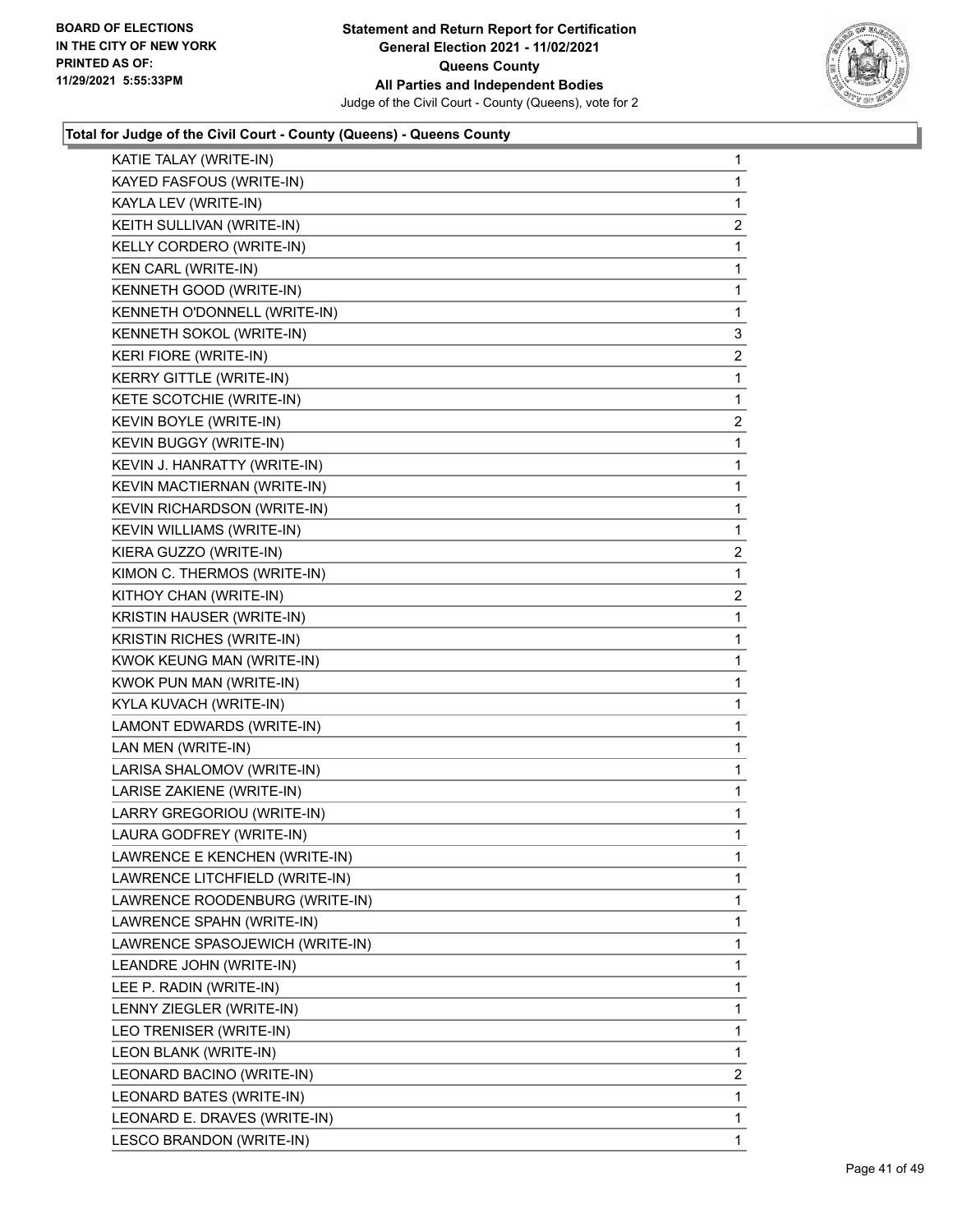

| LETITIA JAMES (WRITE-IN)         | 1              |
|----------------------------------|----------------|
| LEW M. SIMON (WRITE-IN)          | 1              |
| LIQ MADIRUE (WRITE-IN)           | 1              |
| LISA BEGLEY (WRITE-IN)           | 1              |
| LISA DIERBECK (WRITE-IN)         | 1              |
| LISA MAGEE (WRITE-IN)            | 1              |
| LORRAINE FALCO (WRITE-IN)        | 1              |
| LUCIUS MCBRIDE (WRITE-IN)        | 1              |
| LUCY LOPEZ (WRITE-IN)            | 1              |
| LUIS CAMPOS (WRITE-IN)           | 1              |
| LUIS GUILLORME (WRITE-IN)        | $\mathbf{1}$   |
| LUKE SCARDIGNO (WRITE-IN)        | 1              |
| LUKE SKYWALKER (WRITE-IN)        | $\overline{a}$ |
| LULU JONES (WRITE-IN)            | $\mathbf{1}$   |
| MAIR RIBOWSKY (WRITE-IN)         | 1              |
| MALEWICH JOSEPH (WRITE-IN)       | 1              |
| MAO TSE TUNG (WRITE-IN)          | $\mathbf{1}$   |
| MARC MENDLOWITZ (WRITE-IN)       | 1              |
| MARC POTTAK (WRITE-IN)           | 1              |
| MARCUS TULLIUS CIEERO (WRITE-IN) | $\mathbf{1}$   |
| MARGARET A. WAGNER (WRITE-IN)    | $\overline{2}$ |
| MARGARET PALMER (WRITE-IN)       | 1              |
| MARGIE MINKLE (WRITE-IN)         | 1              |
| MARIA KAUFER (WRITE-IN)          | 1              |
| MARIA YURIN (WRITE-IN)           | 1              |
| MARICELA DUNCAN (WRITE-IN)       | $\mathbf{1}$   |
| MARK BIBLIS (WRITE-IN)           | 1              |
| MARK BRUH (WRITE-IN)             | 1              |
| MARK LEVIN (WRITE-IN)            | 1              |
| MARK MURYNEE (WRITE-IN)          | 1              |
| MARK S ANDERSON (WRITE-IN)       | 1              |
| MARK TREYGER (WRITE-IN)          | 1              |
| MARTIN BERNARDO (WRITE-IN)       | 1              |
| MARTIN COLBERA (WRITE-IN)        | 1              |
| MARTIN GOLDMAN (WRITE-IN)        | 1              |
| MARTIN RITHOLTZ (WRITE-IN)       | 1              |
| MARTINA HINGIS (WRITE-IN)        | 1              |
| MARVIN GOODMAN (WRITE-IN)        | 1              |
| MARVIN SRULOWITZ (WRITE-IN)      | 1              |
| MARY ANN SPICIJARIC (WRITE-IN)   | $\overline{2}$ |
| MARY HOLLAND (WRITE-IN)          | 1              |
| MATT O'EMIC (WRITE-IN)           | 1              |
| MATT RAVENTINI (WRITE-IN)        | $\overline{2}$ |
| MATTHEW B REISCH (WRITE-IN)      | 1              |
| MATTHEW D HUNTER (WRITE-IN)      | 1              |
| MATTHEW GRASSO (WRITE-IN)        | 1              |
|                                  |                |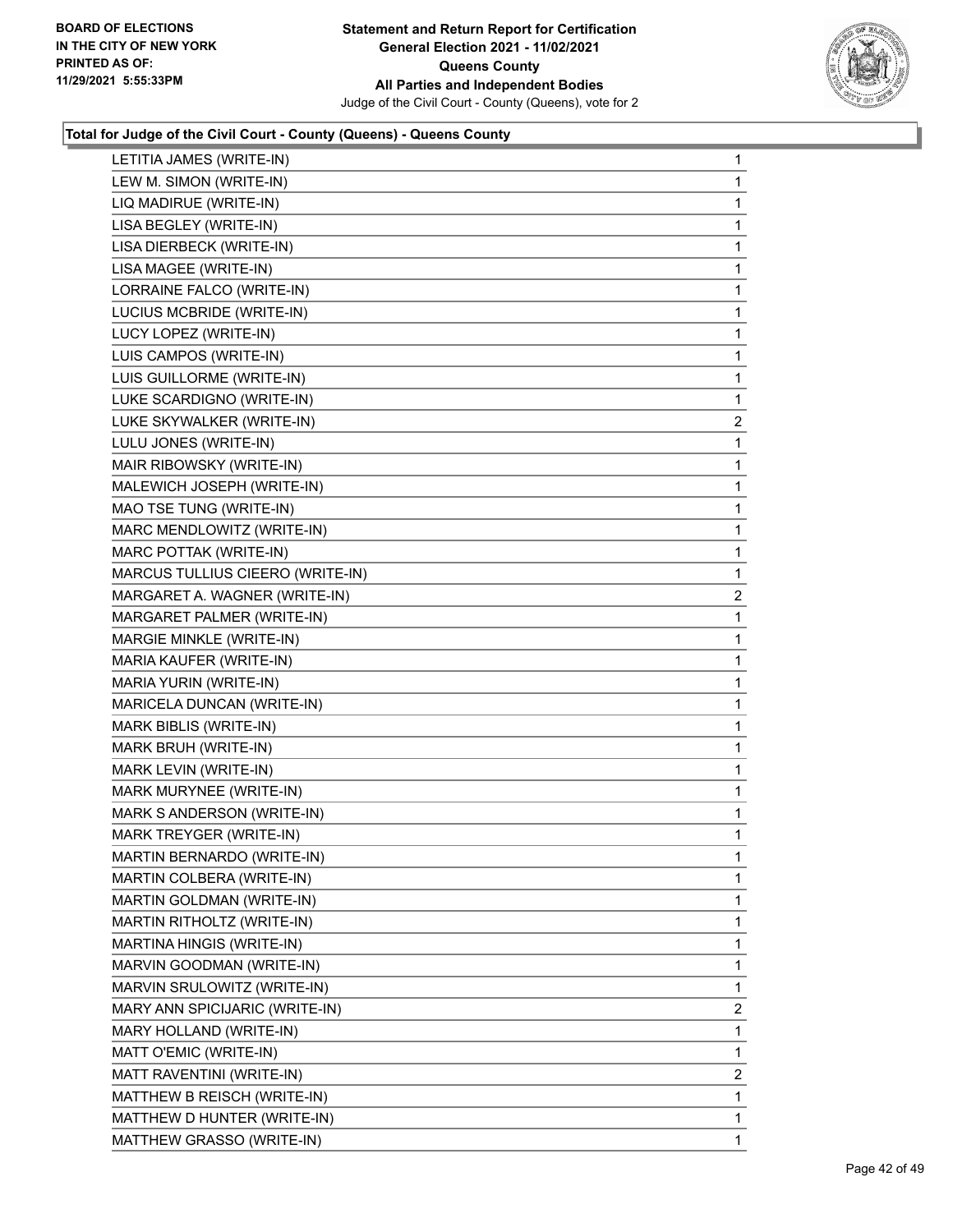

| MATTHEW HAURBES (WRITE-IN)      | 1              |
|---------------------------------|----------------|
| MATTHEW JAMES CRONIN (WRITE-IN) | 1              |
| MATTHEW KESSLER (WRITE-IN)      | 1              |
| MAX ROSE (WRITE-IN)             | 1              |
| MAX SHELL (WRITE-IN)            | 1              |
| MAX STEIN (WRITE-IN)            | 1              |
| MAYA D. WILEY (WRITE-IN)        | 1              |
| MAYA KOVACH (WRITE-IN)          | 1              |
| <b>MEGAN CHEN (WRITE-IN)</b>    | 1              |
| MEGAN TERNLAND (WRITE-IN)       | 1              |
| MELANIA TRUMP (WRITE-IN)        | 1              |
| MELINDA KATZ (WRITE-IN)         | 1              |
| MELISSA B. MORA (WRITE-IN)      | 1              |
| MELISSA SKLARZ (WRITE-IN)       | 1              |
| MELVIN DALERE (WRITE-IN)        | 1              |
| MELVYN GOLDMAN (WRITE-IN)       | 1              |
| MEREDITH DUFFY (WRITE-IN)       | 1              |
| MICHAEL BENS (WRITE-IN)         | 1              |
| MICHAEL BLOOMBERG (WRITE-IN)    | $\overline{2}$ |
| MICHAEL COHEN (WRITE-IN)        | 1              |
| MICHAEL COXNE (WRITE-IN)        | 1              |
| MICHAEL DREISH POOH (WRITE-IN)  | 1              |
| MICHAEL EMERSON (WRITE-IN)      | 1              |
|                                 |                |
| MICHAEL GOLDMAN (WRITE-IN)      | 72             |
| MICHAEL GOLDSTEIN (WRITE-IN)    | 1              |
| MICHAEL HILARY (WRITE-IN)       | 1              |
| MICHAEL I TRAGER (WRITE-IN)     | 1              |
| MICHAEL I TRAYER (WRITE-IN)     | 1              |
| MICHAEL NOONE (WRITE-IN)        | 2              |
| MICHAEL PAROBEK (WRITE-IN)      | 1              |
| MICHAEL TORRE (WRITE-IN)        | 1              |
| MICHAEL V. GRASSO (WRITE-IN)    | 1              |
| MICHEAL GOLDMAN (WRITE-IN)      | 2              |
| MICHELE R. TITUS (WRITE-IN)     | 1              |
| MICHELE SALIMENI (WRITE-IN)     | 2              |
| MICHELLE ALEXANDER (WRITE-IN)   | 1              |
| MICKEY BAKER (WRITE-IN)         | 1              |
| MICKEY MOUSE (WRITE-IN)         | 5              |
| MIGDAD QAWASMEH (WRITE-IN)      | 1              |
| MIGUEL HERRERA (WRITE-IN)       | 1              |
| MIKE KEOGH (WRITE-IN)           | 1              |
| MIKE LINDELL (WRITE-IN)         | 1              |
| MIKE SAVAGE (WRITE-IN)          | $\overline{2}$ |
| MIKE WHITE (WRITE-IN)           | 1              |
| MINI LICHTMAN (WRITE-IN)        | 1              |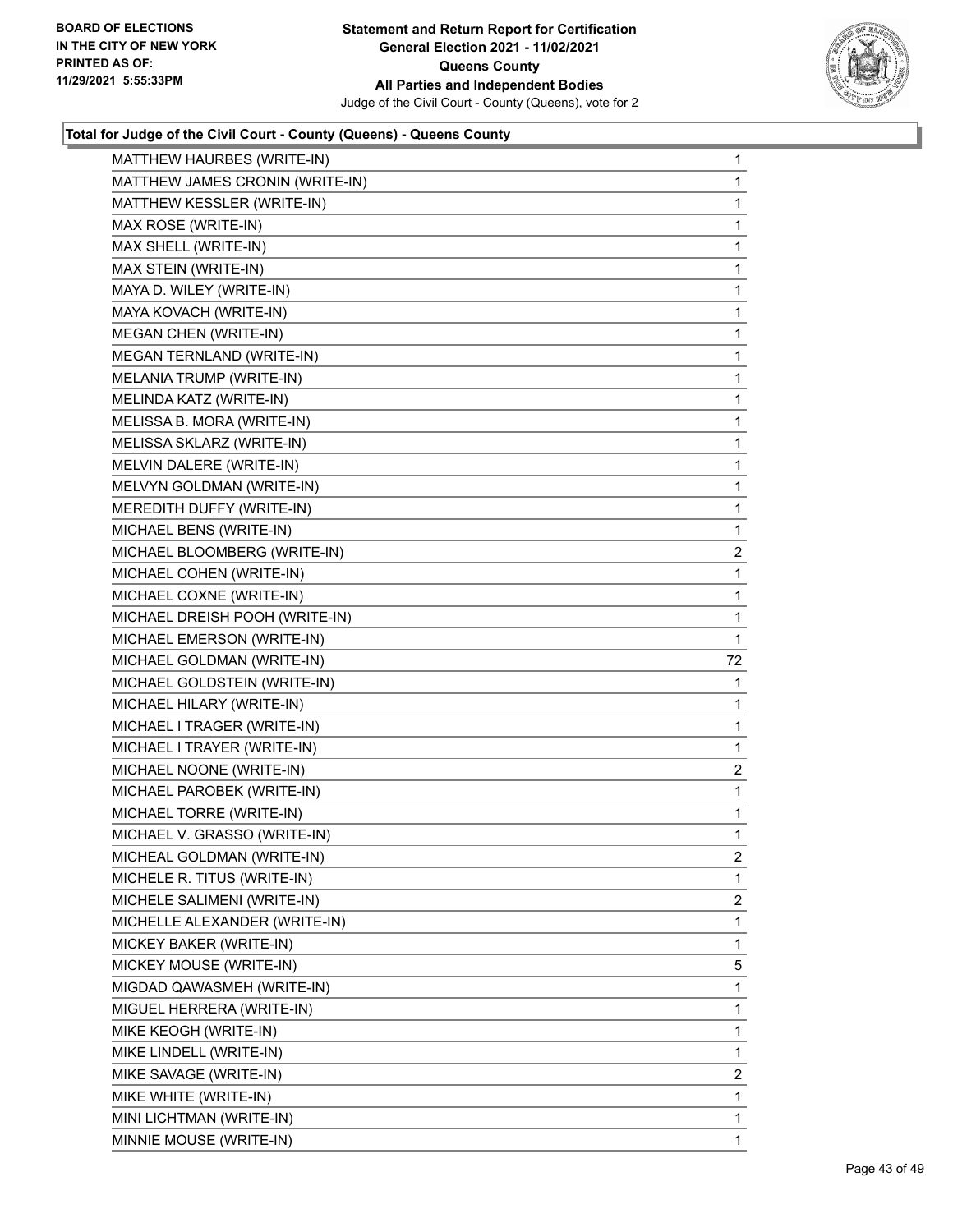

| MITCHELL STACY FRIEDMAN (WRITE-IN)  | $\overline{2}$ |
|-------------------------------------|----------------|
| MOHAMMED SALAH (WRITE-IN)           | 1              |
| MONICA LAMBEAU (WRITE-IN)           | 1              |
| MONTGOMERY SUMMA (WRITE-IN)         | 1              |
| MOREDECHAI O'SHAN (WRITE-IN)        | 1              |
| MOSEY KAPLAN (WRITE-IN)             | 1              |
| MOUMITA AHMED (WRITE-IN)            | $\mathbf{1}$   |
| MUHTASIM MAHI RAHMAN (WRITE-IN)     | 1              |
| MURRAY KATT (WRITE-IN)              | 1              |
| NADER NESSIM (WRITE-IN)             | $\mathbf{1}$   |
| NAOMI GOLDMAN (WRITE-IN)            | 1              |
| NASIR BIN OLU DARA JONES (WRITE-IN) | 1              |
| NATASHA ROSE (WRITE-IN)             | $\mathbf{1}$   |
| NATHANIEL BEATI (WRITE-IN)          | 1              |
| NELSON CAMACHO (WRITE-IN)           | 1              |
| NESANEL SCHECHTER (WRITE-IN)        | $\mathbf{1}$   |
| NICHOLAS BRYCE ROGERS (WRITE-IN)    | 1              |
| NICK WIDZOWSKI (WRITE-IN)           | 1              |
| NICKI MINAJ (WRITE-IN)              | $\mathbf{1}$   |
| NICOLAS R. REKIETA (WRITE-IN)       | 1              |
| NIGEL COLLINS (WRITE-IN)            | 1              |
| NIKI M KATEMAN (WRITE-IN)           | 1              |
| NORA LUM (WRITE-IN)                 | 1              |
| NUALA O'DOHERTY-NARANJO (WRITE-IN)  | 2              |
| NURY M. VASCONCELLOS (WRITE-IN)     | 1              |
| OLGA KAELIZAKIS (WRITE-IN)          | 1              |
| OLIVER HARDY (WRITE-IN)             | 1              |
| OMA DEONARINE (WRITE-IN)            | $\overline{2}$ |
| ORE JACINTO (WRITE-IN)              | 1              |
| ORTIZ FRANCES A (WRITE-IN)          | 1              |
| OTIS REDENBACHER (WRITE-IN)         | 1              |
| P. B RICKENBAUCHER (WRITE-IN)       | 1              |
| PAMELA KELLY (WRITE-IN)             | 1              |
| PAPERBOY LOVE PRINCE (WRITE-IN)     | 1              |
| PATRICIA A. DANIELS (WRITE-IN)      | 1              |
| PATRICK KELLY (WRITE-IN)            | 1              |
| PATRICK P MURPHY (WRITE-IN)         | 1              |
| PAUL BLART (WRITE-IN)               | 1              |
| PAUL CARUSO (WRITE-IN)              | 1              |
| PAUL DAVID SOLOMON (WRITE-IN)       | 1              |
| PAUL J. ROSS (WRITE-IN)             | $\overline{2}$ |
| PAUL JUSER (WRITE-IN)               | 1              |
| PAUL ROSS (WRITE-IN)                | 1              |
| PAUL VALLONE (WRITE-IN)             | 12             |
| PAUL VALLONE JR (WRITE-IN)          | 1              |
| PAULA SOFIA AYALA (WRITE-IN)        | 1              |
|                                     |                |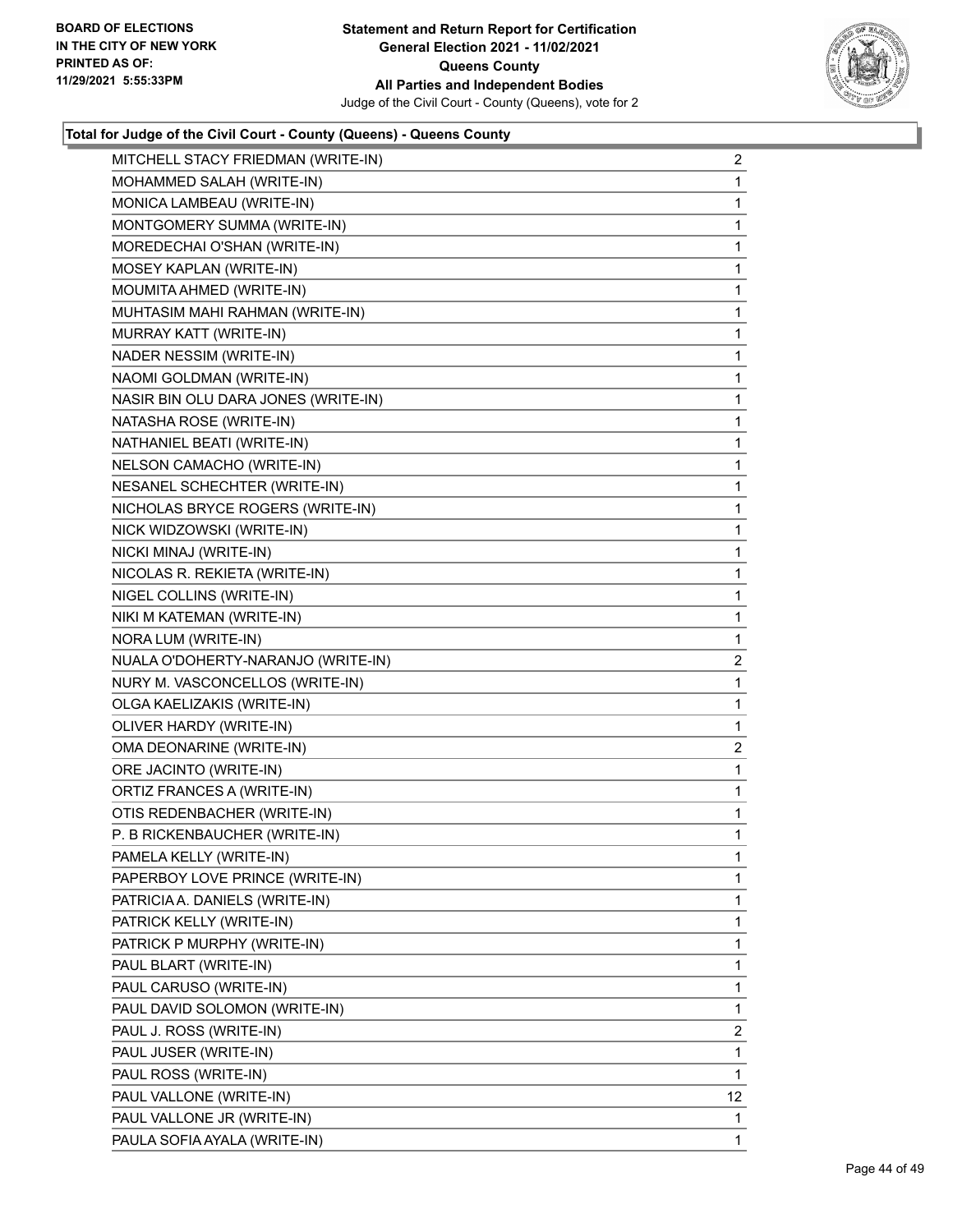

| PEARL NORDLICHT (WRITE-IN)        | 1              |
|-----------------------------------|----------------|
| PEPE LEPEW (WRITE-IN)             | 1              |
| PESACH OSINA (WRITE-IN)           | 1              |
| PETER BEADLE (WRITE-IN)           | 4              |
| PETER GRIFFIN (WRITE-IN)          | 1              |
| PETER KOO (WRITE-IN)              | 1              |
| PETER U. MAIMORE (WRITE-IN)       | 1              |
| PETER WILLIAM BENDLE (WRITE-IN)   | 1              |
| PHILIP GOLDFEDER (WRITE-IN)       | $\overline{2}$ |
| PHILIP KIM (WRITE-IN)             | 1              |
| PHILIP S GRILLO (WRITE-IN)        | 1              |
| RACHEL B. FOXMAN (WRITE-IN)       | 1              |
| RACHEL B. SCHECHTER (WRITE-IN)    | 1              |
| RAFAEL METZ (WRITE-IN)            | 1              |
| RALPH KRAMDEN (WRITE-IN)          | 1              |
| RAMARLEY GRAHAM (WRITE-IN)        | 1              |
| RAMON GUERRA (WRITE-IN)           | 1              |
| RAMONA DIAZ (WRITE-IN)            | 1              |
| RAY HICKEY (WRITE-IN)             | 1              |
| RAYMOND CASEY ESQ. (WRITE-IN)     | 1              |
| REB CHAIM SEIB (WRITE-IN)         | 1              |
| RENE PARADIS (WRITE-IN)           | 1              |
| RICHARD ALTABE (WRITE-IN)         | 2              |
| RICHARD BAILEY (WRITE-IN)         | 1              |
| RICHARD CIRILO (WRITE-IN)         | 1              |
| RICHARD GOEZHYL (WRITE-IN)        | 1              |
| RICHARD GRIFFIN (WRITE-IN)        | 1              |
| RICHARD W. KIRWIN (WRITE-IN)      | 1              |
| RINGO STARR (WRITE-IN)            | 1              |
| ROBERT ACKERMANN (WRITE-IN)       | 1              |
| ROBERT ALDERMANN (WRITE-IN)       | 1              |
| ROBERT BRITO (WRITE-IN)           | 1              |
| ROBERT EHRLICH (WRITE-IN)         | 1              |
| ROBERT HALE (WRITE-IN)            | 1              |
| ROBERT HOLDEN (WRITE-IN)          | 1              |
| ROBERT KELNER (WRITE-IN)          | 1              |
| ROBERT MILLER (WRITE-IN)          | 1              |
| ROBERT ROSE (WRITE-IN)            | 1              |
| ROBERT SYLVESTER KELLY (WRITE-IN) | 1              |
| ROBERT TEITELBAUM (WRITE-IN)      | 1              |
| ROBERT TESTA (WRITE-IN)           | 1              |
| ROBYN FISHER (WRITE-IN)           | 1              |
| ROCK EHAD (WRITE-IN)              | 1              |
| ROGER EVANS (WRITE-IN)            | 1              |
| ROGER SMITH (WRITE-IN)            | 1              |
| RON PAUL (WRITE-IN)               | 3              |
|                                   |                |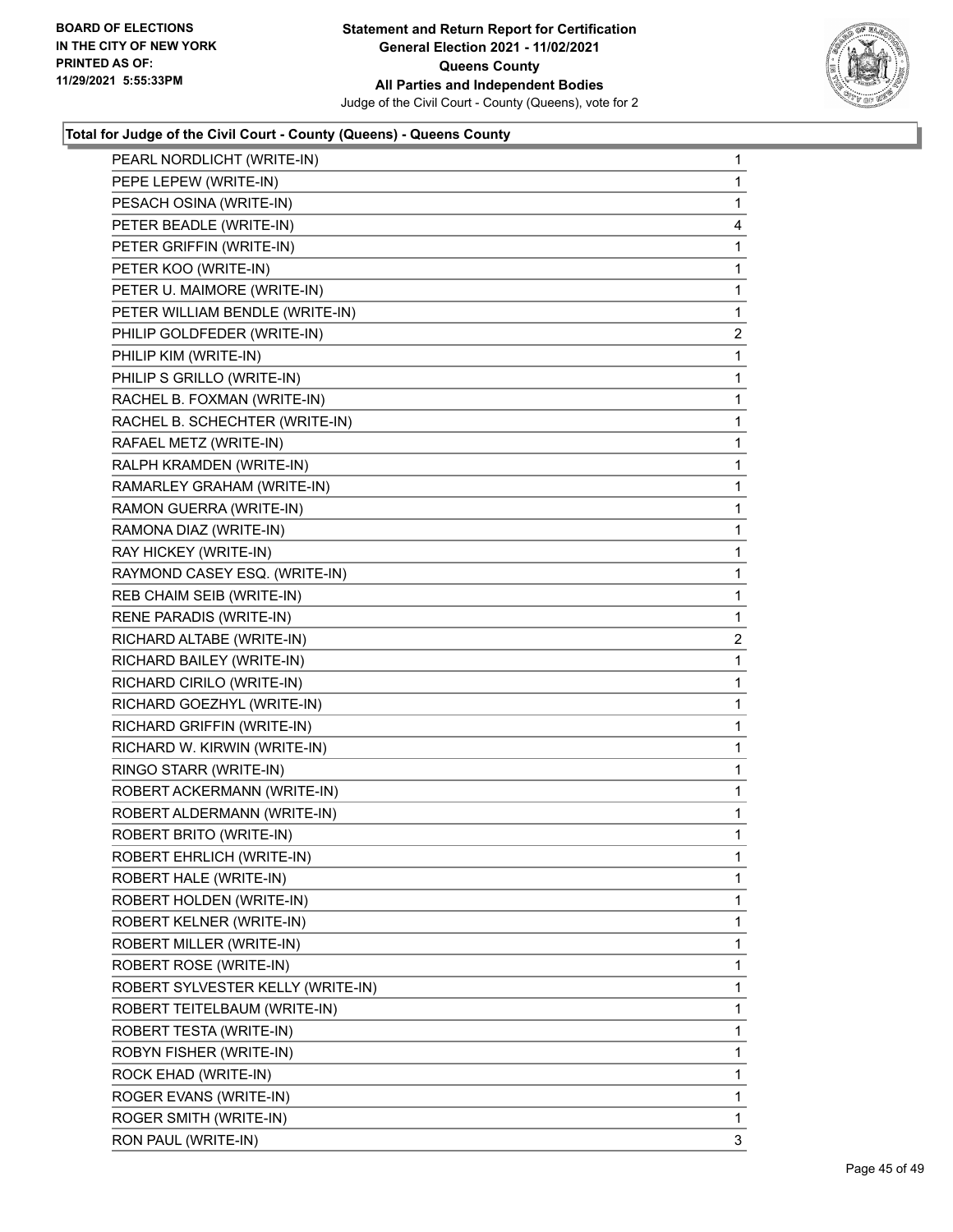

| RONALD FISHER (WRITE-IN)          | 1 |
|-----------------------------------|---|
| RONALD K BRUNING (WRITE-IN)       | 1 |
| RONALD PAUL (WRITE-IN)            | 1 |
| RONALD REAGAN (WRITE-IN)          | 1 |
| RONNIE D. WAX (WRITE-IN)          | 1 |
| ROY HO (WRITE-IN)                 | 1 |
| RUDOLPH GIULIANI (WRITE-IN)       | 7 |
| RUSSELL JAY GOULD (WRITE-IN)      | 1 |
| RYAN BREEN (WRITE-IN)             | 1 |
| RYON G. BURNETT (WRITE-IN)        | 1 |
| SAGE MORSE (WRITE-IN)             | 1 |
| SAL MULE (WRITE-IN)               | 1 |
| SAM LI (WRITE-IN)                 | 1 |
| SAM WHITCOMB HYDE (WRITE-IN)      | 1 |
| SAMAD NEWAZ (WRITE-IN)            | 1 |
| SAMMA GUEVAVA (WRITE-IN)          | 1 |
| SAMUEL ALITE (WRITE-IN)           | 1 |
| SANDRA SATT (WRITE-IN)            | 1 |
| SANDY SANTANA (WRITE-IN)          | 1 |
| SARA SHULEVITZ VORHAND (WRITE-IN) | 1 |
| SARAH KEEBLER (WRITE-IN)          | 1 |
| SAUL FEDER (WRITE-IN)             | 1 |
| SEAN M. BRENNAN (WRITE-IN)        | 1 |
| SEAN MAGUIRE (WRITE-IN)           | 2 |
| SEAN NEAFSEY (WRITE-IN)           | 1 |
| SEAN SORGHAN (WRITE-IN)           | 1 |
| SEAN STRONGREEN (WRITE-IN)        | 1 |
| SEBASTIAN KMIDEL (WRITE-IN)       | 1 |
| SERPHIN MALTESE (WRITE-IN)        | 1 |
| SHANE BIFFAR (WRITE-IN)           | 1 |
| SHARMIN RAHMAN (WRITE-IN)         | 1 |
| SHARON GAFFNEY (WRITE-IN)         | 1 |
| SHARON LEWIS WILLIAMS (WRITE-IN)  | 1 |
| SHEKAR KRISHNAN (WRITE-IN)        | 1 |
| SHMIEL AARON SCHWARTZ (WRITE-IN)  | 1 |
| SHMUEL SAFIR (WRITE-IN)           | 1 |
| SHNEUR FASKOWITZ (WRITE-IN)       | 1 |
| SHRIMA PANDEY (WRITE-IN)          | 1 |
| SIME SKROKOV (WRITE-IN)           | 1 |
| SIMIHA FENERMAN (WRITE-IN)        | 1 |
| SINGH MAN (WRITE-IN)              | 1 |
| SMEDLEY BUTTER (WRITE-IN)         | 1 |
| SOLOMON REISMAN (WRITE-IN)        | 1 |
| SPENCER O'GALLAGHER (WRITE-IN)    | 1 |
| SPONGE BOB (WRITE-IN)             | 1 |
| SPONGEBOB SQUAREPANTS (WRITE-IN)  | 1 |
|                                   |   |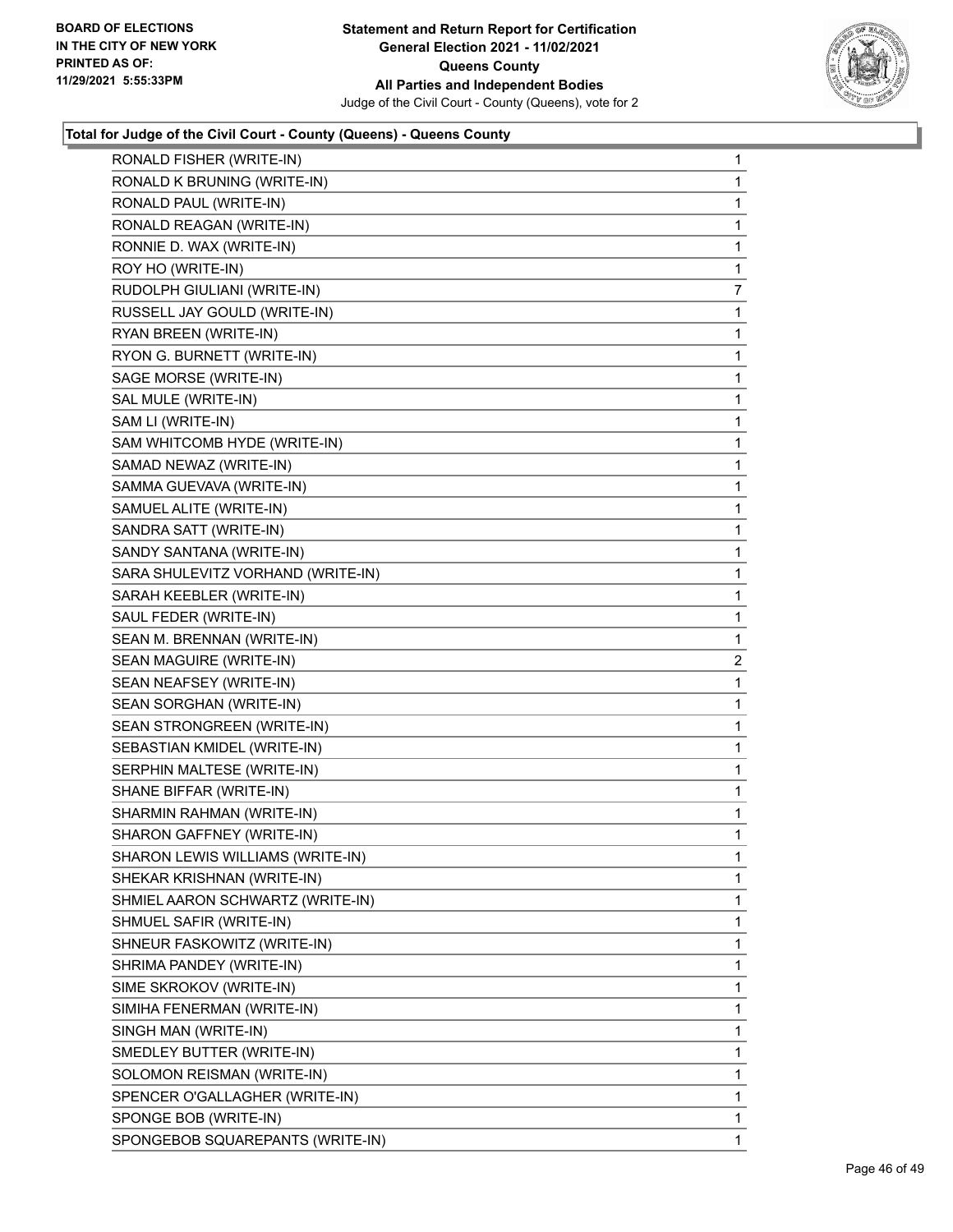

| STAN KAPLAN (WRITE-IN)        | 1              |
|-------------------------------|----------------|
| STAN LAUREL (WRITE-IN)        | 1              |
| STAN NORWALK (WRITE-IN)       | 1              |
| STANLEY YU (WRITE-IN)         | 1              |
| STEFANIE SANTANA (WRITE-IN)   | 1              |
| STEFANO FORTE (WRITE-IN)      | 1              |
| STEPHAN DEDULVI (WRITE-IN)    | 1              |
| STEPHEN J BOGAEZ (WRITE-IN)   | 1              |
| STEVE FORTE (WRITE-IN)        | 1              |
| STEVE WEINER (WRITE-IN)       | 1              |
| STEVEN A. LA RUSSA (WRITE-IN) | 1              |
| STEVEN DONZINGER (WRITE-IN)   | 1              |
| STEVEN R CALZATI (WRITE-IN)   | 1              |
| STEWART BERKELEY (WRITE-IN)   | 1              |
| STI LOM (WRITE-IN)            | 1              |
| STORMI DANIELS (WRITE-IN)     | 1              |
| SUE SIMON (WRITE-IN)          | 1              |
| SUSAN BEBERFALL (WRITE-IN)    | 1              |
| SUSAN FINN (WRITE-IN)         | 1              |
| SUSAN LEE (WRITE-IN)          | $\overline{2}$ |
| SYBIL BEN (WRITE-IN)          | $\mathbf{1}$   |
| TEDDY ROOSEVELT (WRITE-IN)    | 1              |
| TERRENCE DEMASO (WRITE-IN)    | 1              |
| THEODORE STAMOS (WRITE-IN)    | 1              |
| THOMAS F CRAKE (WRITE-IN)     | 1              |
| THOMAS F CROKE (WRITE-IN)     | $\overline{2}$ |
| THOMAS GRONER (WRITE-IN)      | $\mathbf{1}$   |
| THOMAS HILLGARDNER (WRITE-IN) | 1              |
| THOMAS JEFFERSON (WRITE-IN)   | 3              |
| THOMAS JOHNSON (WRITE-IN)     | $\overline{2}$ |
| THOMAS MAKI (WRITE-IN)        | 1              |
| TIBERIV WEISZ (WRITE-IN)      | 1              |
| TIM ROSEN (WRITE-IN)          | 2              |
| TODD MATRAS (WRITE-IN)        | 1              |
| TOM KALONEY (WRITE-IN)        | 1              |
| TOM RIGGS (WRITE-IN)          | $\overline{2}$ |
| TOM ROSSI (WRITE-IN)          | 1              |
| TOMMY DOYLE (WRITE-IN)        | 1              |
| TOMMY SALAMI (WRITE-IN)       | 1              |
| TONY AVELLA (WRITE-IN)        | $\overline{2}$ |
| TONY ZARWIAN (WRITE-IN)       | 1              |
| TOYHOY PROJECT (WRITE-IN)     | 1              |
| TRAJIAN ROMA (WRITE-IN)       | 1              |
| TRICIA MARINO (WRITE-IN)      | 1              |
| TRICIA RAMDIN (WRITE-IN)      | 1              |
| TUCKER CARLSON (WRITE-IN)     | 1              |
|                               |                |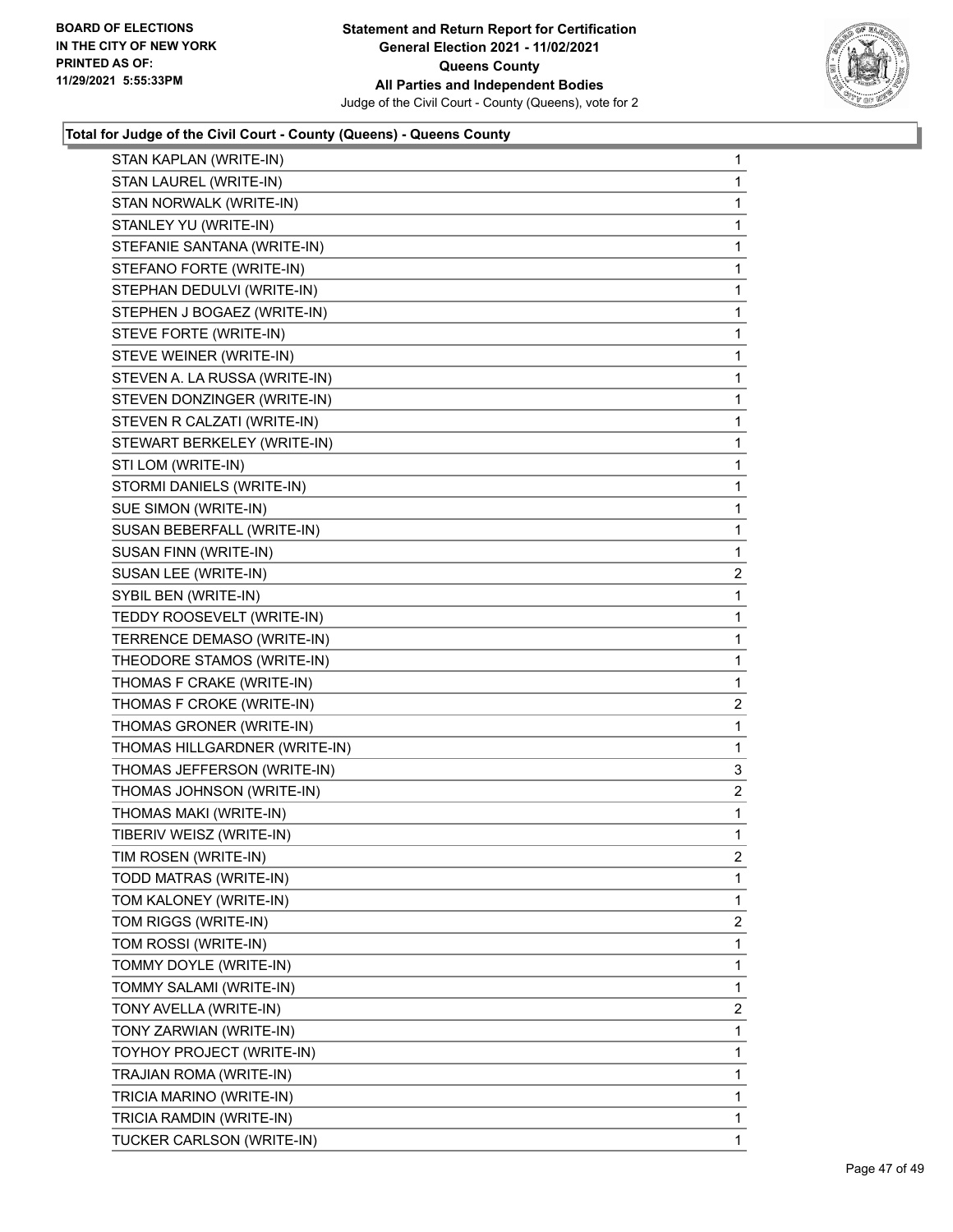

| TYLER JUSTIN-ANTHONY SHANOSE (WRITE-IN)   | $\mathbf 1$             |
|-------------------------------------------|-------------------------|
| UNATTRIBUTABLE WRITE-IN (WRITE-IN)        | 512                     |
| UNCOUNTED WRITE-IN PER STATUTE (WRITE-IN) | 53                      |
| VANENNA SCOTT (WRITE-IN)                  | 1                       |
| VANESSA CORCHIA (WRITE-IN)                | 1                       |
| <b>VERMIN SUPREME (WRITE-IN)</b>          | 1                       |
| VERONICA CLASS (WRITE-IN)                 | 1                       |
| VINCENT A LINO JR. (WRITE-IN)             | 1                       |
| VINCENT CHIA (WRITE-IN)                   | $\overline{\mathbf{c}}$ |
| VINCENT SAPIENZA (WRITE-IN)               | 1                       |
| VINSON J. FRIEDMAN (WRITE-IN)             | 1                       |
| VITO RANCANELLI (WRITE-IN)                | 1                       |
| WALTER N IWACHIW (WRITE-IN)               | 1                       |
| WALTER PAISLEY (WRITE-IN)                 | 1                       |
| WARREN ROBERT GRAHAM (WRITE-IN)           | 1                       |
| <b>WELSON CHANG (WRITE-IN)</b>            | 1                       |
| WENHUA ZHANG (WRITE-IN)                   | 1                       |
| WHITEY BROWN (WRITE-IN)                   | 1                       |
| WILIAM FITZPATRICK (WRITE-IN)             | 1                       |
| WILL CHAO (WRITE-IN)                      | 1                       |
| WILLIAM BROWER (WRITE-IN)                 | 1                       |
| WILLIAM J. TRIKAS (WRITE-IN)              | 1                       |
| WILLIAM LABATE (WRITE-IN)                 | 1                       |
| WILLIAM SHAKESPEARE (WRITE-IN)            | 1                       |
| WILLIAM SHATNER (WRITE-IN)                | 3                       |
| WILLIAM TEASTEAT (WRITE-IN)               | 1                       |
| WOODY HARRELSON (WRITE-IN)                | 1                       |
| YECHIEF PERR (WRITE-IN)                   | 1                       |
| YEN CHOU (WRITE-IN)                       | 1                       |
| YIQIN WANS (WRITE-IN)                     | 1                       |
| YISRAEL LOWENTHAL (WRITE-IN)              | 1                       |
| YLLI DAUTAJ (WRITE-IN)                    | 1                       |
| YOSEF ALGAVI (WRITE-IN)                   | 2                       |
| YOSEF YOAKO LICHTMAN (WRITE-IN)           | 1                       |
| YUCU SHEN (WRITE-IN)                      | 1                       |
| YUSEI FUDO (WRITE-IN)                     | 1                       |
| YVETTE CARNELL (WRITE-IN)                 | 1                       |
| YVETTE SAVINO (WRITE-IN)                  | 1                       |
| ZANE TENENBAUM (WRITE-IN)                 | 1                       |
| ZSEONG ZHANG (WRITE-IN)                   | 1                       |
| ZVI SAMUELS (WRITE-IN)                    | 2                       |
| <b>Total Votes</b>                        | 402,396                 |
| Unrecorded                                | 172,632                 |